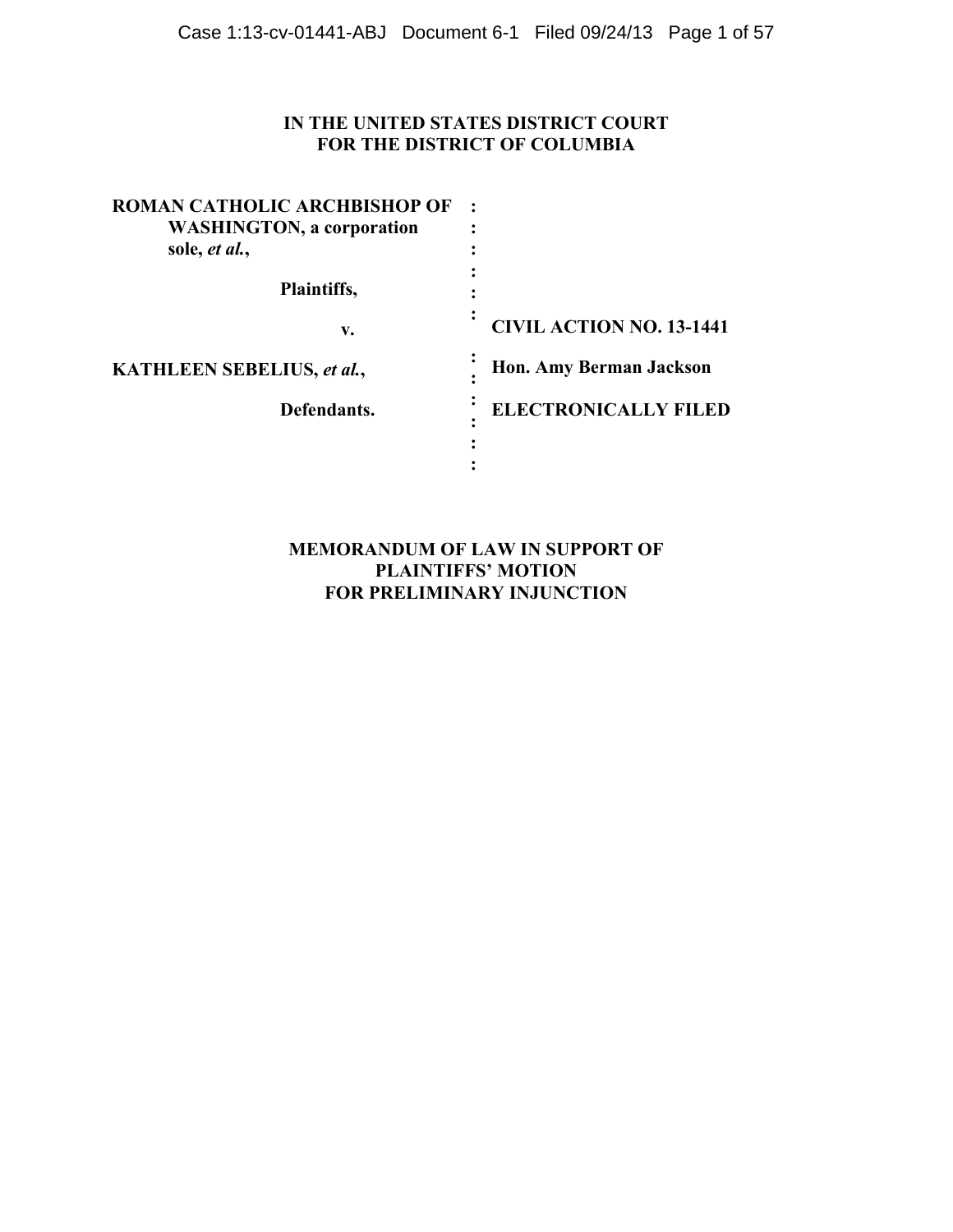# **TABLE OF CONTENTS**

# **Page**

| I.             |                                                       |                                                     |                                                                                                                           |  |
|----------------|-------------------------------------------------------|-----------------------------------------------------|---------------------------------------------------------------------------------------------------------------------------|--|
| II.            |                                                       |                                                     |                                                                                                                           |  |
|                |                                                       |                                                     |                                                                                                                           |  |
| $\mathbf{I}$ . |                                                       |                                                     |                                                                                                                           |  |
|                | $A_{\cdot}$                                           |                                                     |                                                                                                                           |  |
|                |                                                       | 1.                                                  | The Mandate Substantially Burdens Plaintiffs                                                                              |  |
|                |                                                       | 2.                                                  | The Government Cannot Demonstrate That the Mandate Furthers                                                               |  |
|                |                                                       | 3 <sub>1</sub>                                      | The Government Cannot Demonstrate That the Mandate Is the<br>Least Restrictive Means to Achieve Its Asserted Interests 15 |  |
|                | <b>B.</b>                                             |                                                     |                                                                                                                           |  |
|                | $\mathcal{C}$ .                                       | The Mandate Violates The First Amendment Protection |                                                                                                                           |  |
|                | D.                                                    |                                                     | The Mandate Imposes a Gag Order That Violates the First Amendment                                                         |  |
|                | E.                                                    |                                                     | The "Religious Employer" Exemption Violates the Establishment Clause  35                                                  |  |
|                | F.                                                    |                                                     | The Mandate Unconstitutionally Interferes with Plaintiffs' Internal Church                                                |  |
|                | G.                                                    |                                                     |                                                                                                                           |  |
|                | Н.                                                    |                                                     |                                                                                                                           |  |
| Π.             |                                                       |                                                     | PLAINTIFFS ARE SUFFERING ONGOING IRREPARABLE HARM 43                                                                      |  |
| III.           | THE GOVERNMENT WILL SUFFER NO SUBSTANTIAL HARM FROM A |                                                     |                                                                                                                           |  |
| IV.            |                                                       |                                                     | A PRELIMINARY INJUNCTION WILL SERVE THE PUBLIC INTEREST  45                                                               |  |
|                |                                                       |                                                     |                                                                                                                           |  |
|                |                                                       |                                                     | <b>CERTIFICATE OF SERVICE</b>                                                                                             |  |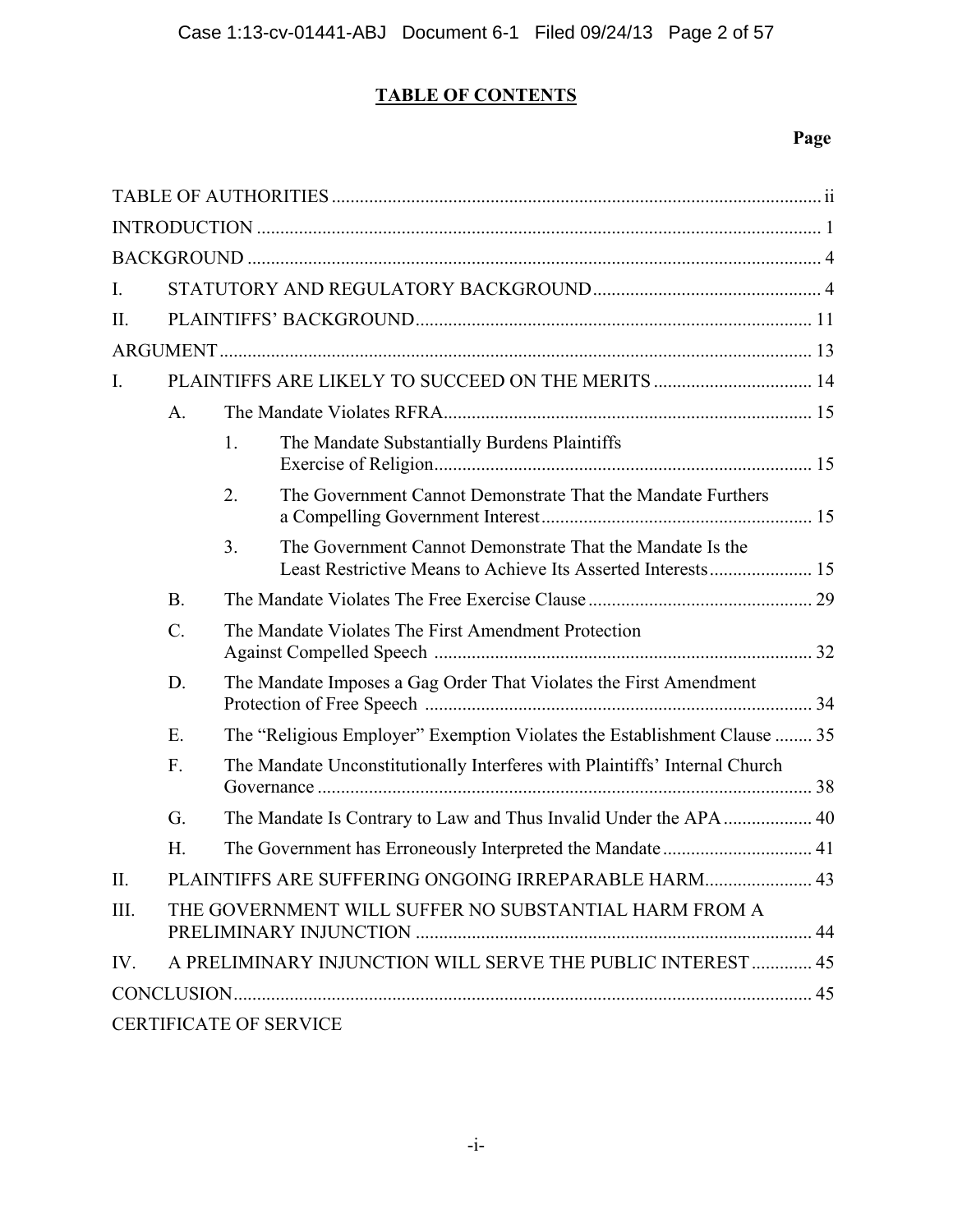**CASES**

| Agency for Int'l Dev. v. Alliance for Open Soc'y Int'l,                                                              |
|----------------------------------------------------------------------------------------------------------------------|
| Am. Pulverizer Co. v. U.S. Dep't of Health & Human Servs.,                                                           |
| Annex Med., Inc. v. Sebelius,                                                                                        |
| Auer v. Robbins,                                                                                                     |
| Beckwith Elec. Co. v. Sebelius,<br>No. 8:13-cv-0648-T-17MAP, 2013 WL 3297498 (M.D. Fla. June 25, 2013)16, 29         |
| Bick Holdings Inc. v. U.S. Dep't of Health & Human Servs.,                                                           |
| Bindon v. Sebelius,                                                                                                  |
| <i>Briscoe v. Sebelius,</i>                                                                                          |
| *Brown v. Entm't Merchs. Ass'n,                                                                                      |
| Centro Tepeyac v. Montgomery Cnty.,<br>779 F. Supp. 2d 456 (D. Md. 2011), aff'd No. 11-1314, 11-1336, 2013 BL 178838 |
| Christensen v. Harris Cnty.,                                                                                         |
| Christopher v. SmithKline Beecham Corp.,                                                                             |
| *Church of the Lukumi Babalu Aye, Inc. v. City of Hialeah,                                                           |
| Cobell v. Kempthorne,                                                                                                |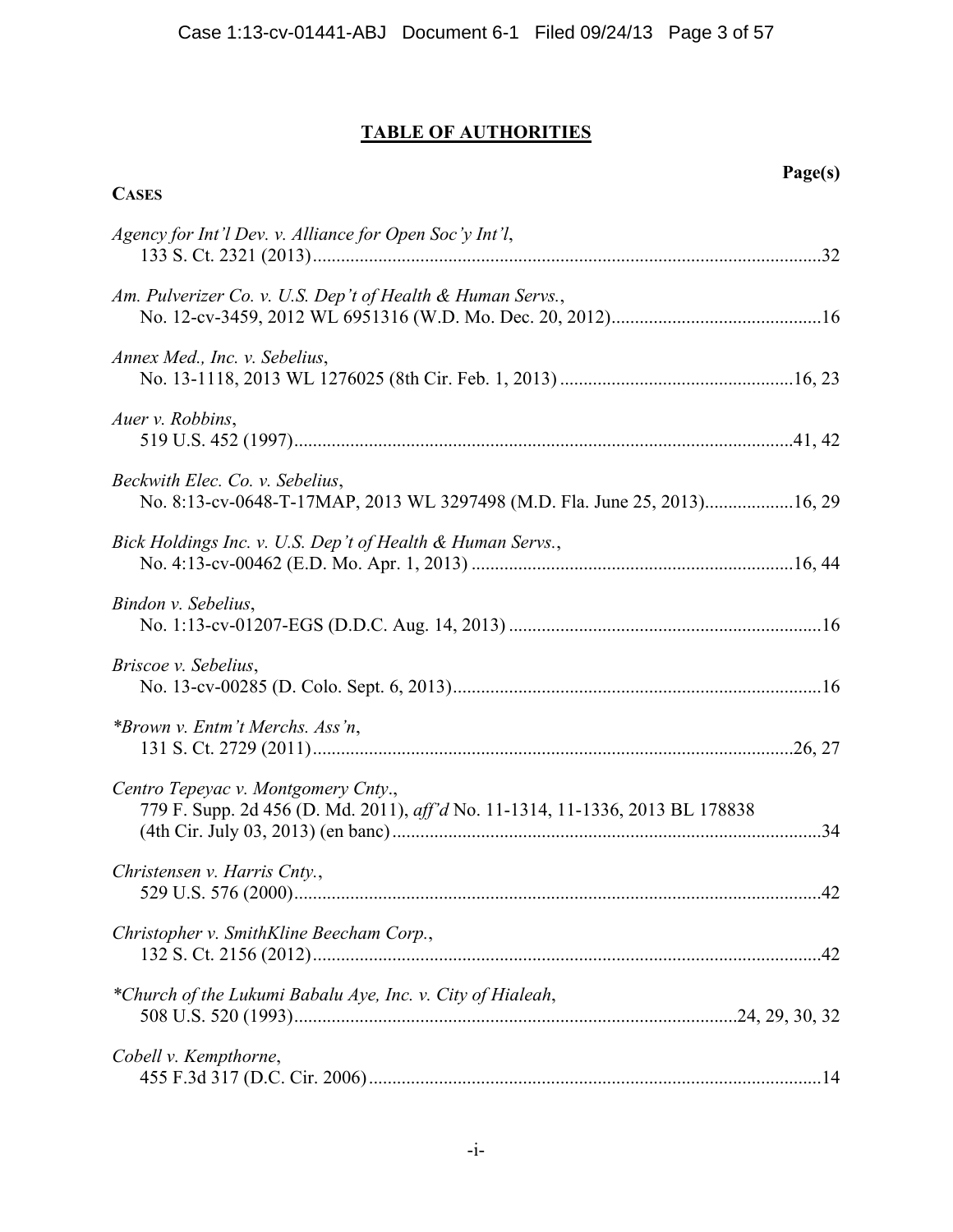|                                                                                 | Page(s) |
|---------------------------------------------------------------------------------|---------|
| Cohen v. California,                                                            |         |
| *Colorado Christian University v. Weaver,                                       |         |
| Davis v. Pension Benefit Guaranty Corp.,                                        |         |
| Dunn v. Blumstein,                                                              |         |
| Edward J. DeBartolo Corp. v. Fla. Gulf Coast Bldg. & Constr. Trades Council,    |         |
| *Employment Division v. Smith,                                                  |         |
| Evergreen Ass'n v. City of New York,                                            |         |
| Fisher v. Univ. of Tex. at Austin,                                              |         |
| Found. of Human Understanding v. United States,                                 |         |
| Fraternal Order of Police Newark Lodge No. 12 v. City of Newark,                |         |
| Gen. Elec. Co. v. Gilbert,                                                      |         |
| Geneva Coll. v. Sebelius,                                                       |         |
| Geneva Coll. v. Sebelius,                                                       |         |
| Geneva Coll. v. Sebelius, No. 2:12-CV-00207, 2013 WL 3071481 (W.D. Pa. June 18, |         |
| Gilardi v. U.S. Dep't of Health & Human Servs.,                                 |         |
| *Gonzales v. O Centro Espírita Beneficente União                                |         |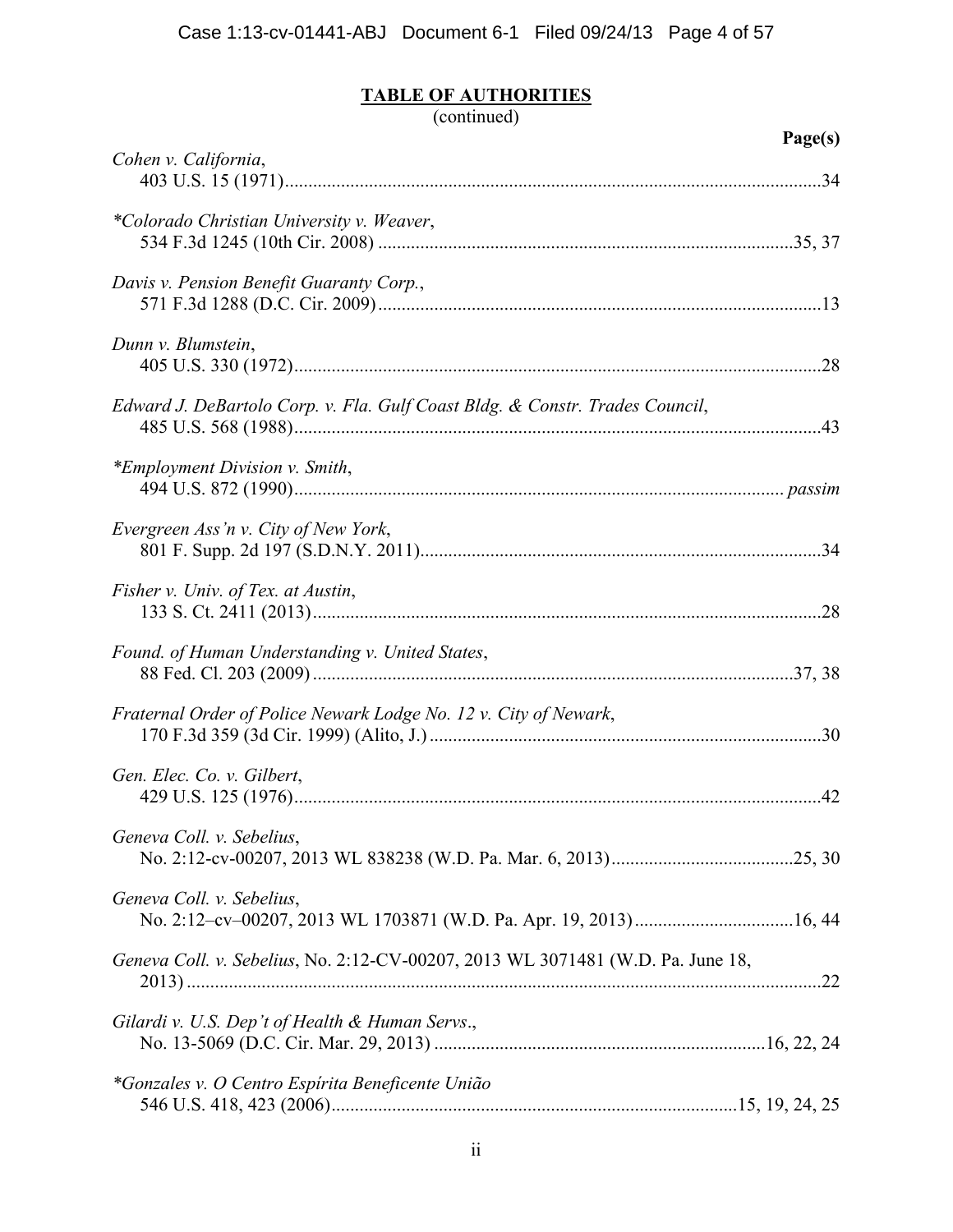|                                                           | Page(s) |
|-----------------------------------------------------------|---------|
| <i>*Grote v. Sebelius,</i>                                |         |
| Grutter v. Bollinger,                                     |         |
| Hall v. Sebelius,                                         |         |
| Hartenbower v. U.S. Dep't of Health & Human Servs.,       |         |
| Henderson v. Kennedy,                                     |         |
| *Hobby Lobby Stores, Inc. v. Sebelius,                    |         |
| Hodgkins v. Peterson,                                     |         |
| Hosanna-Tabor Evangelical Lutheran Church & Sch. v. EEOC, |         |
| Hurley v. Irish-Am. Gay, Lesbian & Bisexual Grp. of Bos., |         |
| Int'l Ass'n of Machinists v. Nat'l Mediation Bd.,         |         |
| Johnson Welded Prods. v. Sebelius,                        |         |
| Jolly v. Coughlin,                                        |         |
| Kaemmerling v. Lappin,                                    |         |
| Koger v. Bryan,                                           |         |
| <i>*Korte v. Sebelius,</i>                                |         |
| Larson v. Valente,                                        |         |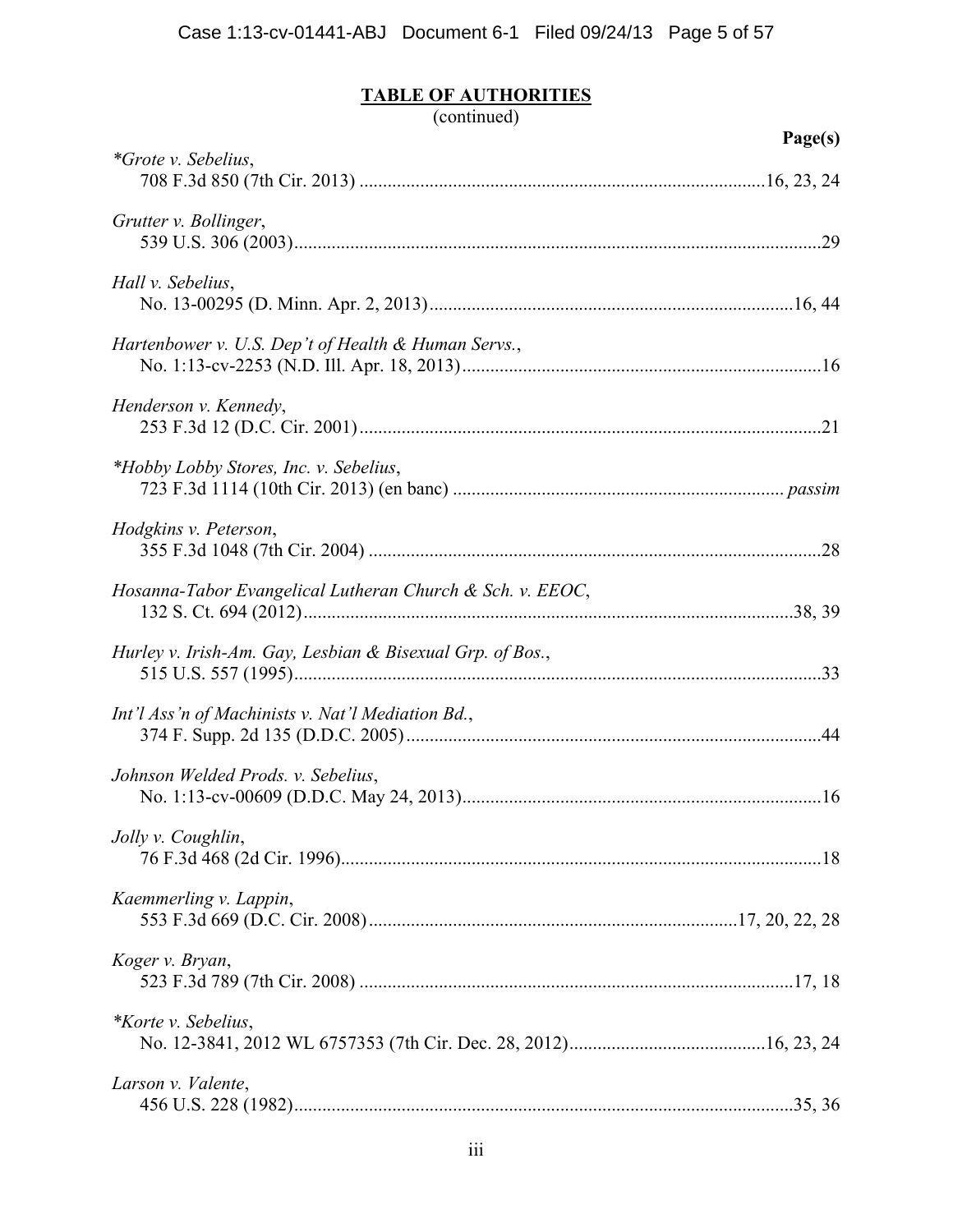|                                                                                                                             | Page(s) |
|-----------------------------------------------------------------------------------------------------------------------------|---------|
| Legatus v. Sebelius,                                                                                                        |         |
| Lindsay v. U.S. Dep't of Health & Human Servs.,                                                                             |         |
| Mitchell v. Helms,                                                                                                          |         |
| Monaghan v. Sebelius,                                                                                                       |         |
| Mylan Pharms. Inc. v. Shalala,                                                                                              |         |
| N.Y. Times Co. v. Sullivan,                                                                                                 |         |
| Nat'l Ass'n of Mfrs. v. NLRB,                                                                                               |         |
| New York v. Cathedral Acad.,                                                                                                |         |
| *Newland v. Sebelius,                                                                                                       |         |
| NLRB v. Catholic Bishop of Chicago,                                                                                         |         |
| O Centro Espirita Beneficente Uniao Do Vegetal v. Ashcroft,                                                                 |         |
| O'Brien v. U.S. Dep't of Health & Human Servs.,<br>No. 12-3357, 2012 U.S. App. LEXIS 26633 (8th Cir. Nov. 28, 2012)  16, 23 |         |
| Ozinga v. U.S. Dep't of Health & Human Servs.,                                                                              |         |
| Patrick v. LeFevre,                                                                                                         |         |
| Pub. Citizen v. U.S. Dep't of Justice,                                                                                      |         |
| R.J. Reynolds Tobacco Co. v. FDA,                                                                                           |         |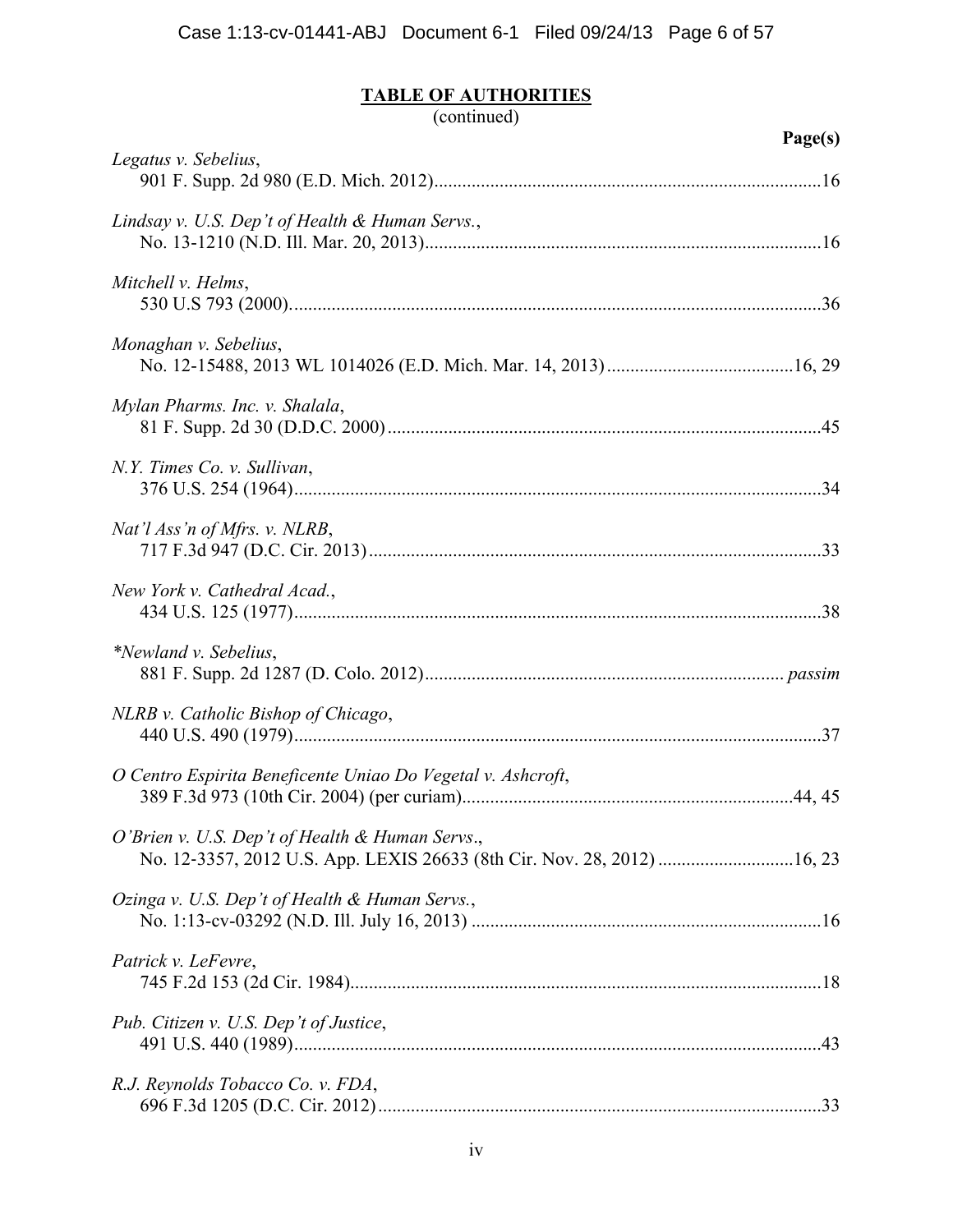| (continued)                                                            |         |
|------------------------------------------------------------------------|---------|
| Roman Catholic Archbishop of Washington v. Sebelius,                   | Page(s) |
| Roman Catholic Archbishop of Washington v. Sebelius,                   |         |
| Sharpe Holdings, Inc. v. U.S. Dep't of Health & Human Servs.,          |         |
| Sherbert v. Verner,                                                    |         |
| Simon & Schuster, Inc. v. Members of the N.Y. State Crime Victims Bd., |         |
| Sioux Chief Mfg. Co. v. Sebelius,                                      |         |
| SMA, LLC v. Sebelius,                                                  |         |
| Thomas Jefferson Univ. v. Shalala,                                     |         |
| *Thomas v. Review Bd. of the Ind. Emp't Sec. Div.,                     |         |
| Tonn & Blank Constr., LLC v. Sebelius,                                 |         |
| Triune Health Group, Inc. v. U.S. Dep't of Health & Human Servs.,      |         |
| <i>*Tyndale House Publishers, Inc. v. Sebelius,</i>                    |         |
| United States v. Ali,                                                  |         |
| United States v. Deaton,                                               |         |
| United States v. Lee,                                                  |         |
| Univ. of Great Falls v. NLRB,                                          |         |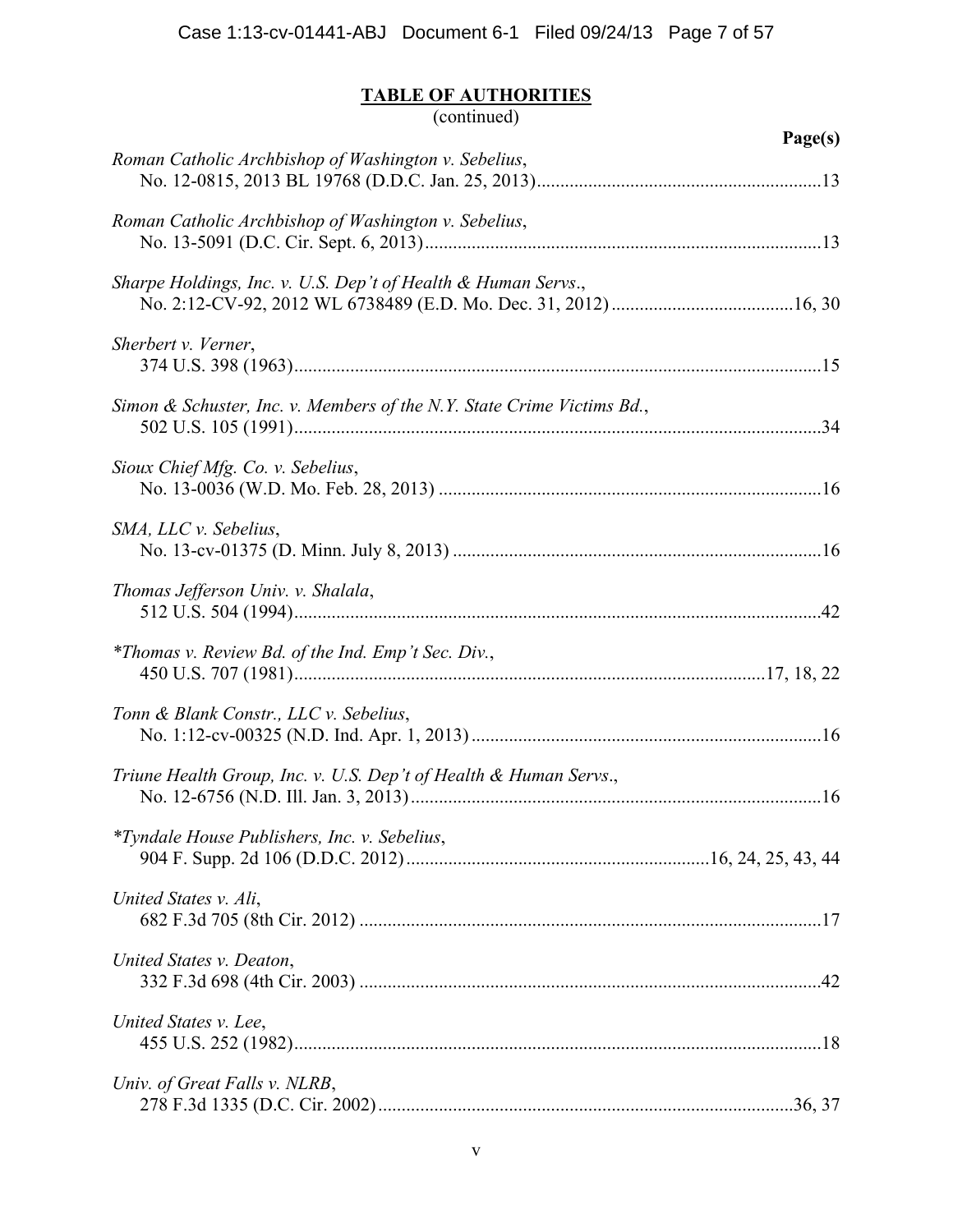| (continued) |  |
|-------------|--|
|             |  |

|                                                                                           | Page(s) |
|-------------------------------------------------------------------------------------------|---------|
| Warsoldier v. Woodford,                                                                   |         |
| Washington v. Klem,                                                                       |         |
| Watt v. Alaska,                                                                           |         |
| Wheaton Coll. v. Sebelius,                                                                |         |
| Willis Law v. Sebelius,                                                                   |         |
| *Wisconsin v. Yoder,                                                                      |         |
| <b>STATUTES</b>                                                                           |         |
|                                                                                           |         |
|                                                                                           |         |
|                                                                                           |         |
|                                                                                           |         |
|                                                                                           |         |
|                                                                                           |         |
|                                                                                           |         |
|                                                                                           |         |
|                                                                                           |         |
|                                                                                           |         |
|                                                                                           |         |
| Consolidated Appropriations Act of 2012, Pub. L. No. 112-74, div. F, tit. V, § 507(d)(1), |         |
| Patient Protection and Affordable Care Act, Pub. L. No. 111-148, 124 Stat. 119 (2010)4    |         |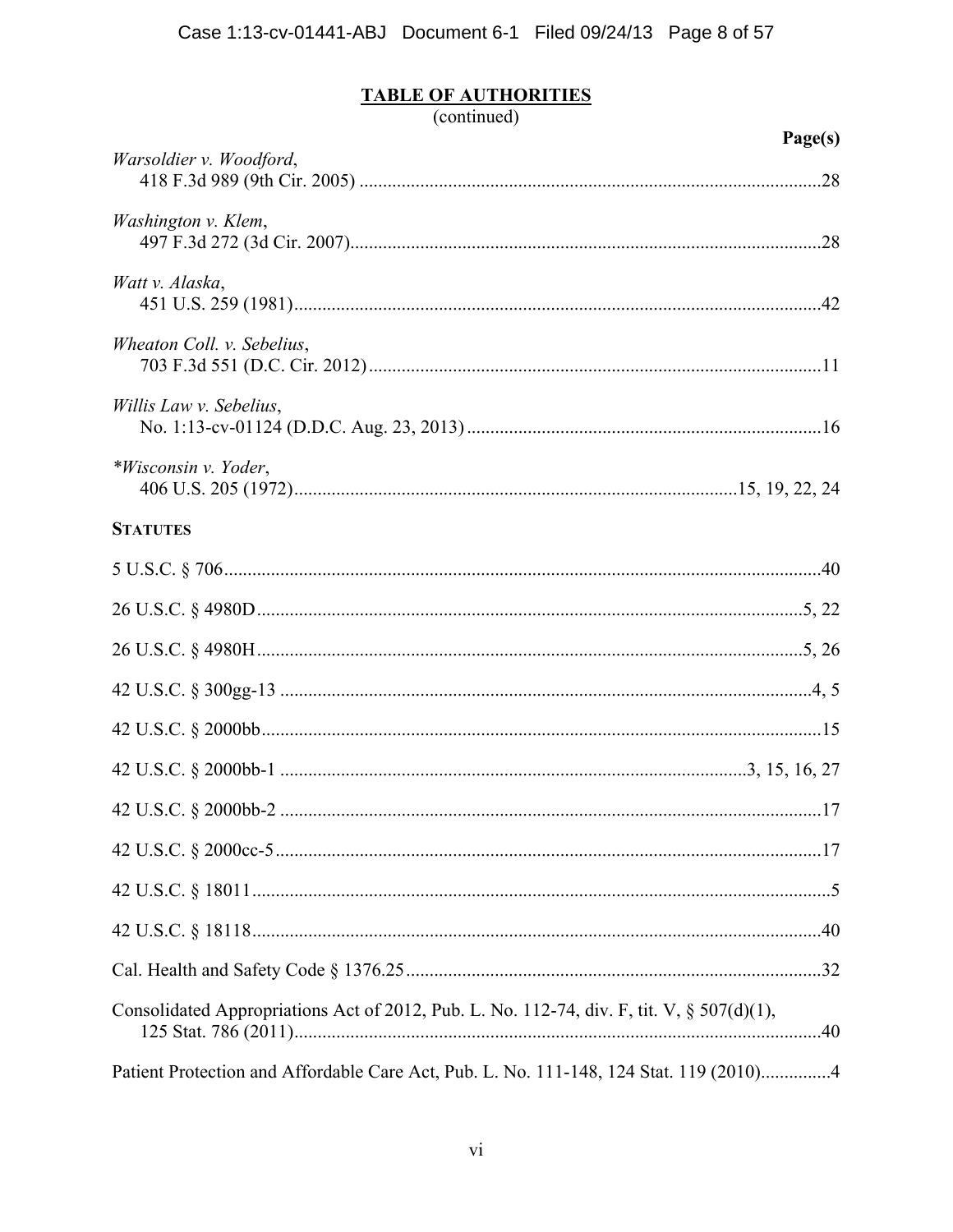| Page(s)<br><b>OTHER AUTHORITIES</b>                                                                                                                                                                                                |  |
|------------------------------------------------------------------------------------------------------------------------------------------------------------------------------------------------------------------------------------|--|
|                                                                                                                                                                                                                                    |  |
|                                                                                                                                                                                                                                    |  |
|                                                                                                                                                                                                                                    |  |
|                                                                                                                                                                                                                                    |  |
|                                                                                                                                                                                                                                    |  |
|                                                                                                                                                                                                                                    |  |
|                                                                                                                                                                                                                                    |  |
|                                                                                                                                                                                                                                    |  |
|                                                                                                                                                                                                                                    |  |
|                                                                                                                                                                                                                                    |  |
|                                                                                                                                                                                                                                    |  |
|                                                                                                                                                                                                                                    |  |
|                                                                                                                                                                                                                                    |  |
|                                                                                                                                                                                                                                    |  |
|                                                                                                                                                                                                                                    |  |
|                                                                                                                                                                                                                                    |  |
| The Religious Freedom Restoration Act: Hearing on S. 2969 Before the S. Comm. On the<br>Judiciary, 102d Cong., 174, 192 (1992) (Statement of Nadine Strossen, President,                                                           |  |
| Helen M. Alvare, No Compelling Interest: The "Birth Control" Mandate and Religious                                                                                                                                                 |  |
| Comments of Archdiocese of Washington (Apr. 4, 2013), available at<br>http://www.becketfund.org/wp-content/uploads/2013/04/Comments-4-4-13-                                                                                        |  |
| Comments of U.S. Conference of Catholic Bishops (May 15, 2012), available at<br>www.usccb.org/about/general-counsel/ rulemaking/upload/comments-on-advance-<br>notice-of-proposed-rulemaking-on-preventive-services-12-05-15.pdf 7 |  |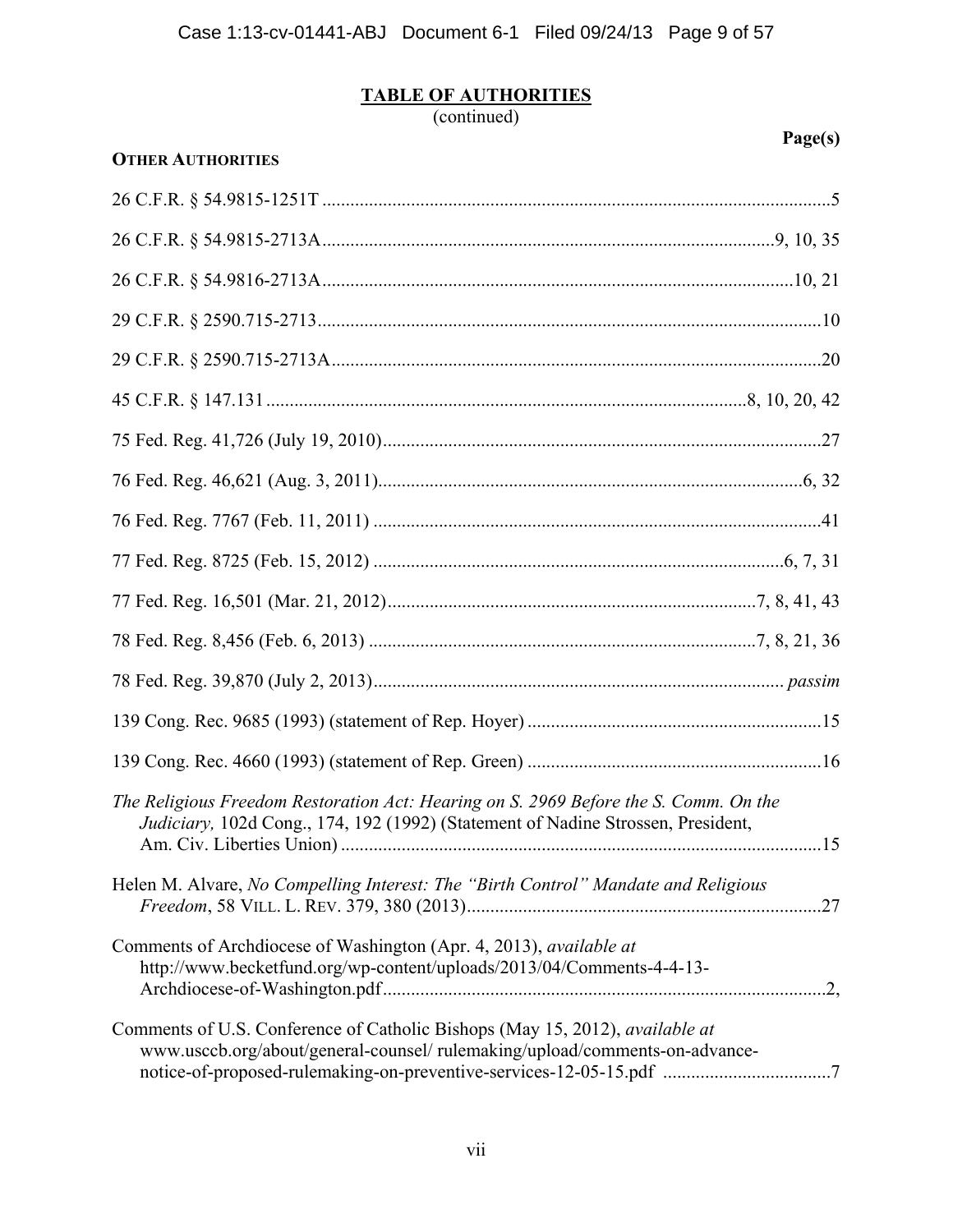|                                                                                                                                                                                                                                           | Page(s) |
|-------------------------------------------------------------------------------------------------------------------------------------------------------------------------------------------------------------------------------------------|---------|
| Comments of U.S. Conference of Catholic Bishops (Mar. 20, 2013), <i>available at</i><br>http://www.usccb.org/about/general-counsel/rulemaking/upload/2013-NPRM-                                                                           | .2, 7   |
| Editorial, Act of Tyranny, Wash. Times, Mar. 5, 2004, available at<br>http://www.washingtontimes.com/news/2004/mar/5/20040305-081331-                                                                                                     |         |
| HHS, Women's Preventive Services: Required Health Plan Coverage Guidelines,                                                                                                                                                               |         |
|                                                                                                                                                                                                                                           |         |
| Letter from Douglas W. Elmendorf, Director, Congressional Budget Office, to<br>Representative Paul Ryan, Chairman, Committee on the Budget (July 30, 2013),<br>available at http://www.washingtonpost.com/blogs/wonkblog/files/2013/07/   | 26      |
| Mark J. Mazur, Continuing to Implement the ACA in a Careful, Thoughtful Manner,                                                                                                                                                           | 26      |
| Press Release, U.S. Dep't of Health & Human Servs., U.S. Departments of Health and<br>Human Services, Labor, and Treasury Issue Regulation on "Grandfathered" Health<br>Plans Under the Affordable Care Act (June 14, 2010), available at | .25     |
| Statement by U.S. Department of Health and Human Services Secretary Kathleen<br>Sebelius (Jan. 20, 2012), <i>available at http://www.hhs.gov/news/</i>                                                                                    | 27      |
| WhiteHouse.gov, The Affordable Care Act Increases Choice and Saving Money for<br>Small Business, http://www.whitehouse.gov/files/documents/                                                                                               |         |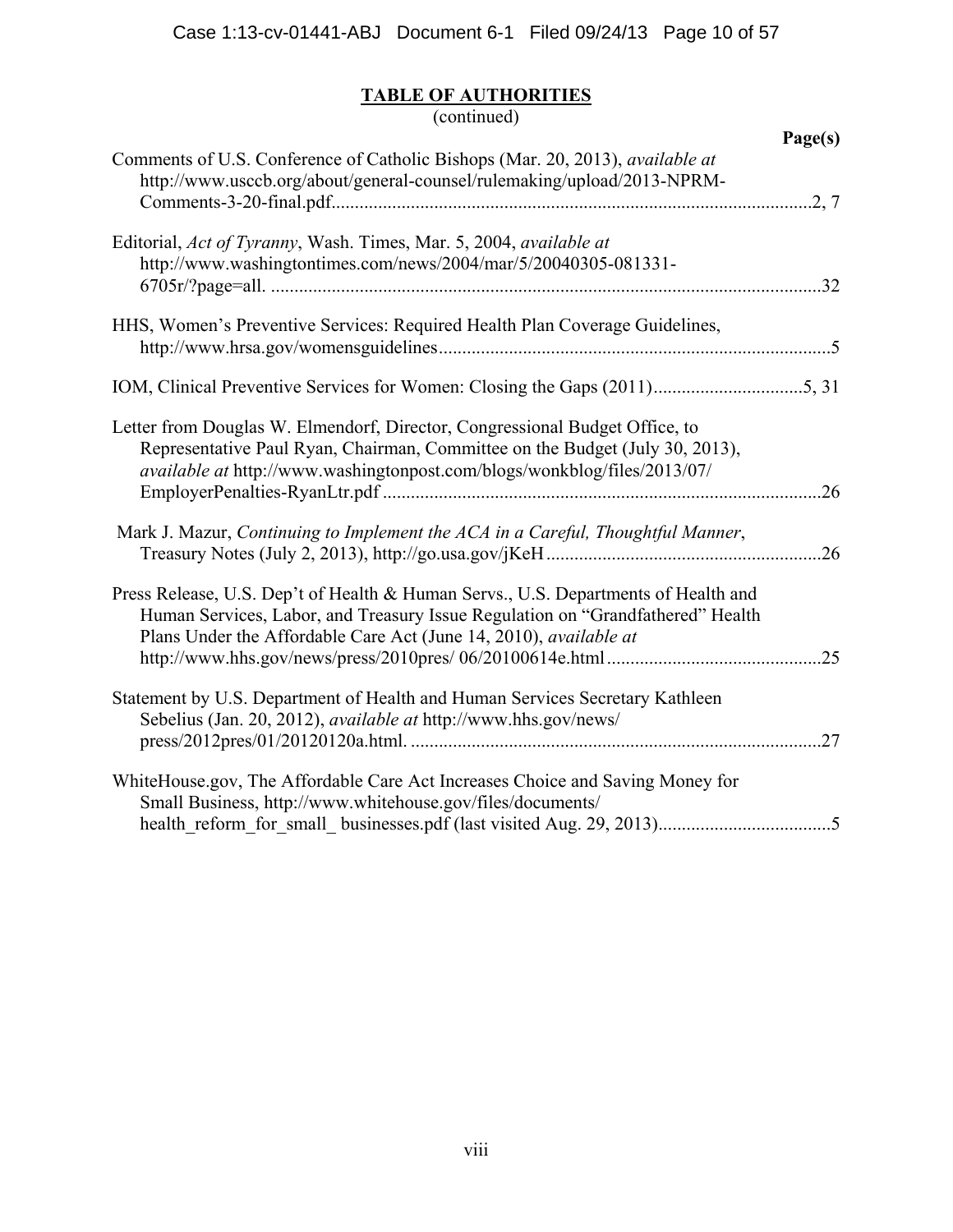Plaintiffs—the Roman Catholic Archbishop of Washington (the "Archdiocese"), the Consortium of Catholic Academies of the Archdiocese of Washington, Inc. ("CCA"), Archbishop Carroll High School, Inc. ("ACHS), Don Bosco Cristo Rey High School of the Archdiocese of Washington, Inc. ("Don Bosco"), Mary of Nazareth Roman Catholic Elementary School, Inc. ("Mary of Nazareth"), Catholic Charities of the Archdiocese of Washington, Inc. ("Catholic Charities"), Victory Housing, Inc. ("Victory Housing"), the Catholic Information Center, Inc. ("CIC"), the Catholic University of America ("CUA"), and Thomas Aquinas College ("TAC")—submit this memorandum of law in support of their motion for preliminary injunction against enforcement of a Government mandate that would require them to facilitate access to abortion-inducing products, contraception, sterilization, and related counseling in violation of their sincerely held religious beliefs.

## **INTRODUCTION**

Plaintiffs are part of the Roman Catholic Church. As such, they believe that life begins at the moment of conception, that sexual union should be reserved to committed marital relationships in which the husband and wife are open to the transmission of life, and, therefore, that artificial interference with life and conception are immoral. Accordingly, Plaintiffs believe that they may not provide, pay for, and/or facilitate access to abortion, sterilization, or artificial contraception. The Government, however, has promulgated regulations that coerce Plaintiffs into violating this sincerely-held religious belief by requiring them, through their employer health-care plans, to facilitate access to abortion-inducing products, artificial contraception, medical sterilization procedures, and related counseling (the "Mandate"). The Mandate contains a narrow exemption for entities that meet the Government's definition of a "religious employer." But despite repeated pleas from the religious community, the exemption remains strictly limited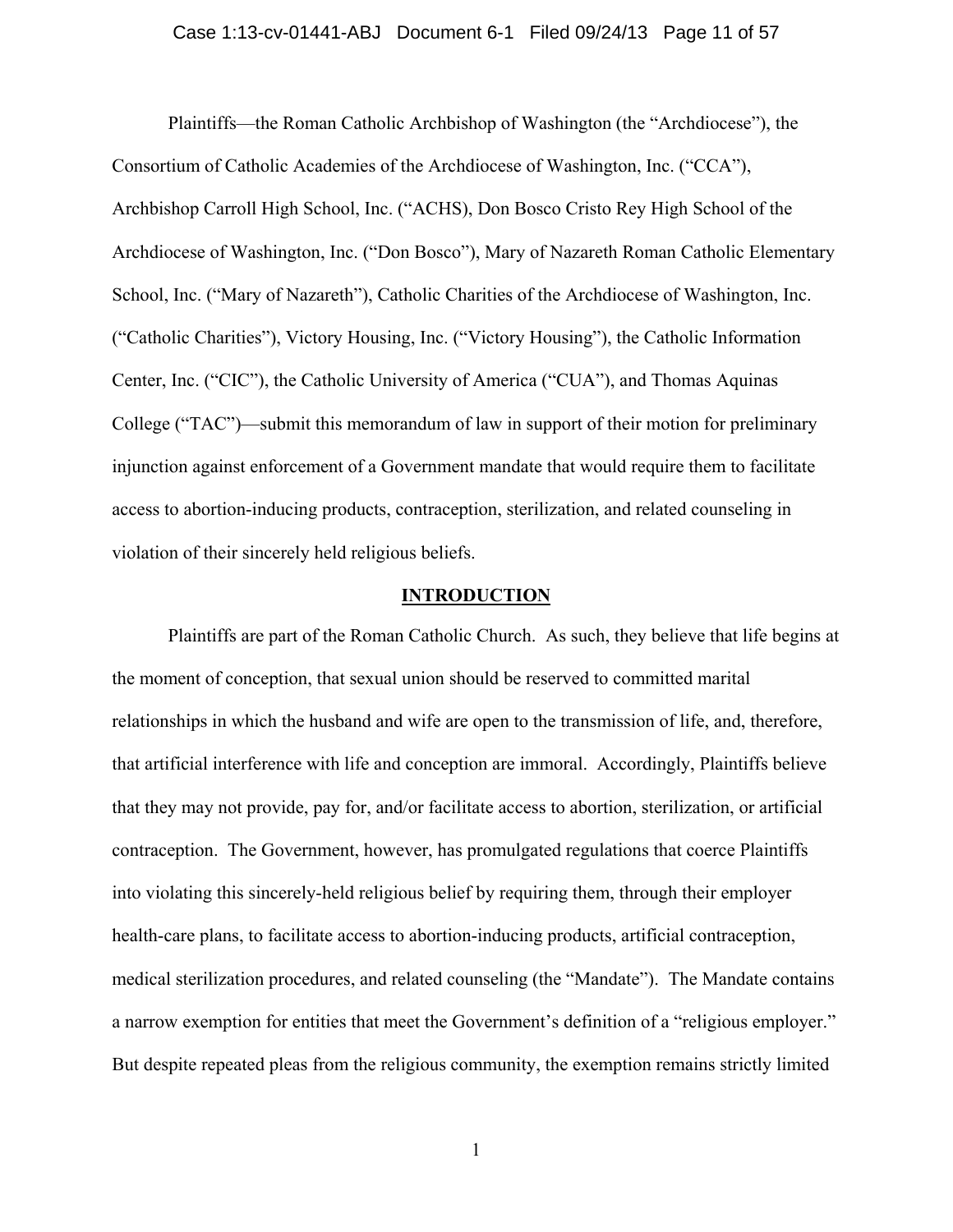## Case 1:13-cv-01441-ABJ Document 6-1 Filed 09/24/13 Page 12 of 57

to "houses of worship and religious orders." It thus excludes numerous Catholic organizations that fulfill the Church's religious mission through service to the poor, sick, and others in need.

More specifically, the Mandate divides religious institutions like the Catholic Church into two wings: a "religious" wing, which is limited to "houses of worship and religious orders," and a "charitable" wing, which, in the Government's view, provides *secular* services. According to the Government, only the former is a "religious employer." But this artificial division ignores the reality that many religious groups, including the Catholic Church, engage in charity as an *exercise of religion.* As Pope Emeritus Benedict XVI stated, "[L]ove for widows and orphans, prisoners, and the sick and needy of every kind, is as essential to [the Church] as the ministry of the sacraments and preaching of the Gospel. The Church cannot neglect the service of charity any more than she can neglect the Sacraments and the Word." Yet by excluding Catholic charitable organizations from the category of exempt "religious employers," the Mandate forces a substantial part of the Catholic Church to act contrary to its sincerely-held religious beliefs.

The Government claims that its recent revisions to the Mandate address the concerns of religious organizations. They most emphatically do not. Indeed, the Government *knew* these revisions would not resolve Plaintiffs' concerns, because Plaintiffs and likeminded organizations repeatedly informed the Government that the now codified proposals were inadequate.<sup>1</sup> Like its predecessors, this iteration of the Mandate narrowly defines "religious employers" so as to exclude Catholic charitable and educational organizations, including Plaintiffs Catholic Charities, ACHS, CCA, Don Bosco, Mary of Nazareth, Victory Housing, CIC, CUA, and TAC. The so-called "accommodation" for these "non-religious employers," moreover, is illusory: it

<sup>&</sup>lt;sup>1</sup> See, e.g., Compl. ¶ 166 (citing affidavits); Comments of Archdiocese of Washington at 2 (Apr. 4, 2013), *available at* http://www.becketfund.org/wp-content/uploads/2013/04/Comments-4-4-13-Archdiocese-of-Washington.pdf; Comments of U.S. Conference of Catholic Bishops at 3 (Mar. 20, 2013), *available at* http://www.usccb.org/about/general-counsel/rulemaking/upload/2013-NPRM-Comments-3-20-final.pdf.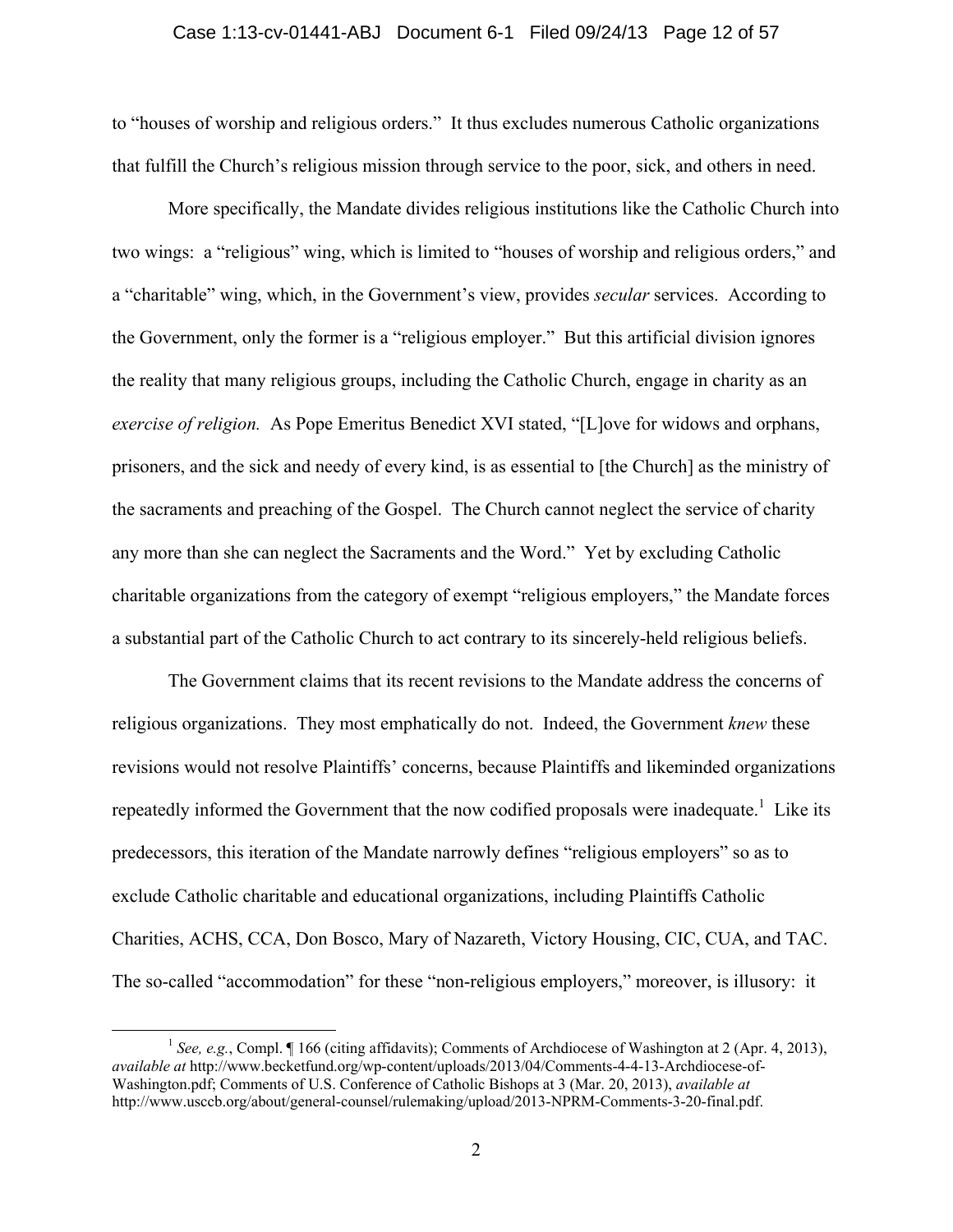## Case 1:13-cv-01441-ABJ Document 6-1 Filed 09/24/13 Page 13 of 57

seeks to address fundamental religious objections through accounting gimmicks and legal fictions. Indeed, this version of the Mandate appears to be worse than the original draft, since it eliminates an important prior protection that allowed "religious employers" (like the Archdiocese) to shield their affiliated religious organizations from operation of the Mandate by including such organizations in their insurance plans. The Government's revisions, therefore, increase the number of religious organizations subject to the Mandate.

Needless to say, this sort of oppressive governmental action is irreconcilable with RFRA, the First Amendment, and other federal law. *First*, under RFRA, the Government may not impose a substantial burden on Plaintiffs' exercise of religion without showing that it is the least restrictive means to advance a compelling governmental interest. *See* 42 U.S.C. § 2000bb-1. Here, however, the Government cannot possibly show that it has a compelling interest in forcing Plaintiffs to violate their sincerely-held religious beliefs, since the Government excludes tens of millions of individuals around the country from the operation of the Mandate through a series of exemptions. There is no compelling interest in forcing the Mandate on the remaining small band of employers that seek a similar exemption on the basis of religious hardship. In any event, the Mandate is not even arguably narrowly tailored to the Government's asserted interests because the Government could easily advance its goals without commandeering Plaintiffs as the vehicle for delivering the objectionable products and services to their employees and students.

*Second*, the Mandate violates the First Amendment's Free Speech and Religion Clauses. It infringes on Plaintiffs' freedom of speech by requiring them to facilitate "counseling" for abortion, contraception, and sterilization—all of which Plaintiffs strongly oppose. It violates the Free Exercise Clause by deliberately targeting Plaintiffs' religious practices, offering a multitude of exemptions for *non-religious* reasons, but denying any exemption that would relieve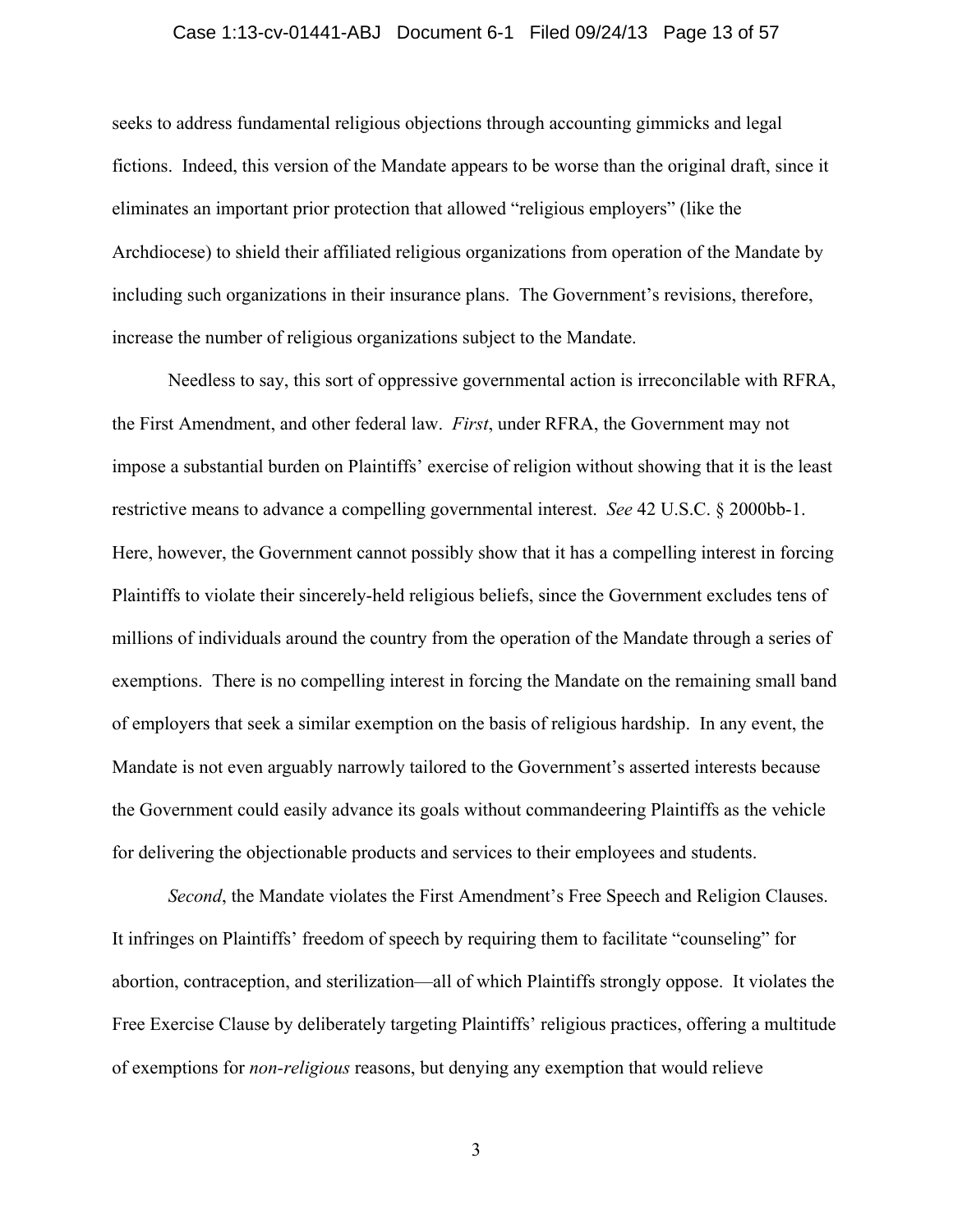## Case 1:13-cv-01441-ABJ Document 6-1 Filed 09/24/13 Page 14 of 57

Plaintiffs' *religious* hardship. It violates the Establishment Clause by creating a state-favored category of "religious employers," preferring some religious groups to others based on intrusive judgments about their practices, beliefs, and organizational structures. And it violates the First Amendment's protection of church autonomy, driving a wedge between the charitable and educational arms of the Church through its definition of "religious employer."

*Finally*, the Mandate violates the APA, because it contravenes the clear terms of at least two federal statutes. Under the Weldon Amendment, federal agencies may not impose penalties on employers for refusing to include abortion coverage in their health-care plan. And yet the Mandate does exactly that by penalizing Plaintiffs for failing to provide coverage for abortioninducing products. Similarly, the Affordable Care Act states that none of its provisions may be implemented in a way that prohibits a college or university from offering a student health plan. The Mandate does so by making objectionable coverage a mandatory component of all insurance plans, thereby effectively prohibiting Catholic schools from offering insurance to their students.

In sum, there is no legal justification for Defendants' gratuitous intrusion on Plaintiffs' religious freedom. With the Mandate now finalized and enforcement set to begin on January 1, 2014, absent an injunction, Plaintiffs will soon be forced to decide between violating their religious beliefs or violating the law—the epitome of irreparable harm. Accordingly, Plaintiffs respectfully request a preliminary injunction to preserve the status quo while this Court adjudicates this vital question of religious liberty.

#### **BACKGROUND**

## **I. STATUTORY AND REGULATORY BACKGROUND**

The Patient Protection and Affordable Care Act, Pub. L. No. 111-148, 124 Stat. 119 (2010) (the "Affordable Care Act") requires employer "group health plans" to include insurance coverage for women's "preventive care and screenings." 42 U.S.C. § 300gg-13(a)(4). Congress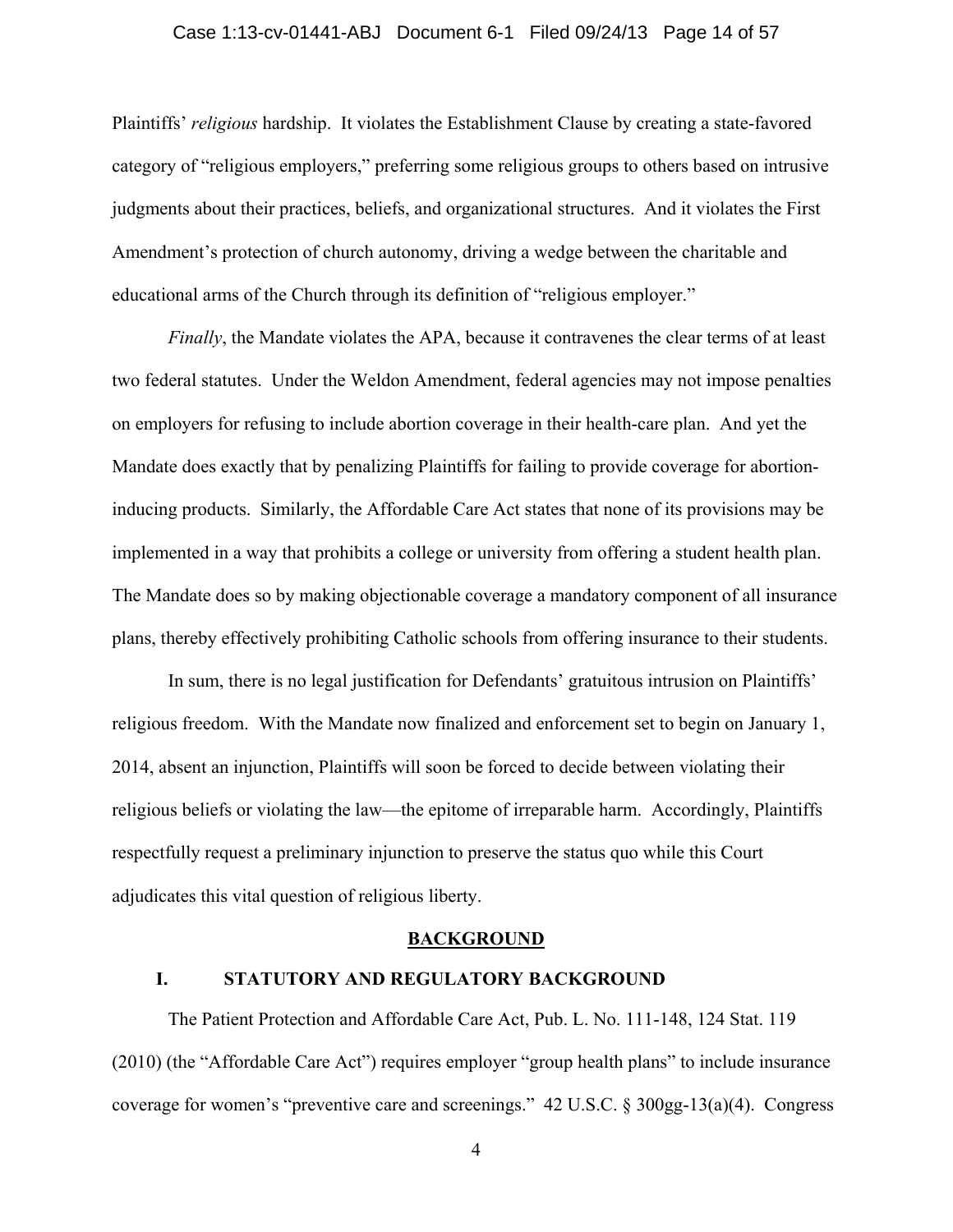## Case 1:13-cv-01441-ABJ Document 6-1 Filed 09/24/13 Page 15 of 57

did not define "preventive care," instead delegating that duty to a division of the Department of Health and Human Services ("HHS"). *See id.* § 300gg-13(a)(4). HHS, in turn, delegated the task to the Institute of Medicine ("IOM"), which recommended that "preventive care" for women be defined to include "the full range of Food and Drug Administration-approved contraceptive methods, sterilization procedures, and patient education and counseling for [all] women with reproductive capacity." IOM, Clinical Preventive Services for Women: Closing the Gaps 164– 65 (2011). HHS subsequently adopted that definition. *See* HHS, Women's Preventive Services: Required Health Plan Coverage Guidelines, http://www.hrsa.gov/womensguidelines. Included in the category of mandatory FDA-approved contraceptives are products such as the morning-after pill (Plan B) and Ulipristal (HRP 2000 or ella), which can induce an abortion.

Consequently, under the definition of "preventive care," the Mandate requires health plans to cover abortion-inducing products, contraception, sterilization, and related counseling. Failure to provide such coverage exposes employers to fines of \$100 a day per affected beneficiary. 26 U.S.C. § 4980D(b). Dropping coverage altogether subjects certain employers to annual penalties of \$2,000 per employee and/or other negative consequences. *Id.* § 4980H.

From its inception, the Mandate has exempted numerous health plans covering millions of people. For example, certain plans in existence at the time of the Act's adoption are "grandfathered" and exempt from the Mandate. 42 U.S.C. § 18011; 26 C.F.R. § 54.9815-  $1251T(g)(1)(v)$ . Moreover, the Act "specifically exempts all firms that have fewer than 50 employees—96 percent of all firms in the United States or 5.8 million out of 6 million total firms—from any employer responsibility requirements [one of the mechanisms to enforce the Mandate]. These 5.8 million firms employ nearly 34 million workers.<sup>22</sup> See 26 U.S.C. §

 $\frac{1}{2}$ <sup>2</sup> WhiteHouse.gov, The Affordable Care Act Increases Choice and Saving Money for Small Business at 1, http://www.whitehouse.gov/files/documents/health\_reform\_for\_small\_ businesses.pdf (last visited Aug. 29, 2013).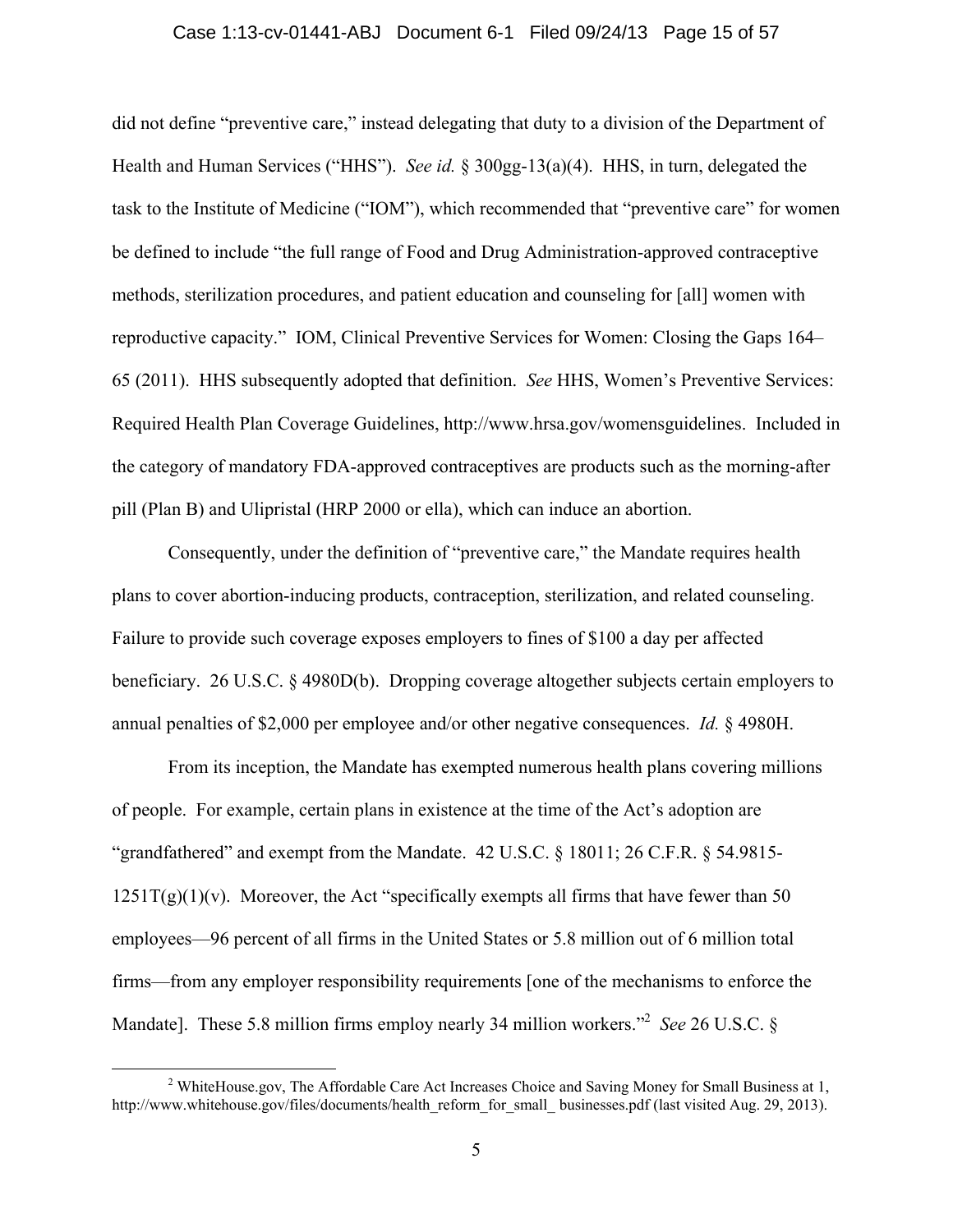### Case 1:13-cv-01441-ABJ Document 6-1 Filed 09/24/13 Page 16 of 57

4980H(a) (exempting small employers from penalties for failure to provide health coverage). By one estimate, the Government has exempted "over 190 million health plan participants and beneficiaries." *Newland v. Sebelius*, 881 F. Supp. 2d 1287, 1298 (D. Colo. 2012).

The Government, however, has steadfastly refused to allow a similar exemption for religious organizations, save for a small number of organizations that qualify under the Mandate's unprecedentedly narrow definition of "religious employer." Originally, the "religious employer" exemption was available only to organizations that met all of the following four criteria: "(1) The inculcation of religious values is the purpose of the organization"; "(2) The organization primarily employs persons who share the religious tenets of the organization"; "(3) The organization serves primarily persons who share the religious tenets of the organization"; and "(4) The organization is a nonprofit organization as described in section 6033(a)(1) and section  $6033(a)(3)(A)(i)$  or (iii) of the Internal Revenue Code of 1986, as amended." 76 Fed. Reg. 46,621, 46,626 (Aug. 3, 2011). As the Government explained, this was intended "to provide for a religious accommodation that respects" only "the unique relationship between a house of worship and its employees in ministerial positions." *See id.* at 46,623.

The narrowness of the exemption set off a firestorm of intense criticism from religious groups that were suddenly faced with the choice of either violating their religious beliefs or else disobeying the Mandate and incurring serious penalties. As Cardinal Wuerl wrote, "Never before has the government contested that institutions like Archbishop Carroll High School or Catholic University are religious. Who would? But HHS's conception of what constitutes the practice of religion is so narrow that even Mother Teresa would not have qualified." But despite the public outcry, the Government refused to reconsider its position and finalized the narrow religious exemption "without change." 77 Fed. Reg. 8,725, 8,727–28, 8,730 (Feb. 15, 2012). At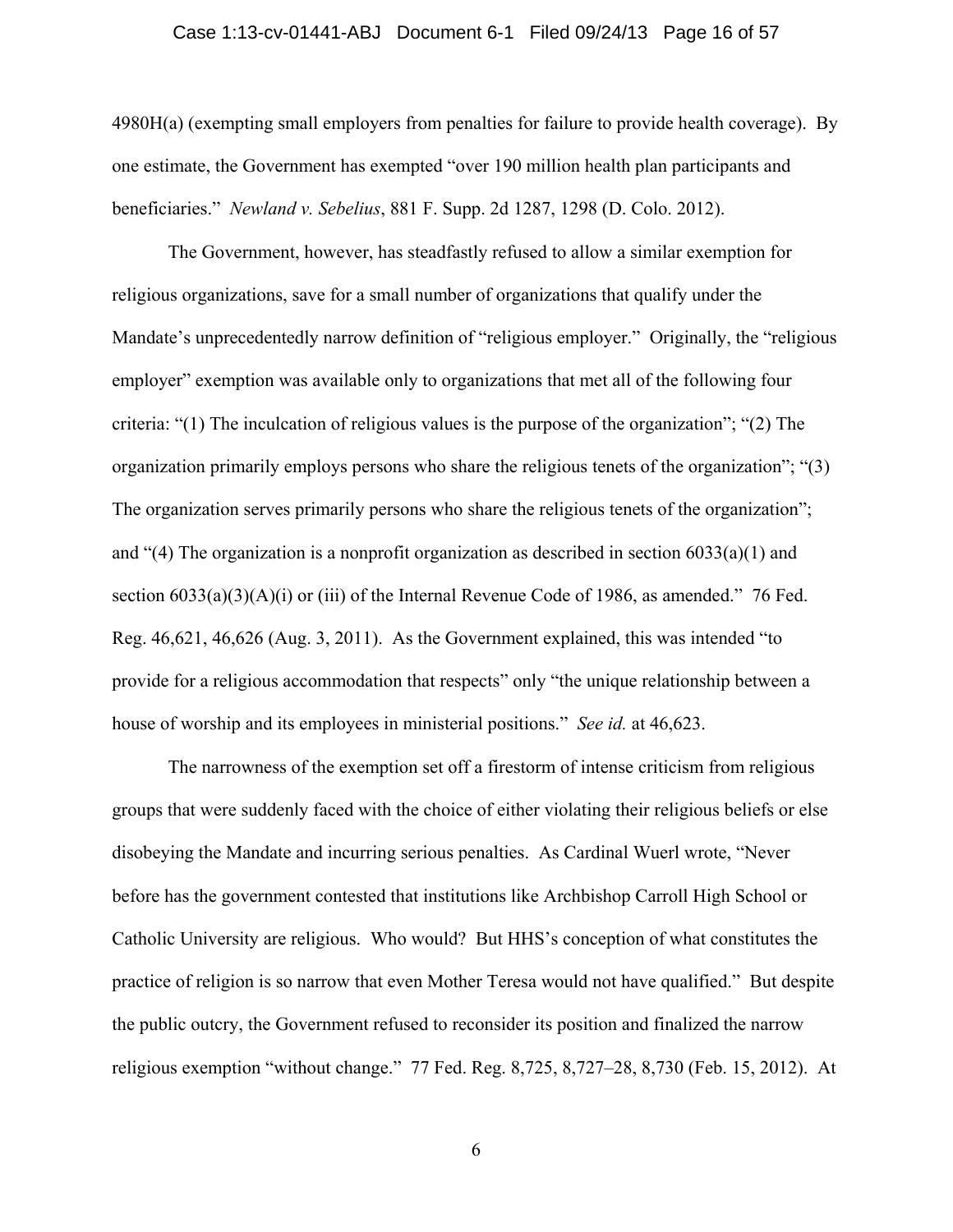## Case 1:13-cv-01441-ABJ Document 6-1 Filed 09/24/13 Page 17 of 57

the same time, the Government announced that it would offer "a one-year safe harbor from enforcement" for non-exempt religious organizations until August 1, 2013. *Id*. at 8728. As noted by Cardinal Timothy Dolan, the "safe harbor" effectively gave religious groups "a year to figure out how to violate [their] consciences."

Five weeks later, however, under continuing public pressure, the Government issued an Advance Notice of Proposed Rulemaking ("ANPRM"). The ANPRM did not revoke the Mandate, but rather set forth "possible approaches" the Government believed would be adequate to "accommodate" the persistent flow of religious objections. 77 Fed. Reg. 16,501, 16,507 (Mar. 21, 2012). After careful examination, Plaintiffs and other religious groups explained that the "possible approaches" in the ANPRM would not relieve the burden on their religious freedom. $3$ 

Nevertheless, the Government issued a Notice of Proposed Rulemaking ("NPRM"), adopting the ANPRM's proposals. 78 Fed. Reg. 8456 (Feb. 6, 2013). The NPRM once again encountered strenuous opposition, including over 400,000 comments largely reiterating the previous objections.<sup>4</sup> Despite this opposition, the Government issued a final rule that adopts substantially all of the NPRM's proposals without significant change and applies to plan years beginning on and after January 1, 2014. *See* 78 Fed. Reg. 39,870 (July 2, 2013) ("Final Rule").

The Final Rule made three changes to the Mandate, none of which relieve the unlawful burdens imposed on Plaintiffs and other religious organizations. Indeed, one of them appears to significantly increase the number of religious organizations subject to the Mandate.

 <sup>3</sup> <sup>3</sup> See, e.g., Comments of U.S. Conference of Catholic Bishops at 3 (May 15, 2012) ("[The ANPRM] create[s] an appearance of moderation and compromise, [but fails to] offer any change in the Administration's earlier stated positions on mandated contraceptive coverage"), *available at* www.usccb.org/about/general-counsel/ rulemaking/upload/comments-on-advance-notice-of-proposed-rulemaking-on-preventive-services-12-05-15.pdf.

<sup>4</sup> *See, e.g.,* Comments of U.S. Conference of Catholic Bishops, *supra* note 1, at 3 (pointing out that "the 'accommodation' still requires the objecting religious organization to fund or otherwise facilitate the morally objectionable coverage"); Comments of Archdiocese of Washington, *supra* note 1, at 2 ("[T]he NPRM proposes to . . . substantially *narrow*[] the number of religious entities who may seek shelter under the already impermissibly cramped definition of 'religious employer,' and, therefore, is significantly worse than existing law.").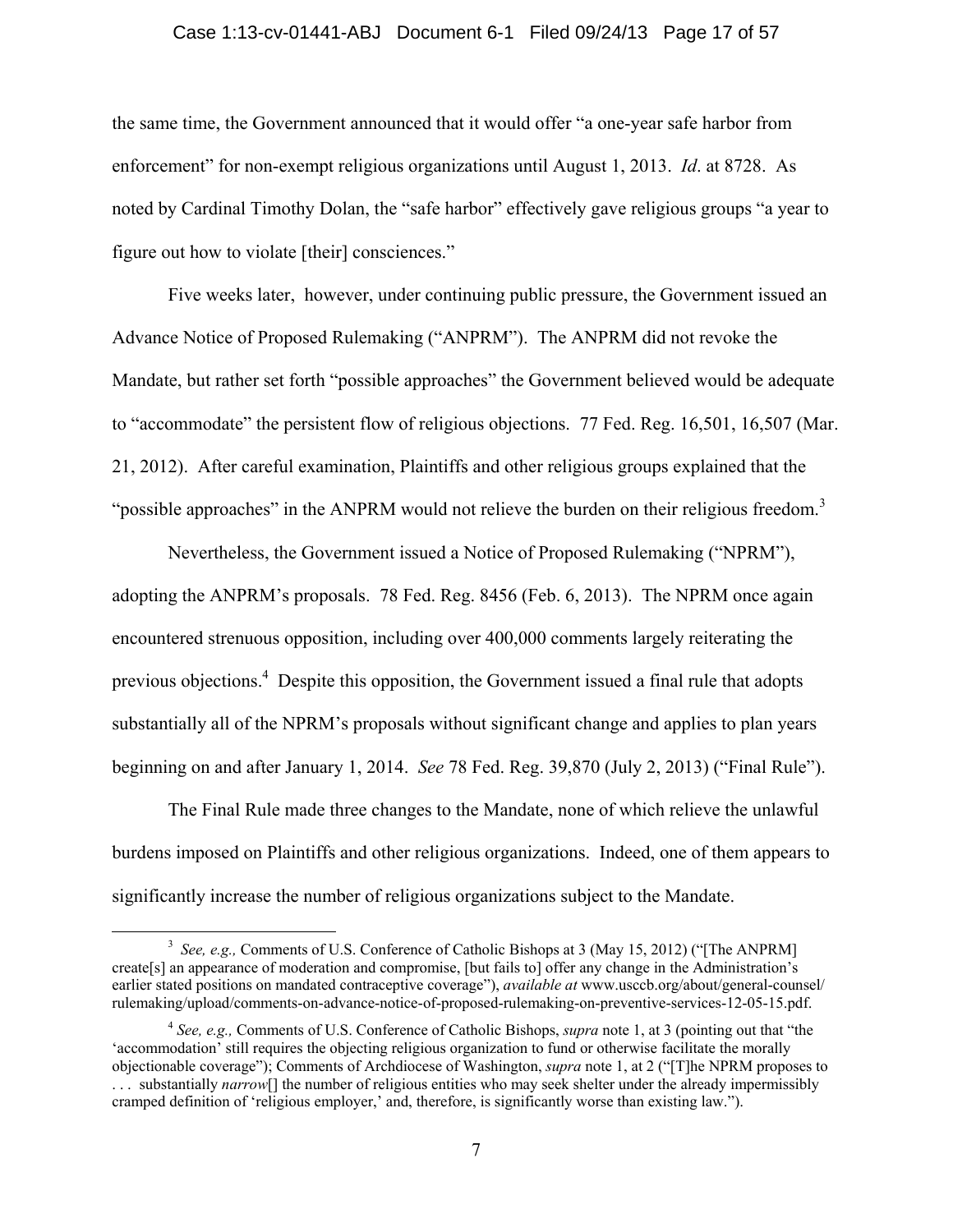## Case 1:13-cv-01441-ABJ Document 6-1 Filed 09/24/13 Page 18 of 57

*First*, the Final Rule made what the Government concedes to be a non-substantive, cosmetic change to the "religious employer" exemption. In particular, it eliminated the first three prongs of the prior test to define a "religious employer" as simply "an organization that is organized and operates as a nonprofit entity and is referred to in section  $6033(a)(3)(A)(i)$  or (iii) of the Internal Revenue Code of 1986, as amended." 78 Fed. Reg. at 39,896 (codified at 45 C.F.R. § 147.131(a)). As the Government admitted, this new definition does "not expand the universe of employer plans that would qualify for the exemption beyond that which was intended in the 2012 final rules." 78 Fed. Reg. at 8,461. Instead, it continues to "restrict[] the exemption primarily to group health plans established or maintained by churches, synagogues, mosques, and other houses of worship, and religious orders." *Id.* Religious organizations that have a broader mission are still not, in the Government's view, "religious employers."

*Second*, the Final Rule appears to increase the burden imposed on religious organizations by significantly expanding the number of religious organizations subject to the Mandate. The Government's initial interpretation of the "religious employer" exemption provided that if a nonexempt religious organization "provided health coverage for its employees through" a plan offered by a separate, "affiliated" organization that was "exempt from the requirement to cover contraceptive services, then neither the [affiliated organization] nor the [nonexempt entity would be] required to offer contraceptive coverage to its employees." 77 Fed. Reg. at 16,502. For example, Plaintiff Archdiocese operates a self-insurance plan that covers not only itself, but also ACHS, CCA, Don Bosco, Mary of Nazareth, Victory Housing, CIC, Catholic Charities, and other Catholic organizations. Under the Government's initial interpretation of the religious employer exemption, if the Archdiocese was an exempt "religious employer" (as it clearly is under the Final Rule), then these other entities received the benefit of that exemption.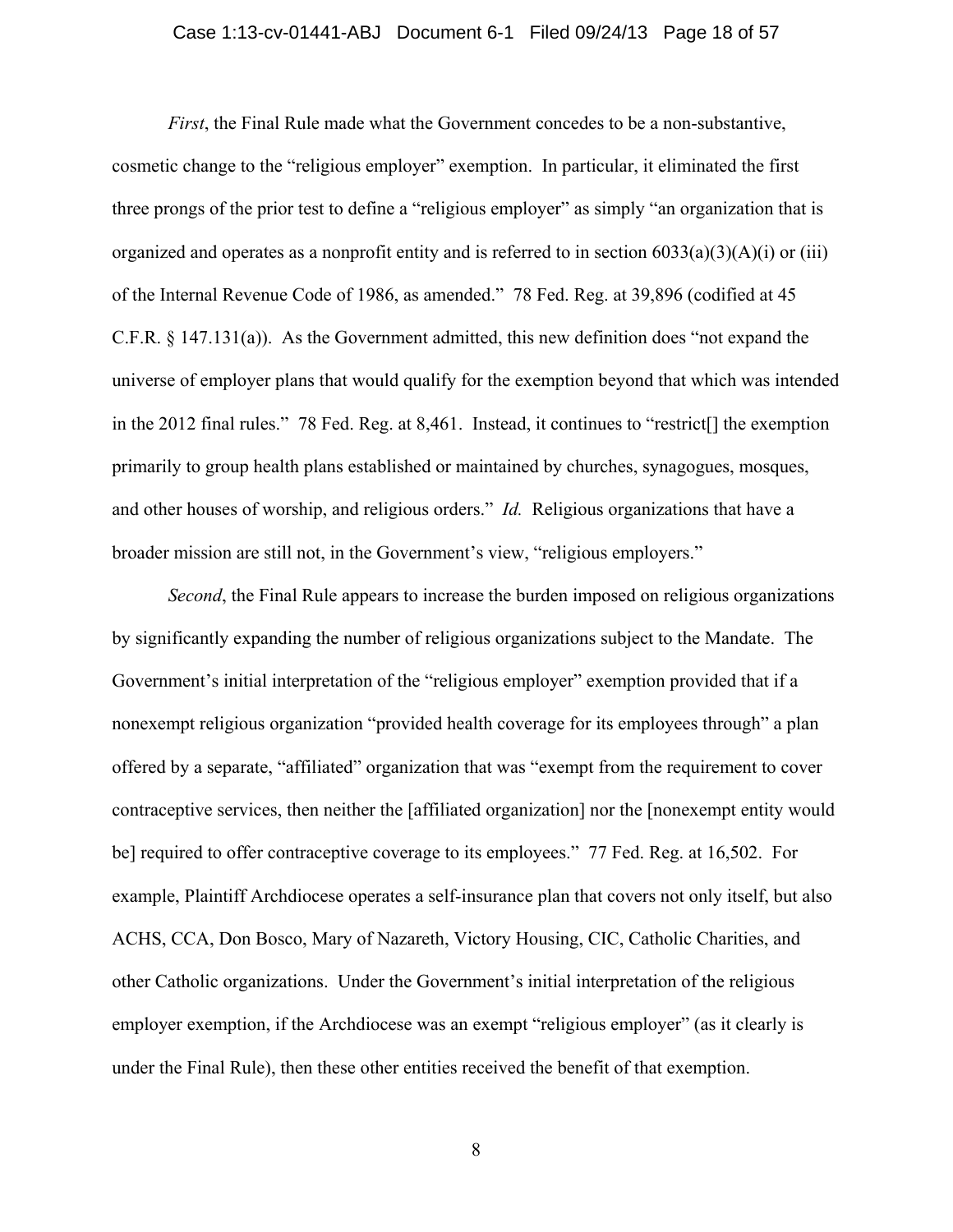## Case 1:13-cv-01441-ABJ Document 6-1 Filed 09/24/13 Page 19 of 57

The Final Rule, however, eliminates this safeguard, providing instead that "each employer [must] independently meet the definition of religious employer . . . to avail itself of the exemption." 78 Fed. Reg. at 39,886. Moreover, since ACHS, Don Bosco, Mary of Nazareth, CCA, Victory Housing, CIC, and Catholic Charities are part of the Archdiocese's self-insurance plan, the Archdiocese is now required to either (1) sponsor a plan that will provide the employees of these organizations with access to "free" contraception, abortion-inducing products, sterilization, and related counseling, or (2) no longer extend its plan to these organizations, subjecting them to massive fines if they do not contract with another insurance provider that will provide the objectionable coverage. The first option forces the Archdiocese to act contrary to its sincerely-held religious beliefs. The second option compels the Archdiocese to submit to the government's interference with its structure and internal operations by accepting a construct that divides churches from their ministries.

*Third*, the Final Rule establishes an illusory "accommodation" for certain nonexempt objecting religious entities deemed "eligible organizations." To qualify as an "eligible organization," a religious entity must (1) "oppose[] providing coverage for some or all of [the] contraceptive services," (2) be "organized and operate [] as a nonprofit entity"; (3) "hold [] itself out as a religious organization," and (4) self-certify that it meets the first three criteria. 26 C.F.R. § 54.9815-2713A(a). If an organization meets these criteria, it must provide the required "selfcertification" to its insurance issuer or (if the organization self-insures) to its third-party administrator. That very self-certification, however, has the perverse effect of requiring the insurance issuer or third-party administrator to provide or arrange "payments for contraceptive services" for the objecting organization's employees. *See* 78 Fed. Reg. at 39,892–93 (codified at 26 C.F.R. § 54.9815-2713A(a)-(c)). The health insurance issuer or third-party administrator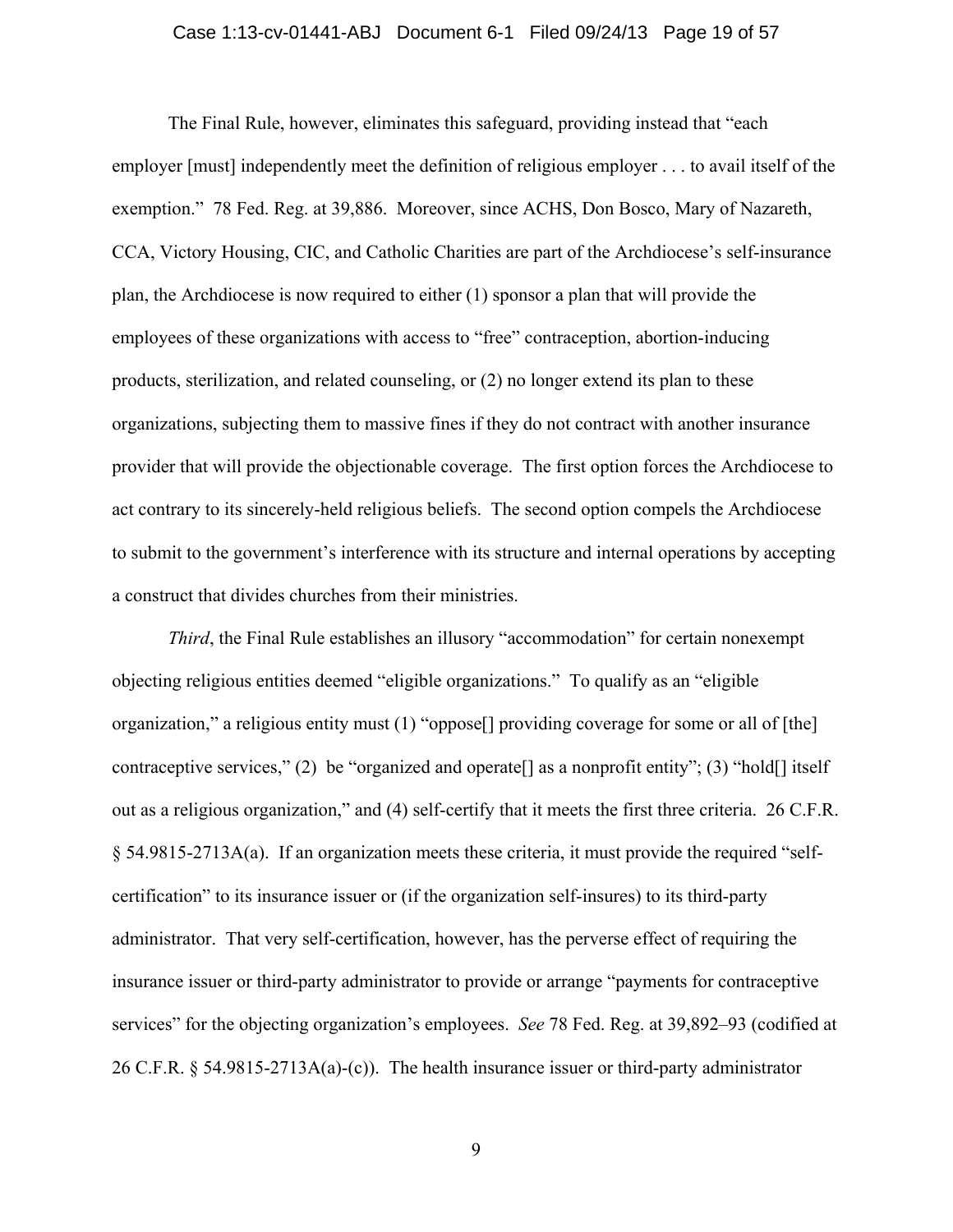## Case 1:13-cv-01441-ABJ Document 6-1 Filed 09/24/13 Page 20 of 57

must notify the eligible organization's employees of the availability of these "payments" "contemporaneous with . . . but separate from" materials the eligible organization distributes in connection with its health plan. 78 Fed. Reg. at 39,876. They must also provide the mandated payments "in a manner consistent" with provision of covered health benefits. *Id.* at 39,876–77.

Notably, third-party administrators are under no obligation "to enter into or remain in a contract with the eligible organization," 78 Fed. Reg. at 39,880, so the burden falls on the objecting organization to find and identify a third-party administrator who is willing to provide the very coverage they find objectionable. Eligible organizations are flatly prohibited from "directly or indirectly, seek[ing] to influence the[ir] third party administrator's decision" to provide or procure contraceptive services. 26 C.F.R. § 54.9815–2713A.

This so-called "accommodation" fails to resolve Plaintiffs' religious objections. Under the original version of the Mandate, a non-exempt religious organization's decision to offer a group health plan resulted in the provision of coverage for abortion-inducing products, contraception, sterilization, and related counseling. Under the Final Rule, a non-exempt religious organization's decision to offer a group health plan *still* results in the provision of coverage—now in the form of "payments"—for abortion-inducing products, contraception, sterilization, and related counseling should they self-certify. 26 C.F.R. § 54.9816-2713A(b)-(c). In both scenarios, Plaintiffs' actions trigger the provision of "free" contraceptive coverage to their employees in a manner contrary to their beliefs. The provision of the objectionable products and services are directly tied to Plaintiffs' insurance policies, as the objectionable "payments" are available only "so long as [employees] are enrolled in [the organization's] health plan. *See* 29 C.F.R. § 2590.715-2713; 45 C.F.R. § 147.131(c)(2)(i)(B). For self-insured organizations, moreover, the self-certification constitutes the religious organization's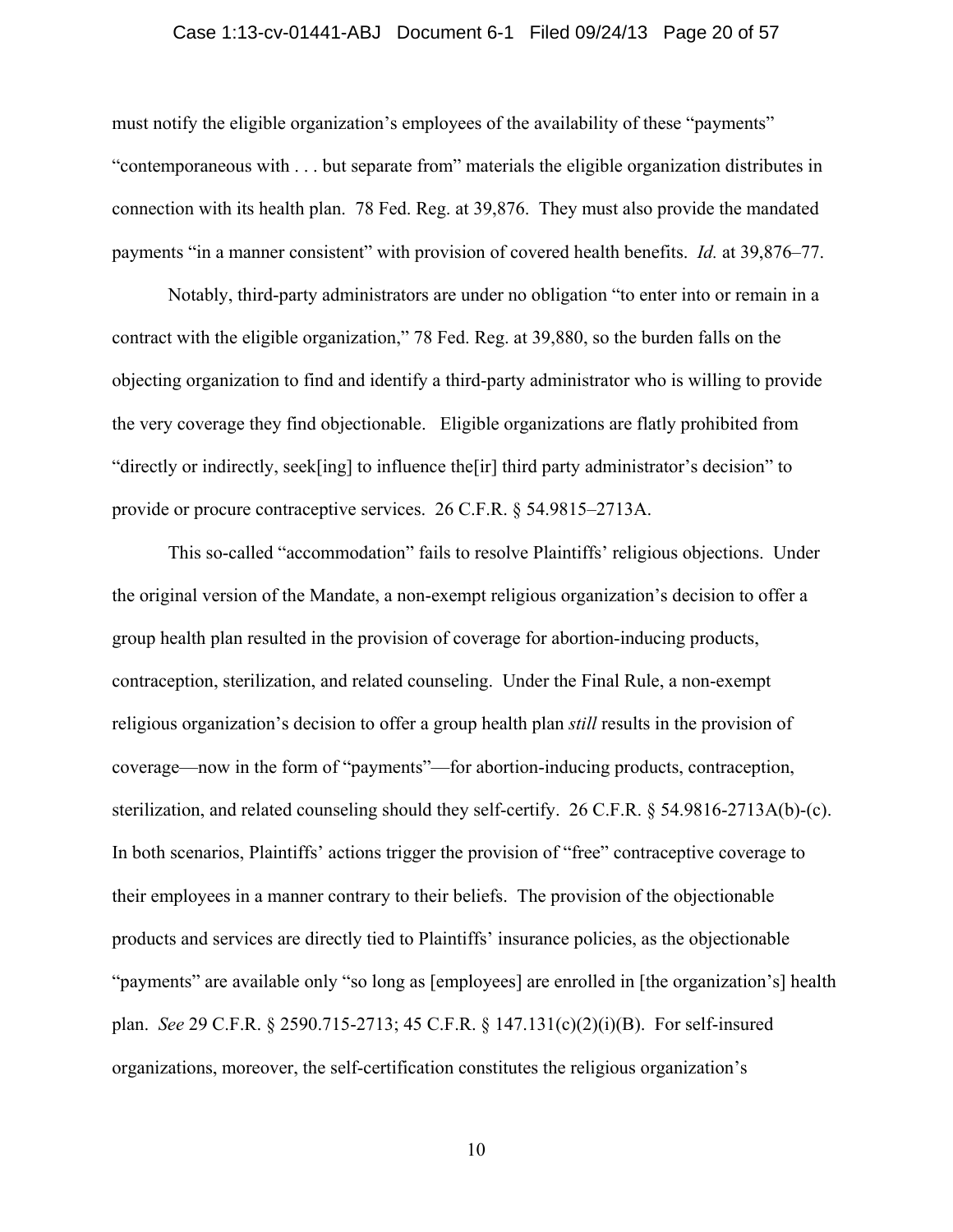#### Case 1:13-cv-01441-ABJ Document 6-1 Filed 09/24/13 Page 21 of 57

"*designation* of the third party administrator(s) as plan administrator and claims administrator for contraceptive benefits." 78 Fed. Reg. at 39,879 (emphasis added).

Needless to say, this shell game does not address Plaintiffs' fundamental religious objection to improperly facilitating access to the objectionable products and services. This should come as no surprise to the Government. As noted above, well before it finalized the revised Mandate, the Government was repeatedly informed that its so-called "accommodation" would not relieve the burden on Plaintiffs' religious beliefs. *See supra* note 1. Nonetheless, despite its representations to this and other courts that it was making a good-faith effort to address the religious objections of Plaintiffs and likeminded organizations, *see, e.g.*, *Wheaton Coll. v. Sebelius*, 703 F.3d 551, 552 (D.C. Cir. 2012), the Government proceeded to finalize a proposal that it knew would do no such thing. As before, the Government's unlawful Mandate coerces Plaintiffs, through threats of crippling fines and other pressure, into serving as the conduit for delivering contraception, abortion-inducing products, sterilization, and related counseling to their employees, contrary to their sincerely held religious beliefs.

## **II. PLAINTIFFS' BACKGROUND**

Plaintiffs are part of the Catholic Church and, as such, sincerely believe they have a religious duty to provide educational, spiritual, and charitable services to individuals of all faiths. Plaintiffs exercise this religious belief by offering a host of charitable and educational services to individuals, including the most poor and vulnerable in society. (Compl. ¶¶ 37–141.)

Just as sincerely, Plaintiffs believe that life begins at the moment of conception, and that certain "preventive" services that interfere with the transmission of life are immoral. (*Id.* ¶¶ 4, 195–99.) Accordingly, Plaintiffs believe they may not provide, pay for, and/or facilitate access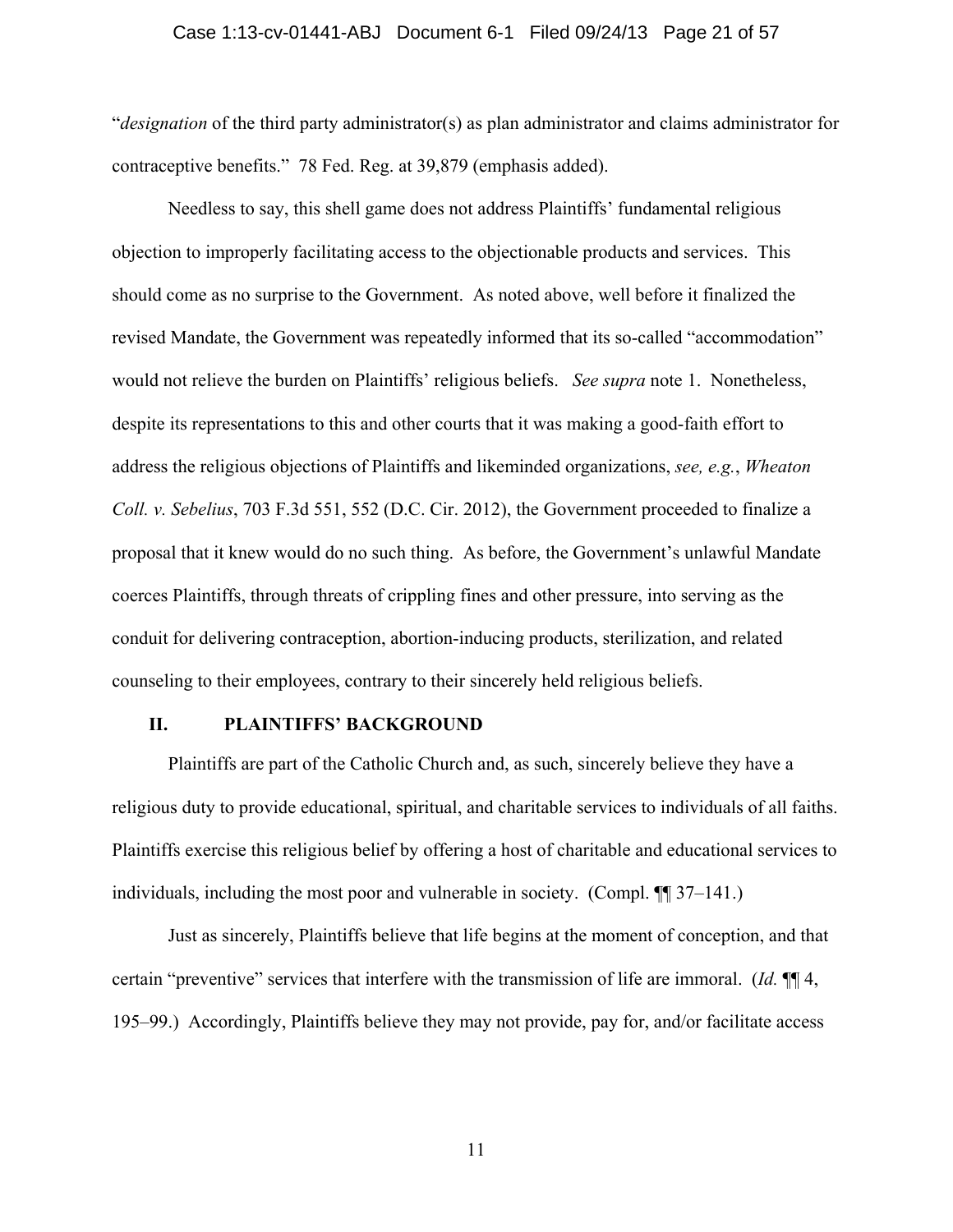to contraception, sterilization, abortion, or related counseling in the manner required by the Mandate. 5 (*Id.* ¶¶ 195–208.)

Historically, Plaintiffs have exercised this religious belief by excluding coverage for such services from their health plans in a manner consistent with Catholic teaching.<sup>6</sup> (*Id.* ¶¶ 49, 60, 68, 76, 85, 94, 102, 110, 121, 123, 138.) The Archdiocese operates a self-insured health plan that includes not only its own employees, but also the employees of Plaintiffs CCA, ACHS, Don Bosco, Mary of Nazareth, Victory Housing, CIC, Catholic Charities, and other Catholic organizations.<sup>7</sup> (*Id.*  $\P\P$ 47–48.) The plan is administered by National Capital Administrative Services, Inc. The next plan year begins on January 1, 2014.<sup>8</sup> (*Id.*  $\P$  50, 52.) CUA's employees are offered health care plans provided by United Healthcare, and its students are offered insurance through AETNA. CUA's employee plan year begins on December 1, and its student plan year begins on August 14.<sup>9</sup> (*Id.*  $\P\P$  121–24.) TAC offers its employees a health plan through the RETA Trust, a self-insurance trust set up by the Catholic bishops of California. The third-party administrator for the RETA Trust is Benefit Allocation Systems. TAC's plan year begins on July 1.<sup>10</sup> (*Id.* ¶ 138–40.) None of Plaintiffs' plans are grandfathered plans within the meaning of the Affordable Care Act.<sup>11</sup> (*Id.* ¶ 51, 125, 141.) While the Archdiocese

 $^{8}$  *Id.*  $\P\P$  11, 13;

 <sup>5</sup> *See* Ex. A, Affidavit of the Archdiocese ("Belford Aff.") ¶¶ 9–10; Ex. B, Affidavit of CCA ("Conley Aff.") ¶¶ 7–14; Ex. C, Affidavit of ACHS ("Blaufuss Aff.") ¶¶ 7–14; Ex. D, Affidavit of Don Bosco ("Shafran Aff.") ¶¶ 7–14; Ex. E, Affidavit of Mary of Nazareth ("Friel Aff.") ¶¶ 7–14; Ex. F, Affidavit of Catholic Charities ("Enzler Aff.") ¶¶ 7–14; Ex. G, Affidavit of Victory Housing ("Brown Aff.") ¶¶ 7–14; Ex. H, Affidavit of CIC ("Panula Aff.") ¶¶ 7–14; Ex. I, Affidavit of CUA ("Persico Aff.") ¶¶ 13–20; Ex. J, Affidavit of TAC ("DeLuca Aff.")  $\P$  11–17.

 $6$  Belford Aff.  $\P$  15; Persico Aff.  $\P$  15; DeLuca Aff.  $\P$  13.

 $^7$  Belford Aff. ¶ 14.

 $9$  Persico Aff.  $\P$  8-11;

 $10$  DeLuca Aff.  $\P\P$  8-9.

<sup>&</sup>lt;sup>11</sup> Belford Aff.  $\P$  12; Persico Aff.  $\P$  12; DeLuca Aff.  $\P$  10.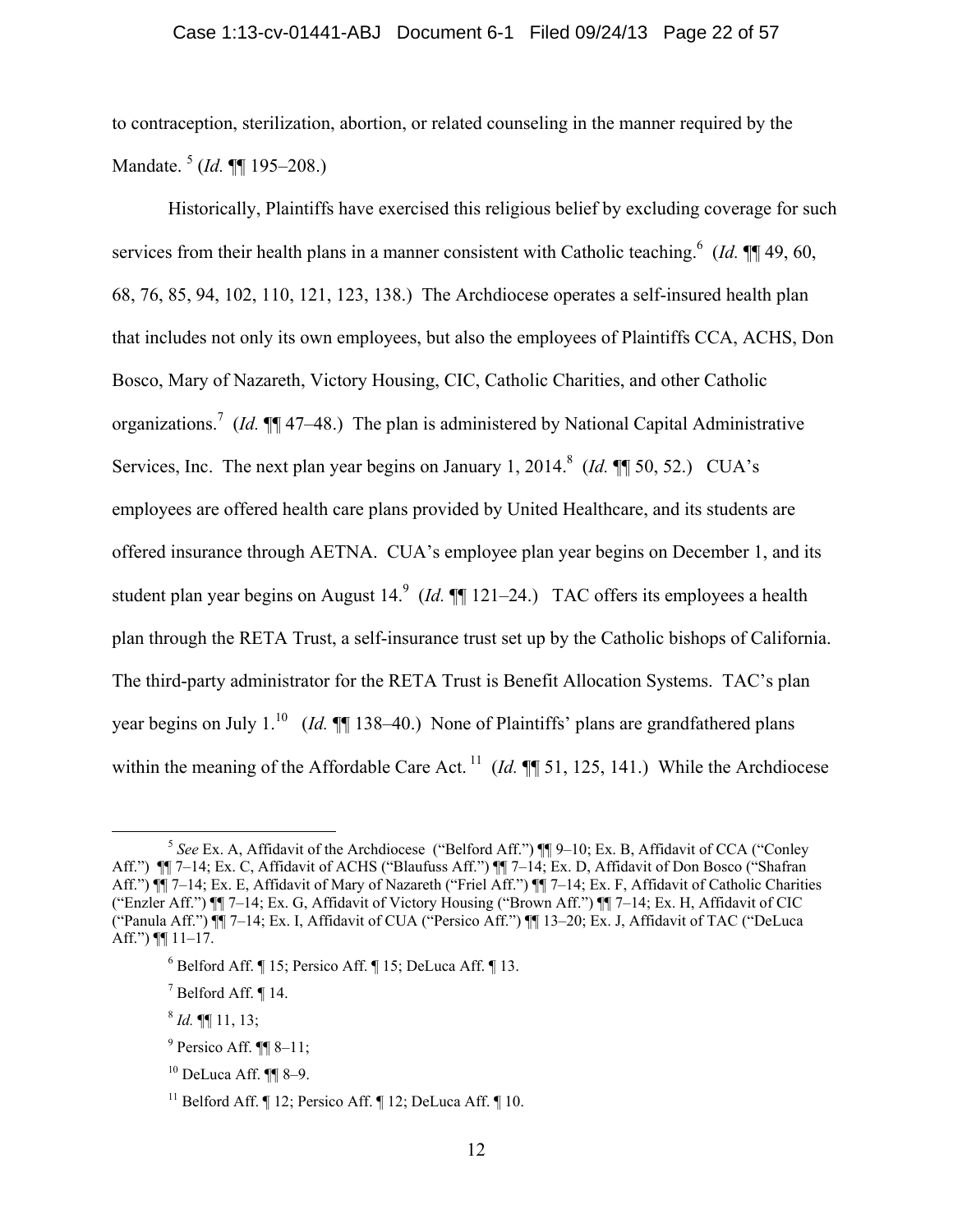#### Case 1:13-cv-01441-ABJ Document 6-1 Filed 09/24/13 Page 23 of 57

appears to qualify as a "religious employer" for purposes of the final regulation (*id.* ¶ 12), the remaining Plaintiffs do not (*id.*  $\P$  58, 67, 75, 84, 93, 101, 109, 120, 137).<sup>12</sup>

To safeguard their religious beliefs, Plaintiffs originally filed suit shortly after the initial version of the Mandate was finalized. *See Roman Catholic Archbishop of Washington v. Sebelius*, No. 12-0815, 2013 BL 19768 (D.D.C. Jan. 25, 2013). Relying on the Government's promise that "'the regulations [would] never be enforced in their present form'" and that the Government would amend the Mandate "'in an effort to accommodate religious organizations with religious objections to contraceptive coverage," *id.* at \*4–5 (quoting Defs.' Supp. Br. at 4, *Archbishop*, 2013 BL 19768 (Dkt. # 38)), this Court dismissed that suit on ripeness grounds, *id.* The U.S. Court of Appeals for the District of Columbia Circuit subsequently dismissed Plaintiffs' appeal as moot in light of the revised Mandate. *Roman Catholic Archbishop of Washington v. Sebelius*, No. 13-5091 (D.C. Cir. Sept. 6, 2013) (Dkt. # 24).

The amended Mandate fails to address Plaintiffs' fundamental religious objection to facilitating access to the objectionable products and services. Plaintiffs, therefore, were left with little choice but to file suit challenging the new regulations. *Archbishop*, 2013 BL 19768, at \*5 (indicating that the ripeness dismissal did not bar a new suit). In light of the impending enforcement of the Mandate, Plaintiffs now seek injunctive relief from this Court.

## **ARGUMENT**

In evaluating a motion for a preliminary injunction, "the district court must balance four factors: (1) the movant's showing of a substantial likelihood of success on the merits, (2) irreparable harm to the movant, (3) substantial harm to the nonmovant, and (4) public interest." *Davis v. Pension Benefit Guaranty Corp.*, 571 F.3d 1288, 1291 (D.C. Cir. 2009). The rules and

<sup>&</sup>lt;sup>12</sup> Belford Aff. ¶ 18; Conley Aff. ¶ 6; Blaufuss Aff. ¶ 6; Shafran Aff. ¶ 6; Friel Aff. ¶ 6; Enzler Aff. ¶ 6; Brown Aff. ¶ 6; Panula Aff. ¶ 6; Persico Aff. ¶ 6; DeLuca Aff. ¶ 2.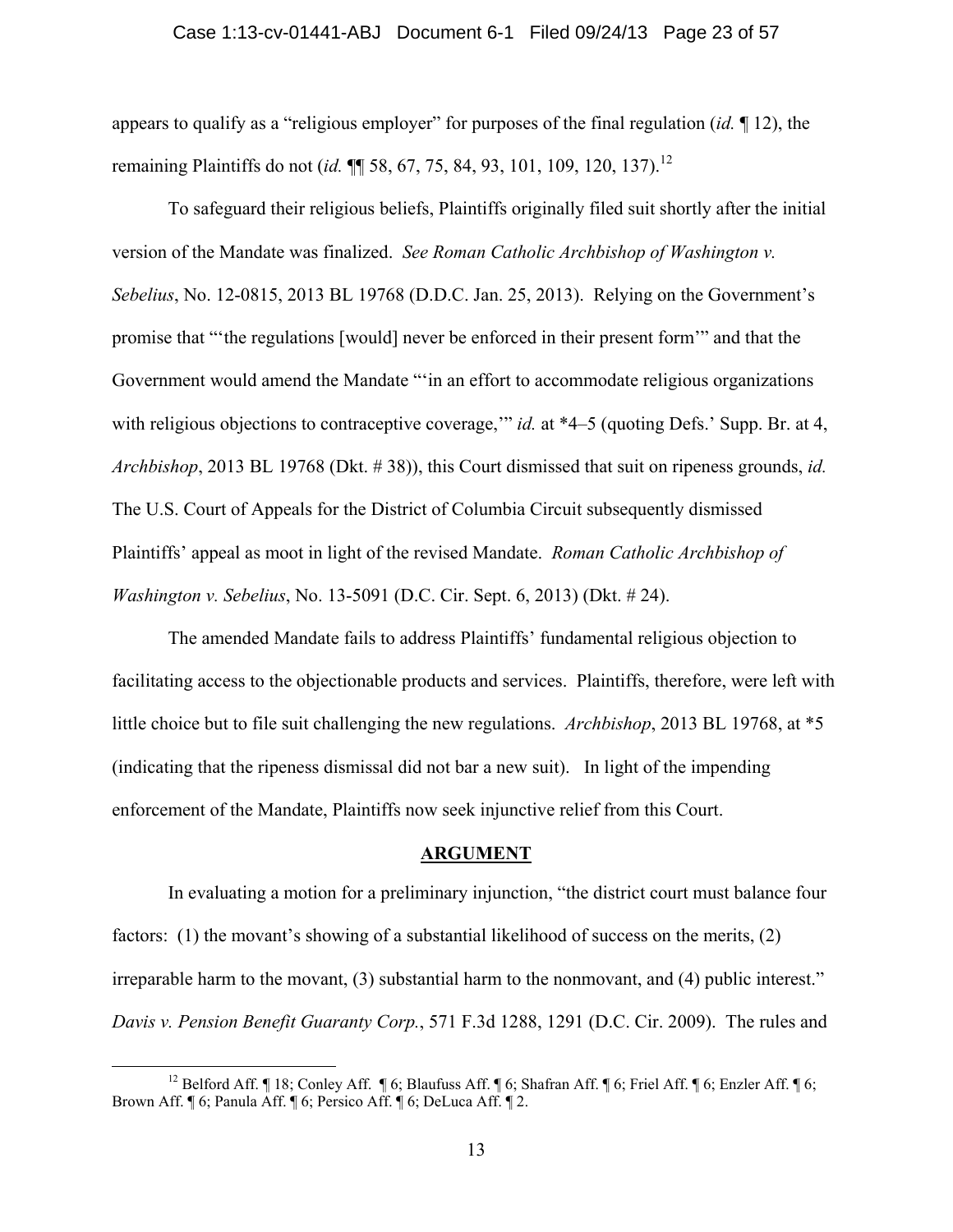## Case 1:13-cv-01441-ABJ Document 6-1 Filed 09/24/13 Page 24 of 57

accepted practice ordinarily require expedited resolution by the Court when a preliminary injunction is sought. *See* LCvR 65.1(d). A preliminary injunction, moreover, is especially appropriate where, as here, it would "preserve the status quo pending the outcome of litigation." *Cobell v. Kempthorne*, 455 F.3d 317, 322 (D.C. Cir. 2006) (citation omitted). Here, a preliminary injunction is warranted because Plaintiffs meet all four factors for interim relief.

## **I. PLAINTIFFS ARE LIKELY TO SUCCEED ON THE MERITS**

Plaintiffs are likely to succeed on the merits of all of their claims, including that the Mandate: (1) violates RFRA because it substantially burdens Plaintiffs' exercise of religion without being the least restrictive means to achieve a compelling government interest (Compl. Count I, ¶¶ 234–48); (2) violates the Free Exercise Clause because it is not neutral and generally applicable (*id.* Count II, ¶¶ 249–65); (3) violates the First Amendment prohibition on compelled speech because it forces Plaintiffs to facilitate "counseling" that contradicts their religious viewpoint (*id.* Count IV, ¶¶ 266–80); (4) violates the First Amendment protection of the freedom of speech by imposing a gag order that prohibits Plaintiffs from attempting to "influence" a third-party administrator's decision to provide or procure contraceptive services (*id.* Count IV, ¶¶ 281–85); (5) violates the Establishment Clause because it establishes an official category of Government-favored "religious employers," which excludes some religious groups based on intrusive judgments regarding their beliefs, practices, and organizational structure (*id.* Count V, ¶¶ 286–93); (6) violates the Religion Clauses because it interferes with Plaintiffs' internal church governance (*id.* Count VI, ¶¶ 294–309); (7) violates the APA by disregarding prohibitions on compelled support for abortion and interference with student health plans (*id.* Count VII, ¶¶ 310– 22); and (8) has been erroneously interpreted by the Government (*id.* Count VII, ¶¶ 323–35).

## **A. The Mandate Violates RFRA**

Under RFRA, the Federal Government is prohibited from "substantially burden[ing] a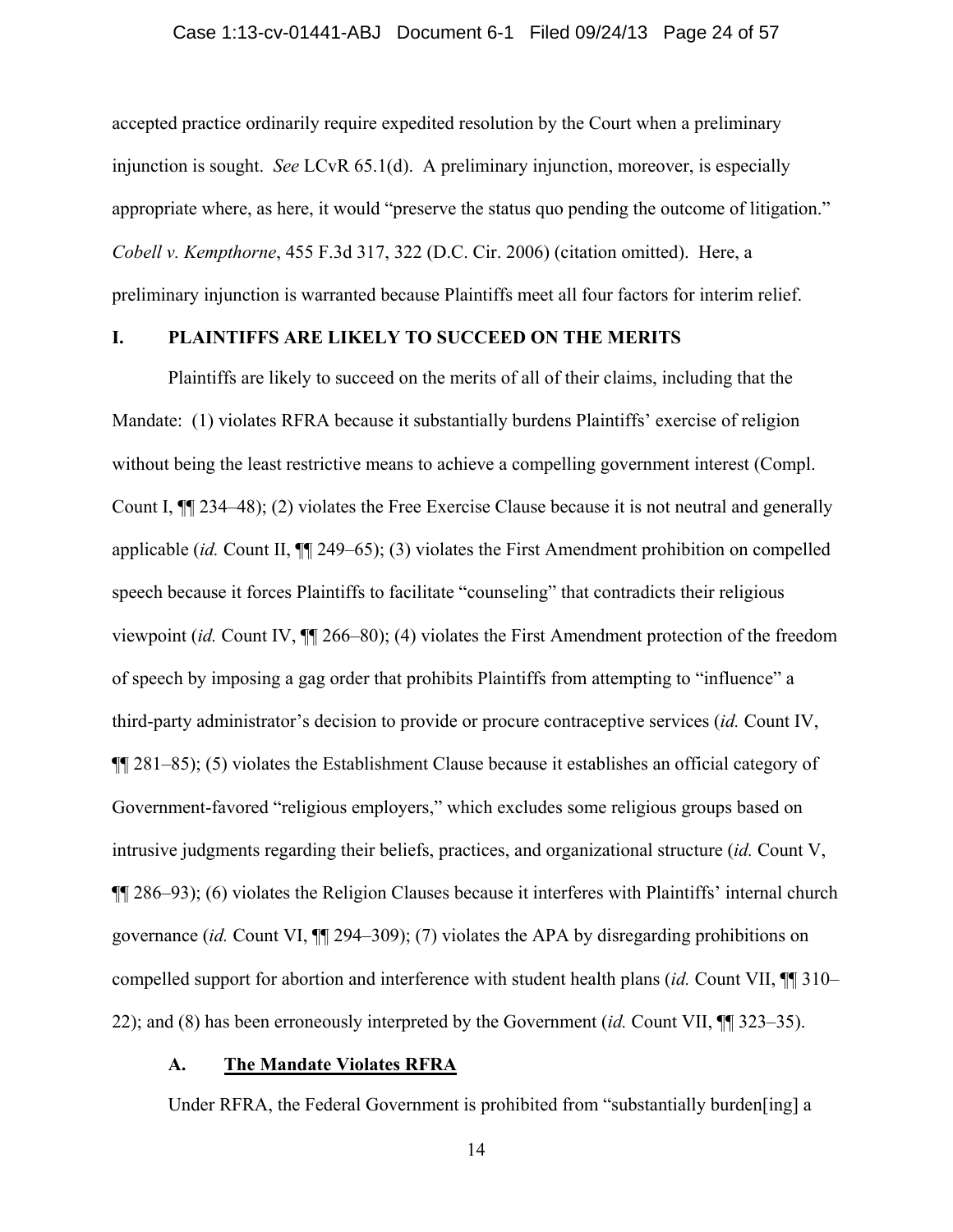## Case 1:13-cv-01441-ABJ Document 6-1 Filed 09/24/13 Page 25 of 57

person's exercise of religion even if the burden results from a rule of general applicability," unless it "demonstrates that application of the burden to the person is (1) in furtherance of a compelling governmental interest; and (2) is the least restrictive means of furthering that compelling governmental interest." 42 U.S.C. § 2000bb-1(a), (b); *Gonzales v. O Centro Espírita Beneficente União do Vegetal*, 546 U.S. 418, 423 (2006). Thus, once Plaintiffs demonstrate a substantial burden, the Government bears the burden of proving that application of the Mandate to Plaintiffs furthers "a compelling governmental interest" and is "the least restrictive means of furthering that compelling governmental interest." 42 U.S.C. § 2000bb-1(b); *O Centro*, 546 U.S. at 423, 428. Here, the Government cannot make such a showing.

In response to the Supreme Court's decision in *Employment Division v. Smith*, 494 U.S. 872 (1990), Congress passed RFRA "to restore and codify the compelling interest test as set forth in *Sherbert v. Verner*, 374 U.S. 398 (1963) and *Wisconsin v. Yoder*, 406 U.S. 205 (1972) and . . . guarantee its application in all cases where free exercise of religion is substantially burdened." 42 U.S.C. § 2000bb; *O Centro*, 546 U.S. at 430–31. RFRA's legislative history confirms that it was enacted to prevent the type of regulation codified in the Mandate. For example, Nadine Strossen, then-President of the American Civil Liberties Union, testified in support of RFRA's enactment in order to safeguard "such familiar practices as . . . permitting religiously sponsored hospitals to decline to provide abortion or contraception services." *The Religious Freedom Restoration Act: Hearing on S. 2969 Before the S. Comm. On the Judiciary,*  102d Cong. 174, 192 (1992) (Statement of Nadine Strossen, President, Am. Civ. Liberties Union); *see also* 139 Cong. Rec. 9685 (1993) (statement of Rep. Hoyer) (noting that post-*Smith*, a "Catholic teaching hospital lost its accreditation for refusing to provide abortion services" and that RFRA provides "an opportunity to correct th[is] injustice[]"); *id.* at 4660 (statement of Rep.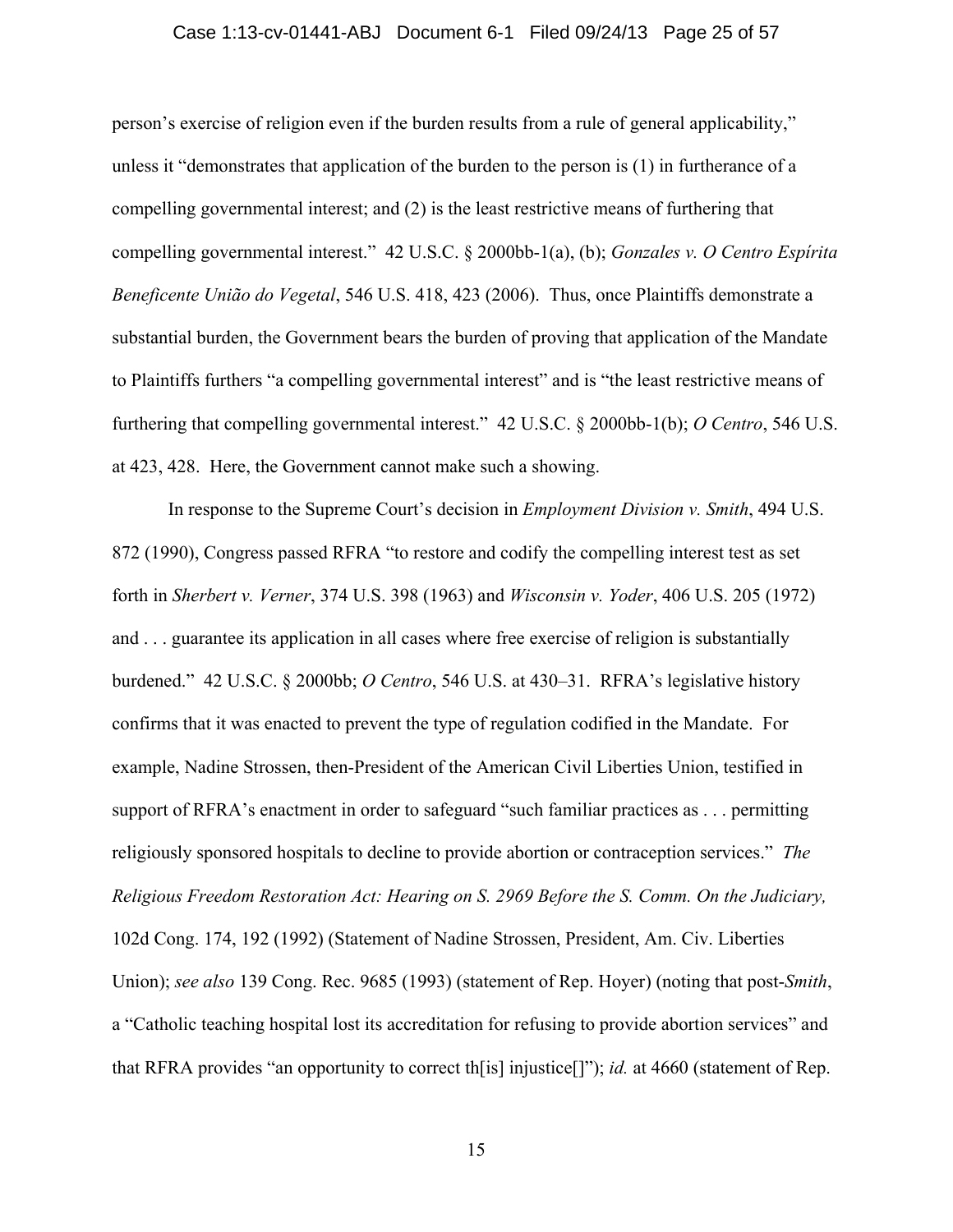Green) (noting that RFRA was intended to prevent the Government from being able to "enact laws that force a person to participate in actions that violate their religious beliefs").

Here, the Mandate cannot possibly survive scrutiny under RFRA because: (1) it substantially burdens Plaintiffs' exercise of religion; (2) the Government has no compelling interest in imposing this burden; and (3) the Mandate is not the least restrictive means of achieving the Government's interest. This is precisely why courts have issued preliminary injunctions in the majority of cases brought by *for-profit* companies challenging the Mandate.<sup>13</sup> It follows that *non-profit religious charities* such as Plaintiffs are entitled to similar relief.

# **1. The Mandate Substantially Burdens Plaintiffs' Exercise of Religion**

Under RFRA, courts must first assess whether the challenged law imposes a "substantial.

burden" on the plaintiff's "exercise of religion." 42 U.S.C. § 2000bb-1(a). This initial inquiry

requires courts to (1) identify the particular exercise of religion at issue and then (2) assess

whether the law substantially burdens that religious practice*. See, e.g.*, *Kaemmerling v. Lappin*,

553 F.3d 669, 678–79 (D.C. Cir. 2008) (distinguishing between the exercise of religion and the

 <sup>13</sup> *See Hobby Lobby Stores, Inc. v. Sebelius*, 723 F.3d 1114 (10th Cir. 2013) (en banc); *Gilardi v. U.S. Dep't of Health & Human Servs*., No. 13-5069 (D.C. Cir. Mar. 29, 2013) (Dkt.# 24); *Annex Med., Inc. v. Sebelius*, No. 13- 1118, 2013 WL 1276025 (8th Cir. Feb. 1, 2013); *Grote v. Sebelius*, 708 F.3d 850 (7th Cir. 2013); *Korte v. Sebelius*, No. 12-3841, 2012 WL 6757353 (7th Cir. Dec. 28, 2012); *O'Brien v. U.S. Dep't of Health & Human Servs*., No. 12‐3357, 2012 U.S. App. LEXIS 26633 (8th Cir. Nov. 28, 2012); *Briscoe v. Sebelius*, No. 13-cv-00285 (D. Colo. Sept. 6, 2013) (Dkt. # 49); *Willis Law v. Sebelius*, No. 1:13-cv-01124 (D.D.C. Aug. 23, 2013) (Dkt. # 11); *Bindon v. Sebelius*, No. 1:13-cv-01207-EGS (D.D.C. Aug. 14, 2013); *Ozinga v. U.S. Dep't of Health & Human Servs.*, No. 1:13-cv-03292 (N.D. Ill. July 16, 2013) (Dkt. # 25); *SMA, LLC v. Sebelius*, No. 13-cv-01375 (D. Minn. July 8, 2013) (Dkt. # 14); *Beckwith Elec. Co. v. Sebelius*, No. 8:13-cv-0648, 2013 WL 3297498 (M.D. Fla. June 25, 2013); *Johnson Welded Prods. v. Sebelius*, No. 1:13-cv-00609 (D.D.C. May 24, 2013) (Dkt. # 8); *Geneva Coll. v. Sebelius*, No. 2:12–cv–00207, 2013 WL 1703871 (W.D. Pa. Apr. 19, 2013); *Hartenbower v. U.S. Dep't of Health & Human Servs.*, No. 1:13-cv-2253 (N.D. Ill. Apr. 18, 2013) (Dkt. # 16); *Hall v. Sebelius*, No. 13-00295 (D. Minn. Apr. 2, 2013) (Dkt. # 12); *Bick Holdings Inc. v. U.S. Dep't of Health & Human Servs.*, No. 4:13-cv-00462 (E.D. Mo. Apr. 1, 2013) (Dkt. # 21); *Tonn & Blank Constr., LLC v. Sebelius*, No. 1:12-cv-00325 (N.D. Ind. Apr. 1, 2013) (Dkt. # 43); *Lindsay v. U.S. Dep't of Health & Human Servs.*, No. 13-1210 (N.D. Ill. Mar. 20, 2013); *Monaghan v. Sebelius*, No. 12-15488, 2013 WL 1014026 (E.D. Mich. Mar. 14, 2013); *Sioux Chief Mfg. Co. v. Sebelius*, No. 13-0036 (W.D. Mo. Feb. 28, 2013) (Dkt. #9); *Triune Health Group, Inc. v. U.S. Dep't of Health & Human Servs*., No. 12-6756 (N.D. Ill. Jan. 3, 2013) (Dkt. # 50); *Sharpe Holdings, Inc. v. U.S. Dep't of Health & Human Servs*., No. 2:12-CV-92, 2012 WL 6738489 (E.D. Mo. Dec. 31, 2012); *Am. Pulverizer Co. v. U.S. Dep't of Health & Human Servs.*, No. 12 cv-3459, 2012 WL 6951316 (W.D. Mo. Dec. 20, 2012); *Tyndale House Publishers, Inc. v. Sebelius*, 904 F. Supp. 2d 106 (D.D.C. 2012); *Legatus v. Sebelius*, 901 F. Supp. 2d 980 (E.D. Mich. 2012); *Newland*, 881 F. Supp. 2d 1287.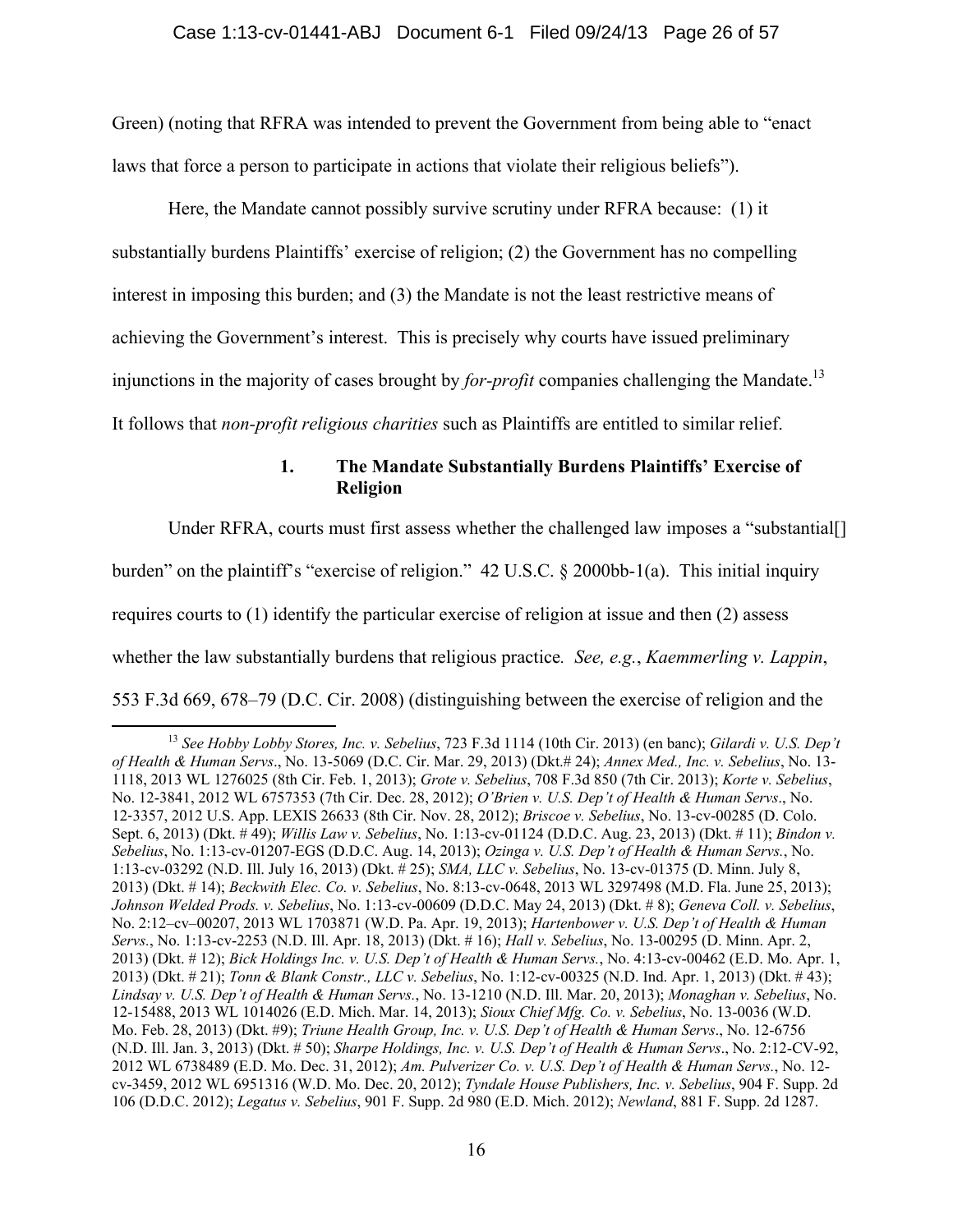## Case 1:13-cv-01441-ABJ Document 6-1 Filed 09/24/13 Page 27 of 57

burden on that religious exercise); *Koger v. Bryan*, 523 F.3d 789, 796 (7th Cir. 2008) (applying this two-part test under RLUIPA, RFRA's sister statute); *see also Hobby Lobby Stores, Inc. v. Sebelius*, 723 F.3d 1114, 1141 (10th Cir. 2013) (en banc) (stating that the court must (1) "identify the religious belief in this case," (2) "determine whether this belief is sincere," and (3) "turn to the question of whether the government places substantial pressure on the religious believer"). Here, the Mandate imposes a substantial burden on Plaintiffs' religious exercise by forcing them to do precisely what their religion forbids: impermissibly facilitate access to abortion-inducing products, contraception, sterilization, and related counseling.

## **(i) "Exercise of Religion"**

RFRA defines "exercise of religion" to include "any exercise of religion, whether or not compelled by, or central to, a system of religious belief." 42 U.S.C. §§ 2000bb-2(4), 2000cc-5(7)(A). Because "[r]eligious exercise necessarily involves an action or practice," *Kaemmerling*, 553 F.3d at 679, RFRA protects "not only belief and profession but the performance of (or abstention from) physical acts." *Smith*, 494 U.S. at 877. The protected category of religious exercise includes any act or practice that is "rooted in the religious beliefs of the party asserting the claim or defense." *United States v. Ali*, 682 F.3d 705, 710 (8th Cir. 2012) (internal quotation marks and alteration omitted).

Whether an act or practice is rooted in religious belief, and thus entitled to protection, does not "turn upon a judicial perception of the particular belief or practice in question." *Thomas v. Review Bd. of the Ind. Emp't Sec. Div.*, 450 U.S. 707, 714 (1981). Instead, courts must accept plaintiffs' description of their beliefs and practices, regardless of whether the court, or the Government, finds them "acceptable, logical, consistent, or comprehensible." *Id.* at 714– 15 (refusing to question the moral line drawn by plaintiff); *see also United States v. Lee*, 455 U.S. 252, 257 (1982) (same); *Hobby Lobby*, 723 F.3d at 1137 (deeming "any inquiry into the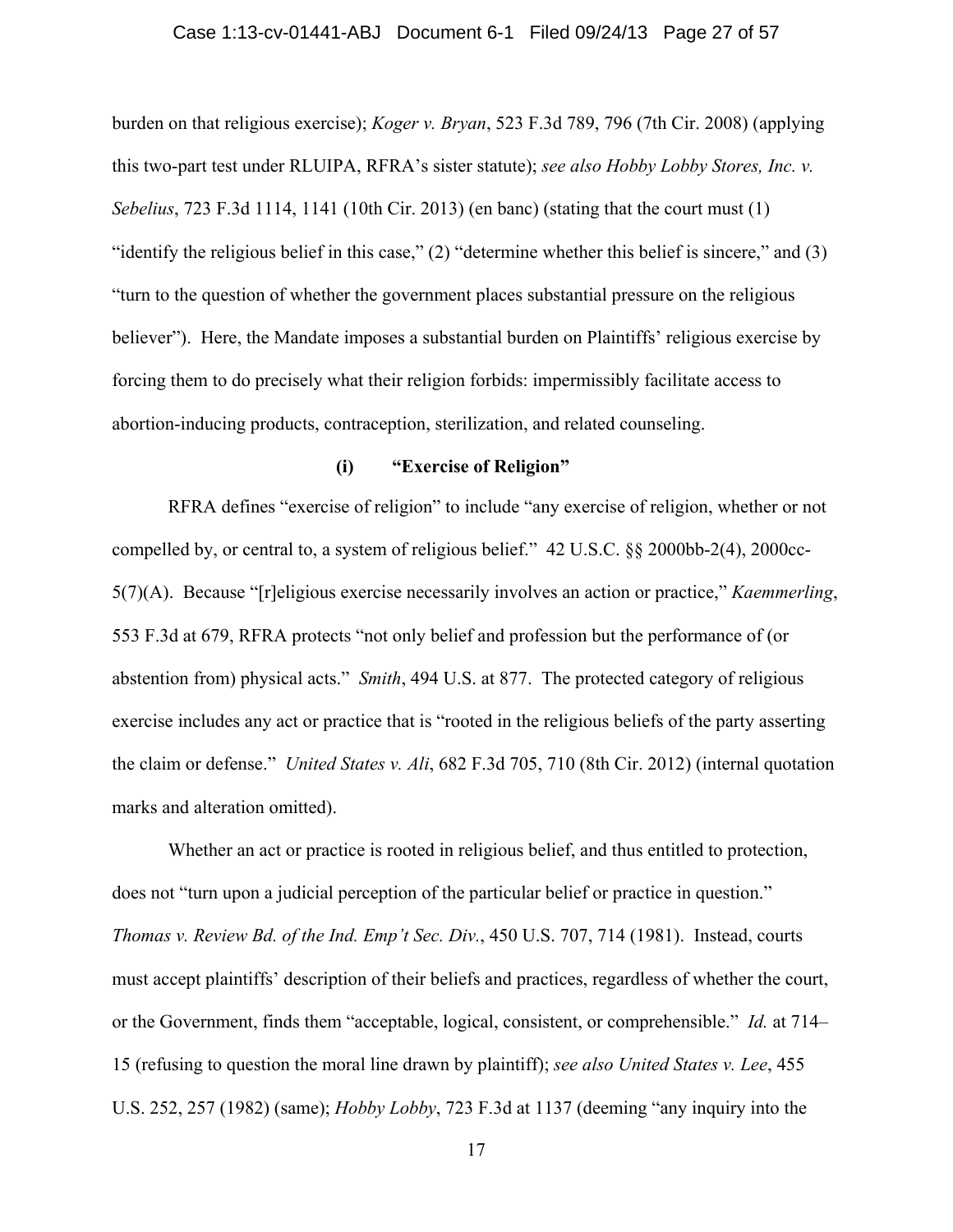## Case 1:13-cv-01441-ABJ Document 6-1 Filed 09/24/13 Page 28 of 57

theological merit of the belief in question" "fundamentally flawed"); *Koger*, 523 F.3d at 797 (stating that plaintiff's representations brought his "dietary request squarely within the definition of religious exercise"); *Jolly v. Coughlin*, 76 F.3d 468, 477 (2d Cir. 1996) (rejecting government efforts to dispute plaintiff's representation that a medical test would violate his religion).

"Courts are not arbiters of scriptural interpretation." *Thomas*, 450 U.S. at 716. Thus, "[r]epeatedly and in many different contexts," the Supreme Court has "warned that courts must not presume to determine the place of a particular belief in a religion or the plausibility of a religious claim." *Smith*, 494 U.S. at 887. It is not "within the judicial function and judicial competence" to determine whether a belief or practice is in accord with a particular faith. *Thomas*, 450 U.S. at 716. Instead, in keeping with the deference owed to private claims of religious belief, the judicial role is limited to "determining 'whether the beliefs professed by [the plaintiff] are sincerely held and whether they are, in his own scheme of things, religious.'" *Patrick v. LeFevre*, 745 F.2d 153, 157 (2d Cir. 1984) (quoting *United States v. Seeger*, 380 U.S. 163, 185 (1965)). By necessity this is a modest inquiry, restrained by the need to avoid excessive entanglement in religion. *See Jolly*, 76 F.3d at 476. The purpose of the sincerity inquiry is simply to screen out manipulative claims based on sham beliefs that can be readily identified as such—as in the case of a high-school student who proclaims a religious objection to Math. Courts need not accept claims that are "so bizarre, so clearly nonreligious in motivation, as not to be entitled to protection." *Thomas*, 450 U.S. at 715.

"While it is a delicate task to evaluate religious *sincerity* without questioning religious *verity*, ... free exercise doctrine is based upon the premise that courts are capable of distinguishing between these two questions." *Jolly*, 76 F.3d at 476. By screening claims for religious sincerity, and by allowing the Government to impose burdens that are truly necessary to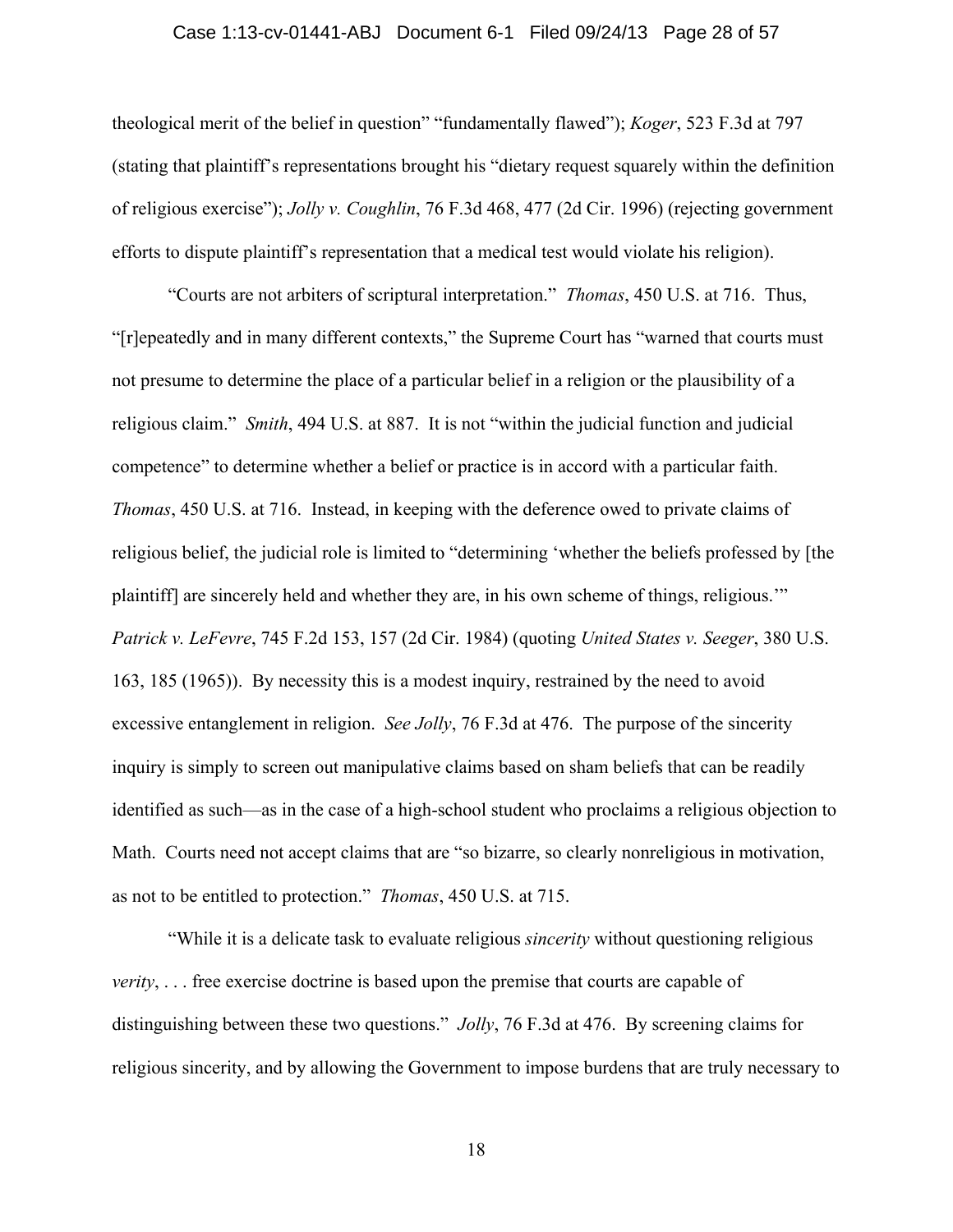## Case 1:13-cv-01441-ABJ Document 6-1 Filed 09/24/13 Page 29 of 57

serve a compelling interest, courts can apply RFRA to grant bona fide religious exemptions without "allowing every person to make his own standards on matters of conduct in which society as a whole has important interests." *Yoder*, 406 U.S. at 216. On the basis of this approach, the Supreme Court has repeatedly reaffirmed "the feasibility of case-by-case consideration of religious exemptions to generally applicable rules," which can be "'applied in an appropriately balanced way' to specific claims for exemptions as they ar[i]se." *O Centro*, 546 U.S. at 436 (quoting *Cutter v. Wilkinson*, 544 U. S. 709, 722 (2005)).

Here, there can be no doubt that Plaintiffs' refusal to comply with the Mandate is a protected exercise of religion under RFRA. *Smith*, 494 U.S. at 877. It is undisputed that Plaintiffs have a sincerely held religious belief that they may not provide, pay for, and/or facilitate access to abortion-inducing products, contraception, sterilization, or related counseling, including by contracting with an insurance company or third-party administrator that will provide or procure the objectionable products and services for Plaintiffs' students and employees upon Plaintiffs' self-certification. While courts are bound to accept Plaintiffs' description of their beliefs without resort to any independent religious authority, here the sincerity of Plaintiffs' beliefs is buttressed by repeated confirmations from the U.S. Conference of Catholic Bishops as well as the Archdiocese of Washington, the highest authority on Catholic doctrine in Washington, D.C. *See, e.g.*, *supra* note 1. These authoritative statements of Catholic belief make it clear that Plaintiffs' objection is "not merely a matter of personal preference, but one of deep religious conviction, shared by an organized group, and intimately related to daily living." *Yoder*, 406 U.S. at 216.

Nor do Plaintiffs seek to impose their religious beliefs on anyone else, or "to require the government itself to conduct its affairs in conformance with [their] religion." *Kaemmerling*, 553 F.3d at 680. On the contrary, Plaintiffs recognize that notwithstanding their religious objections,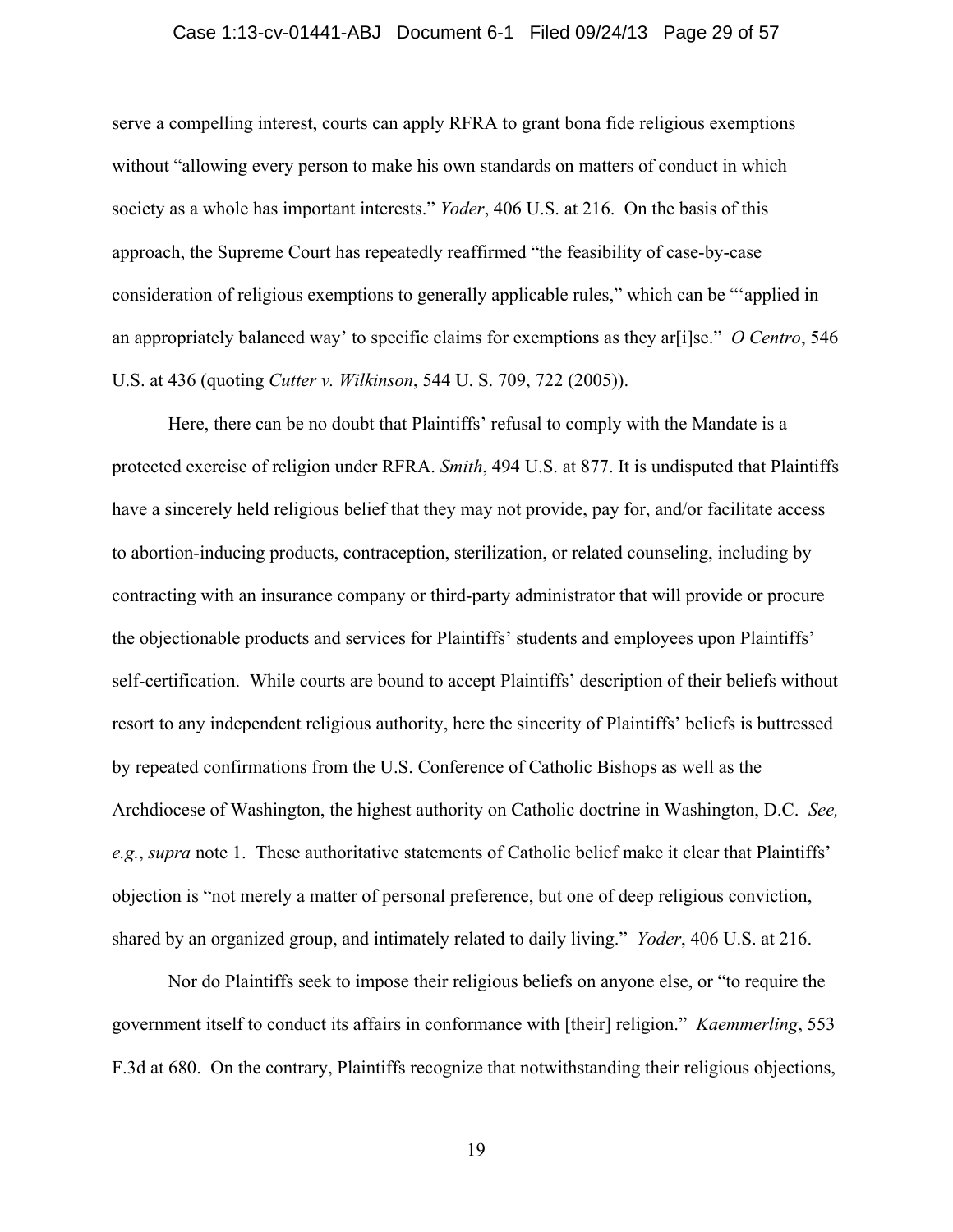## Case 1:13-cv-01441-ABJ Document 6-1 Filed 09/24/13 Page 30 of 57

they have no legal right to prevent individuals from procuring the objectionable products and services from the Government or anywhere else. Plaintiffs simply invoke RFRA to vindicate the principle that the Government may not force them, *in their own conduct*, to take actions that violate their religious conscience. And despite the Final Rule's oft-repeated declaration that Plaintiffs will not be required to "contract, arrange, pay, or refer for [contraceptive] coverage," *see, e.g.*, 78 Fed. Reg. at 39,872, there can be no doubt the Mandate requires Plaintiffs to act to facilitate provision of these services. Among other things, Plaintiffs must locate and identify a third party willing to provide the very services they deem objectionable, and they must then enter into a contract with that party that will result in the provision or procurement of those services "for free." Should they choose to certify their objection to the mandated coverage, that action inexorably leads to provision of the very coverage to which they object, and in the case of selfinsured entities, legally "designat[es]" the third party administrator as the agent responsible for providing contraceptive benefits on Plaintiffs' behalf. 78 Fed. Reg. at 39,879. In other words, the Government has effectively made "no" mean "yes," transforming the very act of objecting to the mandated coverage into the authorization to provide such coverage. This, of course, is to say nothing of the fact that Plaintiffs' employees would receive access to the mandated payments *only* by virtue of their participation in the health plan Plaintiffs choose to offer, 29 C.F.R. § 2590.715-2713A(d); 45 C.F.R. § 147.131(c)(2)(i)(B) (indicating that payments are available *only*  "so long as" Plaintiffs' employees remain on Plaintiffs' insurance plan"), and that Plaintiffs' insurance issuer or third party administrator would only know who was entitled to receive contraceptive "payments" because Plaintiffs gave them a list of their benefits-eligible employees, *cf.* 78 Fed. Reg. at 39,876 (indicating that notice of the availability of "payments" must be made "contemporaneous with . . . but separate from" any application or other materials Plaintiffs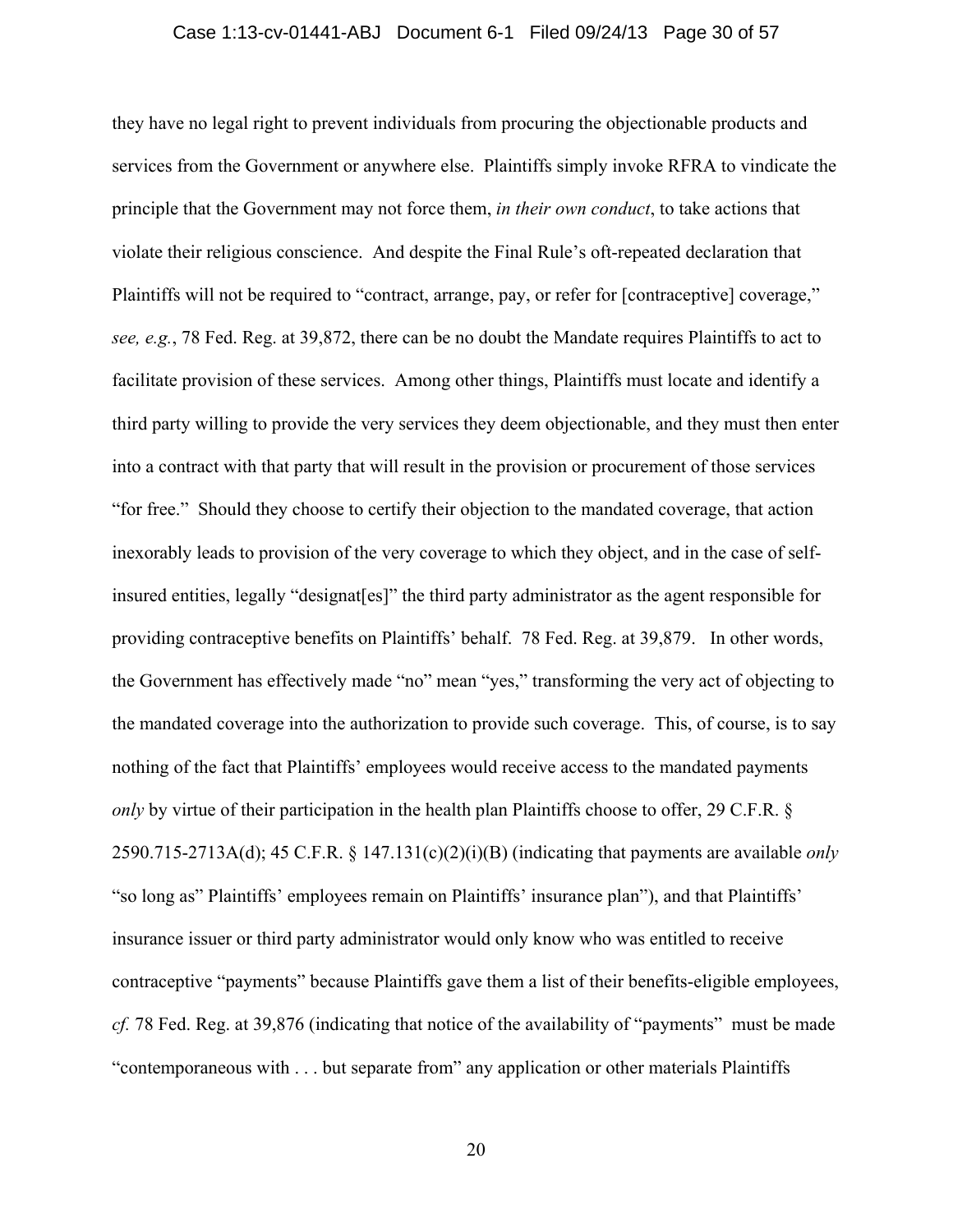distribute in connection with their health plans). <sup>14</sup> Accordingly, to claim after all this that Plaintiffs are not forced to "contract" or "arrange" for contraceptive coverage is the proverbial "argument only a lawyer could love." In any case, what matters for purposes of RFRA is that Plaintiffs sincerely believe that such actions violate their religious beliefs. By forcing Plaintiffs to take such actions, the Mandate is a straightforward effort to "force [Plaintiffs] to engage in conduct that their religion forbids." *Henderson v. Kennedy*, 253 F.3d 12, 16 (D.C. Cir. 2001).<sup>15</sup>

## **(ii) "Substantial Burden"**

Once Plaintiffs' refusal to facilitate contraception is identified as a protected religious exercise, the "substantial burden" analysis is straightforward. As the Supreme Court has made clear, a federal law "substantially burdens" an exercise of religion if it compels "acts undeniably at odds with fundamental tenets of [one's] religious beliefs," *Yoder*, 406 U.S. at 218, or "put[s] substantial pressure on an adherent to modify his behavior and to violate his beliefs," *Thomas*, 450 U.S. at 716–18; *Kaemmerling*, 553 F.3d at 678 (same); *see also Hobby Lobby*, 723 F.3d at

 <sup>14</sup> *See* Belford Aff. ¶¶ 9–10; Conley Aff. ¶¶ 7–14; Blaufuss Aff. ¶¶ 7–14; Shafran Aff. ¶¶ 7–14; Friel Aff. ¶¶ 7–14; Enzler Aff. ¶¶ 7–14; Brown Aff. ¶¶ 7–14; Panula Aff. ¶¶ 7–14; Persico Aff. ¶¶ 13–20; DeLuca Aff. ¶¶ 11– 17.

<sup>&</sup>lt;sup>15</sup> Because Plaintiffs object to taking actions required by the Mandate that facilitate access the objectionable products and services, it is irrelevant whether the Mandate also forces them to directly subsidize these products and services. *See, e.g.,* 26 C.F.R. § 54.9816-2713A(c)(2)(ii);78 Fed. Reg. at 8463. But in any event, Plaintiffs will almost certainly be required to subsidize the objectionable products and services, thereby exacerbating the violation of their religious beliefs. The Government asserts that the "accommodation" will be "cost neutral" because the cost to the insurance company of providing "free" products and services will be offset by, among other things, "fewer childbirths" that result from the use of contraception, sterilization, abortion-inducing products, and related counseling, 78 Fed. Reg. at 8463. But even if true, the fact remains that the premiums previously going toward childbirths will now be used to provide the objectionable products and services necessary to obtain that reduction in childbirths. *See* Affidavit of Prof. Scott E. Harrington at 5–6, Ex. 1 to Comments of the Diocese of Pittsburgh (Apr. 8, 2013) (hereinafter, "Harrington Aff.") (noting that "any 'cost savings' from fewer childbirths would be the result of providing contraceptive coverage to which the religious organizations object"); *id.* at 5 ("The premiums paid by eligible religious organizations to issuers . . . remain the source of funding for separately provided individual coverage to employees."), *available at* http://www.becketfund.org/wp-content/uploads/2013/04/Diocese-of-Pittsburgh-4-8-13.pdf. In any event, the Government's cost-neutrality assumption is implausible, since it depends on the dubious assumption that the cost of contraception will be offset by "lower costs from improvements in women's health and fewer childbirths," 78 Fed. Reg. at 8463, which in turn depends on the assumption that the Mandate will induce large numbers of women who do not currently use contraception to begin doing so. The Government, however, has adduced no evidence in support of those implausible assumptions. *See* Harrington Aff. at 4 (demonstrating why the assumptions are likely incorrect).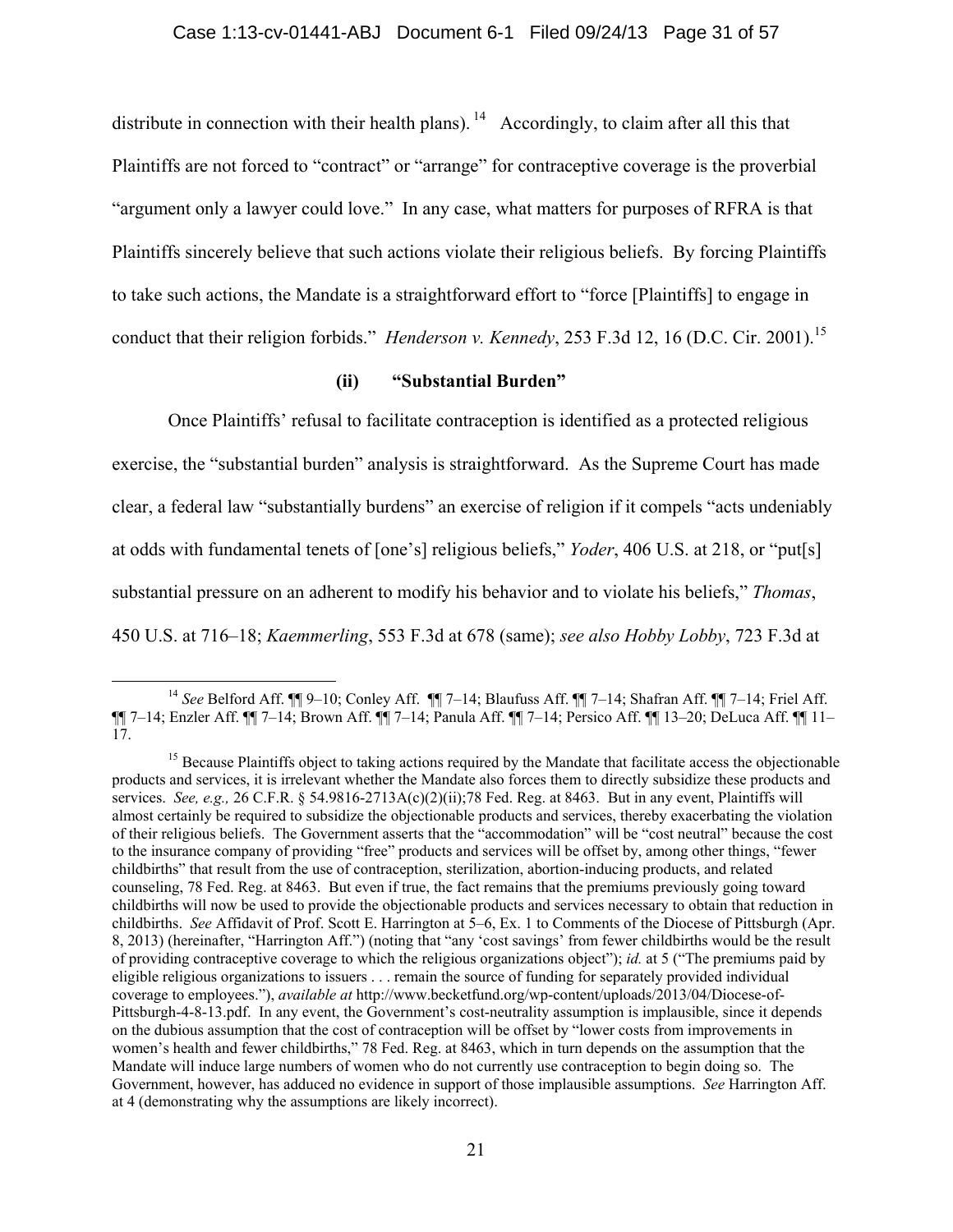## Case 1:13-cv-01441-ABJ Document 6-1 Filed 09/24/13 Page 32 of 57

1137 (confirming that the substantial burden inquiry looks to "*the intensity of the coercion* applied by the government to act contrary to [one's] beliefs"). In *Yoder*, for example, the Court found that a \$5 penalty imposed a substantial burden on Amish plaintiffs who refused to follow a compulsory secondary-education law. Likewise, in *Thomas*, the Court held that denial of unemployment compensation substantially burdened the pacifist convictions of a Jehovah's Witness who refused to work at a factory manufacturing tank turrets. 450 U.S. at 713–18.

Here, the Mandate plainly imposes a "substantial burden" on Plaintiffs' free exercise of religion. If Plaintiffs refuse to facilitate the objectionable products and services through their health plans, they could be subject to potentially fatal fines of \$100 a day per affected beneficiary. *See* 26 U.S.C. § 4980D(b). And if Plaintiffs seek to exit the insurance market altogether, they could be subject to annual fines of \$2,000 per full-time employee after the first thirty employees, *see id.* § 4980H(a), (c)(1), and/or significant competitive disadvantages in the ability to retain and recruit employees, *cf. Geneva Coll. v. Sebelius*, No. 2:12-CV-00207, 2013 WL 3071481, at \*9–10 (W.D. Pa. June 18, 2013) (forcing plaintiff to drop a student health plan is a substantial burden). For CUA's student health plans, the University must facilitate access to the mandated products and services or forego providing student health insurance altogether, inhibiting their ability to recruit and retain students. *See* 45 C.F.R. § 147.131(f). These penalties, which could involve millions of dollars in fines as well as other negative consequences, clearly impose the type of pressure that qualifies as a substantial burden—far outweighing, for example, the \$5 fine at issue in *Yoder*. There can be no doubt that the threat of such penalties compels Plaintiffs to do exactly what their religion forbids.

In the face of such coercion, numerous courts, including the D.C. Circuit, have awarded preliminary relief to for-profit companies challenging the Mandate. *See, e.g.*, *Gilardi v. U.S.*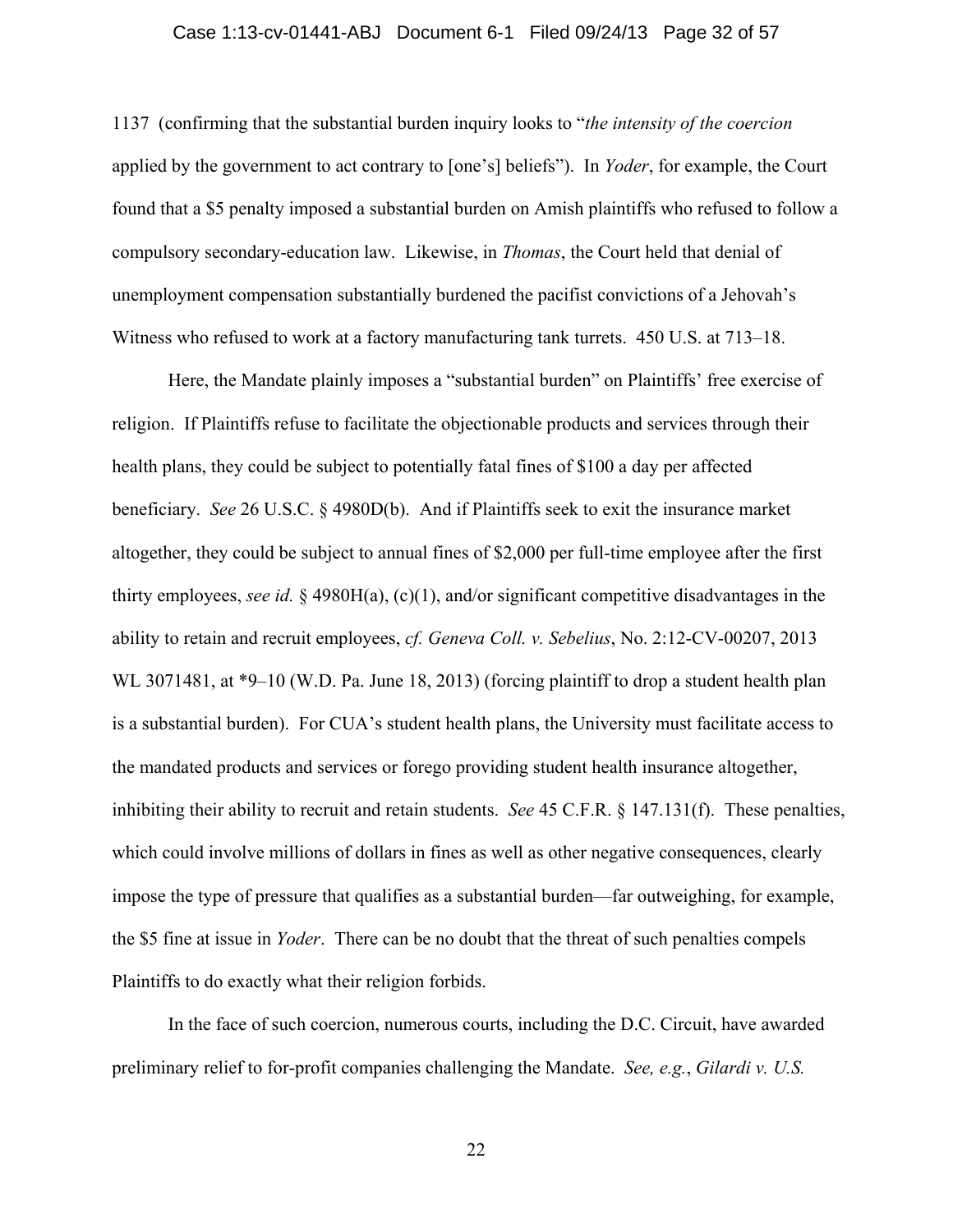*Dep't of Health & Human Servs*., No. 13-5069 (D.C. Cir. Mar. 29, 2013) (Dkt. No. 24) (granting an injunction pending appeal). The Seventh Circuit, for example, granted injunctions pending appeal in two cases challenging the Mandate because those plaintiffs had demonstrated a likelihood of success on their RFRA claim. In *Korte v. Sebelius*, the court ruled that plaintiffs "would have to violate their religious beliefs to operate their company in compliance with [the Mandate]." 2012 WL 6757353, at \*3. In light of the penalties for non-compliance, the court held that plaintiffs "established a reasonable likelihood of success on their claim that the contraception mandate imposes a substantial burden on their religious exercise." *Id*. at \*4. In a companion case, the court found the Mandate posed an even greater threat to the Catholic employers' religious liberties because there the plaintiffs operated a self-insured health plan. *See Grote*, 708 F.3d at 854.<sup>16</sup> The Tenth Circuit, sitting *en banc*, likewise recently held that a forprofit religious organization was likely to succeed on the merits of a RFRA claim. The court emphasized the Mandate imposed a substantial burden on religious exercise by "demand[ing]," on pain of onerous penalties, "that [plaintiffs] enable access to contraceptives that [they] deem morally problematic." *Hobby Lobby*, 723 F.3d at 1141. The same is true here.

It is no answer to claim that some of the Plaintiffs, unlike the *Hobby Lobby* litigants and other for-profit corporations, may be eligible for the Government's so-called "accommodation." For purposes of the RFRA analysis, what matters is whether the Government is coercing entities to take actions that violate their sincere religious beliefs. *Id*. at 1137 ("Our only task is to determine whether the claimant's belief is sincere, and if so, whether the government has applied substantial pressure on the claimant to violate that belief."). As described above, there can be no question that, notwithstanding the "accommodation," Plaintiffs are coerced into taking actions

 <sup>16</sup> *See also Annex Med., Inc. v. Sebelius*, No. 13-1118, 2013 WL 1276025 (8th Cir. Feb. 1, 2013) (injunction pending appeal); *O'Brien v. U.S. Dep't of Health & Human Servs*., No. 12‐3357, 2012 U.S. App. LEXIS 26633 (8th Cir. Nov. 28, 2012) (same).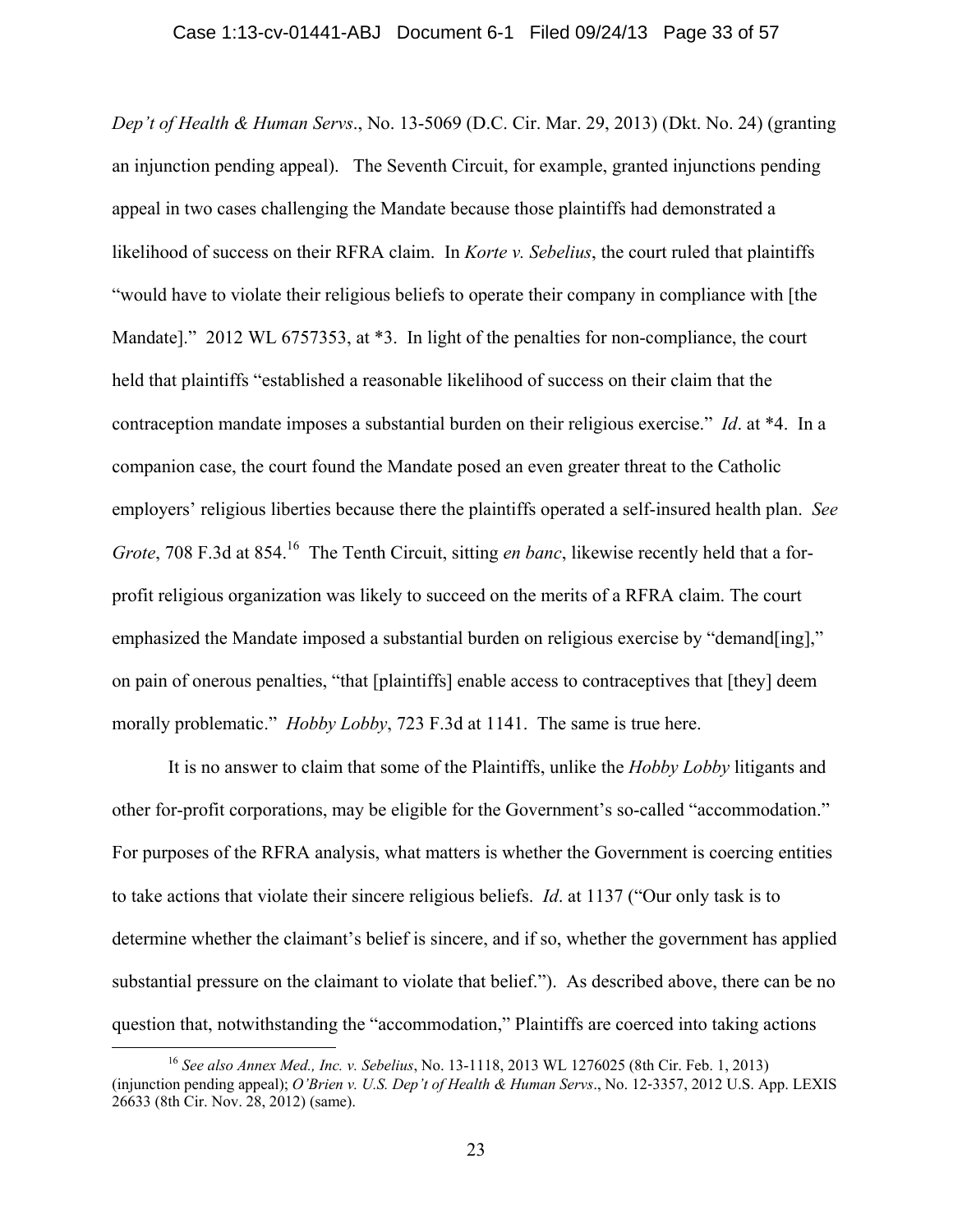#### Case 1:13-cv-01441-ABJ Document 6-1 Filed 09/24/13 Page 34 of 57

that violate their sincerely held religious beliefs. *See supra* Part I.A.1(i). These sincere religious beliefs are entitled to no less protection from Government coercion than the similar religious beliefs at issue in *Hobby Lobby*, *Gilardi*, *Korte*, and *Grote*.

In sum, the Mandate leaves no way for Plaintiffs to continue their current operations in a manner consistent with their sincerely held religious beliefs. Instead it forces them to abandon their beliefs by facilitating access to objectionable products and services, or violate the law and face severe consequences. The Mandate thus substantially burdens Plaintiffs' religious exercise.

## **2. The Government Cannot Demonstrate That the Mandate Furthers a Compelling Government Interest**

Under RFRA, the Government must "demonstrate that the compelling interest test is satisfied through application of the challenged law [to] the particular claimant whose sincere exercise of religion is being substantially burdened." *O Centro*, 546 U.S. at 430–31. "[B]roadly formulated" or "sweeping" interests are inadequate. *Id.* at 431; *Yoder*, 406 U.S. at 221. Rather, the Government must show with "particularity how [even] admittedly strong interest[s]" "would be adversely affected by granting an exemption." *Yoder*, 406 U.S. at 236; *see also O Centro*, 546 U.S. at 431. The Government, therefore, must have a specific compelling interest in dragooning "the particular claimant[s] whose sincere exercise of religion is being substantially burdened" into serving as the instruments by which its purported goals are advanced.*Id.* at 430– 31; *Tyndale*, 904 F. Supp. 2d at 119–20. The Government cannot begin to meet this standard.

At the most basic level, "a law cannot be regarded as protecting an interest of the highest order when it leaves appreciable damage to that supposedly vital interest unprohibited." *Church of the Lukumi Babalu Aye, Inc. v. City of Hialeah*, 508 U.S. 520, 547 (1993); *see also O Centro*, 546 U.S. at 433; *Newland*, 881 F. Supp. 2d at 1297–98. Here, the Government cannot claim an interest of the "highest order" where it exempts "tens of millions of people" from the Mandate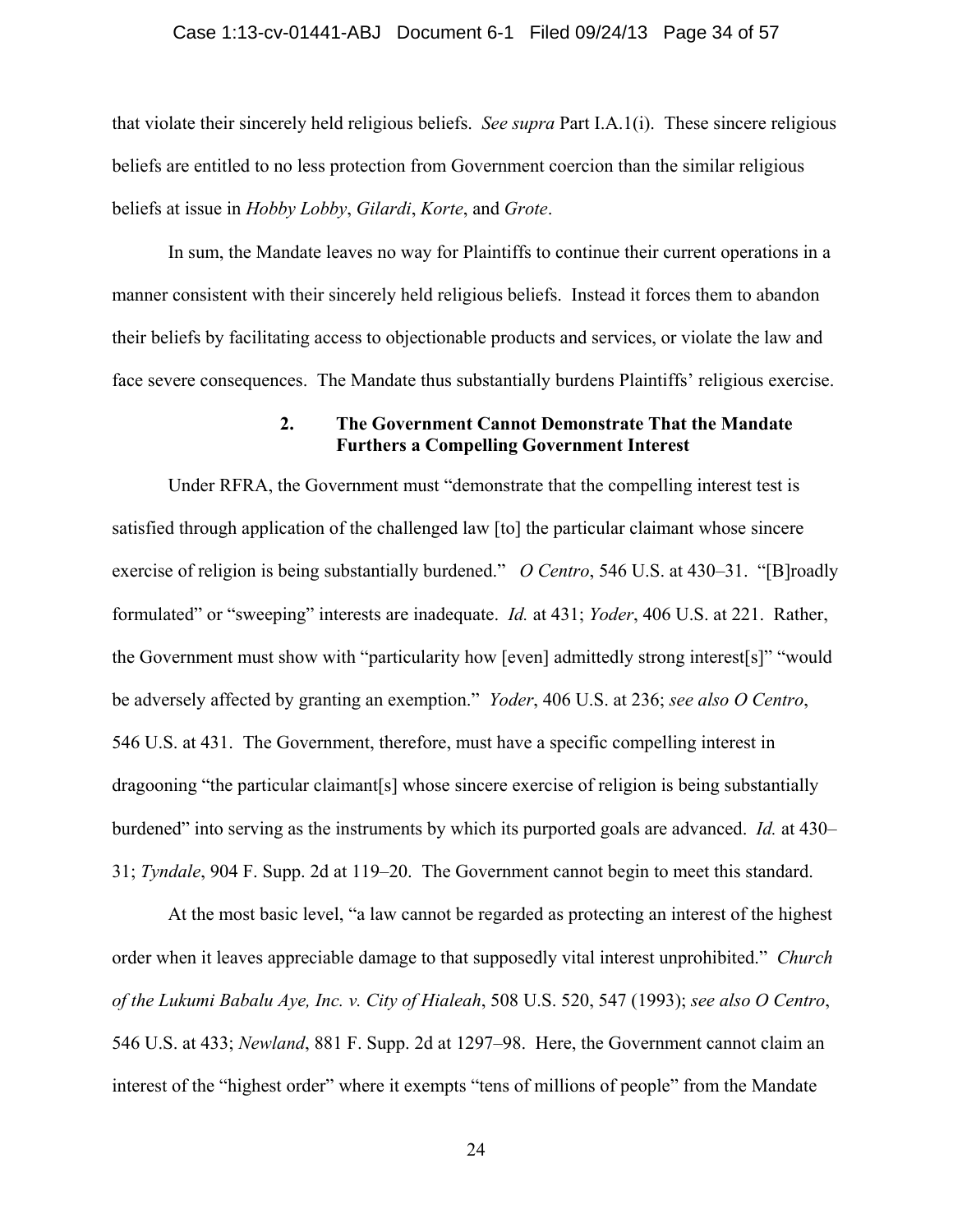## Case 1:13-cv-01441-ABJ Document 6-1 Filed 09/24/13 Page 35 of 57

through various exemptions. *Hobby Lobby*, 723 F.3d at 1143. For example, the Government cannot plausibly maintain that Plaintiffs' employees must be covered by the Mandate when it exempts millions of women receiving insurance through grandfathered plans simply to fulfill the President's promise that "if you like your plan, you can keep it."<sup>17</sup> An interest is hardly compelling if it can be trumped by political expediency. Such broad exemptions "completely undermine[] any compelling interest in applying the preventive care coverage mandate." *Newland*, 881 F. Supp. 2d at 1298; *Geneva Coll. v. Sebelius*, No. 2:12-cv-00207, 2013 WL 838238, at \*25 (W.D. Pa. Mar. 6, 2013); *Tyndale*, 904 F. Supp. 2d at 123.

The Mandate's narrow "religious employer" exemption further undermines the Government's claim that its interests are "compelling." In *O Centro*, a religious group sought an exemption from the Controlled Substances Act to use *hoasca*—a hallucinogen—for religious purposes. When granting the exemption, the Supreme Court refused to credit the Government's alleged interest in public health and safety because the Act already contained an exemption for the religious use of another hallucinogen—peyote. "Everything the Government says about the DMT in *hoasca*," the Court explained, "applies in equal measure to the mescaline in peyote." *O Centro*, 546 U.S. at 433. Because Congress permitted peyote use in the face of concerns regarding health and public safety, "it [wa]s difficult to see how" those same concerns could "preclude any consideration of a similar exception for" the religious use of *hoasca*. *Id.* Likewise, "everything the Government says" about its interests in requiring Plaintiffs to facilitate access to the mandated products and services "applies in equal measure" to entities that meet the Mandate's definition of "religious employer," as well as the numerous other entities that are

<sup>&</sup>lt;sup>17</sup> Press Release, U.S. Dep't of Health & Human Servs., U.S. Departments of Health and Human Services, Labor, and Treasury Issue Regulation on "Grandfathered" Health Plans Under the Affordable Care Act (June 14, 2010), *available at* http://www.hhs.gov/news/press/2010pres/ 06/20100614e.html.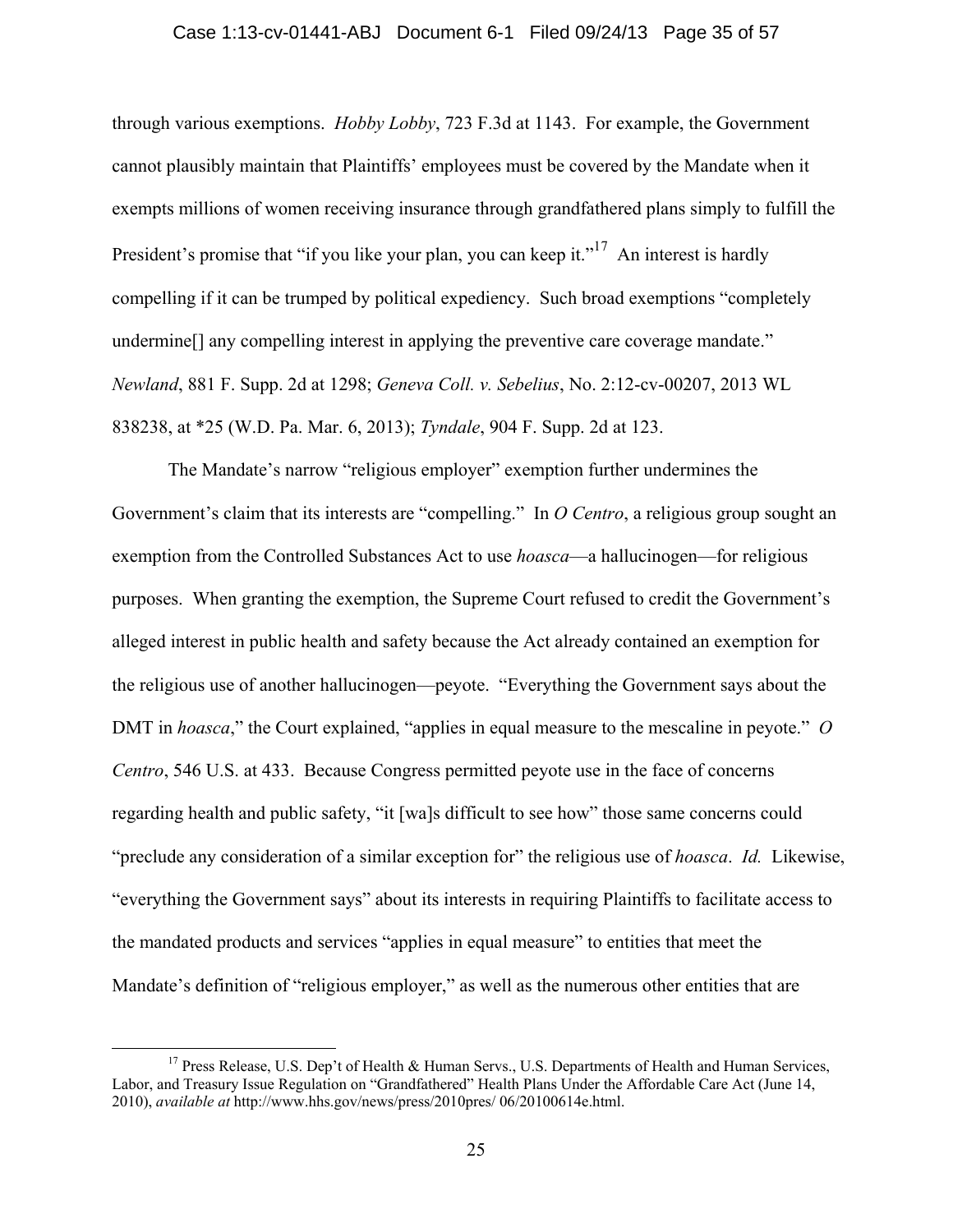exempt from the Mandate for non-religious reasons.

Likewise, the Government's recent announcement of a one-year delay in the enforcement of 26 U.S.C. § 4980H<sup>18</sup>—which imposes annual fines of \$2,000 per employee on certain large employers for failure to provide group health insurance—confirms that the interests at stake are not compelling. The Congressional Budget Office ("CBO") estimates that because of this delay, "roughly 1 million fewer people are expected to be enrolled in employment-based coverage in 2014." The CBO further reports that "roughly half [of those individuals] will be uninsured," while "the others will obtain coverage through the exchanges" or other government programs.<sup>19</sup> The fact that the Government was willing to delay enforcement of these penalties, even though it knew such action would result in hundreds of thousands of additional women losing access to the mandated coverage in 2014, demonstrates yet again that it is not pursuing interests "of the highest order." $^{20}$ 

The Government's interest also cannot be compelling where the Government has failed to "identify an actual problem in need of solving," *Brown v. Entm't Merchs. Ass'n*, 131 S. Ct. 2729, 2738 (2011) (internal quotation marks and citation omitted). By the Government's own admission, at best, the Mandate would "[f]ill[]" only a "modest gap" in contraceptive coverage. *Id.* at 2741. Indeed, the Government acknowledges that contraceptives are widely available at free and reduced cost and are also covered by "over 85 percent of employer-sponsored health insurance plans." 75 Fed. Reg. 41,726, 41,732 (July 19, 2010); Statement by U.S. Department of

 <sup>18</sup> Mark J. Mazur, *Continuing to Implement the ACA in a Careful, Thoughtful Manner*, Treasury Notes (July 2, 2013), http://go.usa.gov/jKeH.

<sup>&</sup>lt;sup>19</sup> Letter from Douglas W. Elmendorf, Director, Congressional Budget Office, to Representative Paul Ryan, Chairman, Committee on the Budget at 4 (July 30, 2013), *available at* http://www.washingtonpost.com/blogs/ wonkblog/files/2013/07/EmployerPenalties-RyanLtr.pdf

 $20$  This delay also means that hundreds of thousands of additional women will receive health coverage through the exchanges, rather than from their employers, showing that the Mandate can be achieved through means other than coercing the employer. *See infra* Part I.A.3.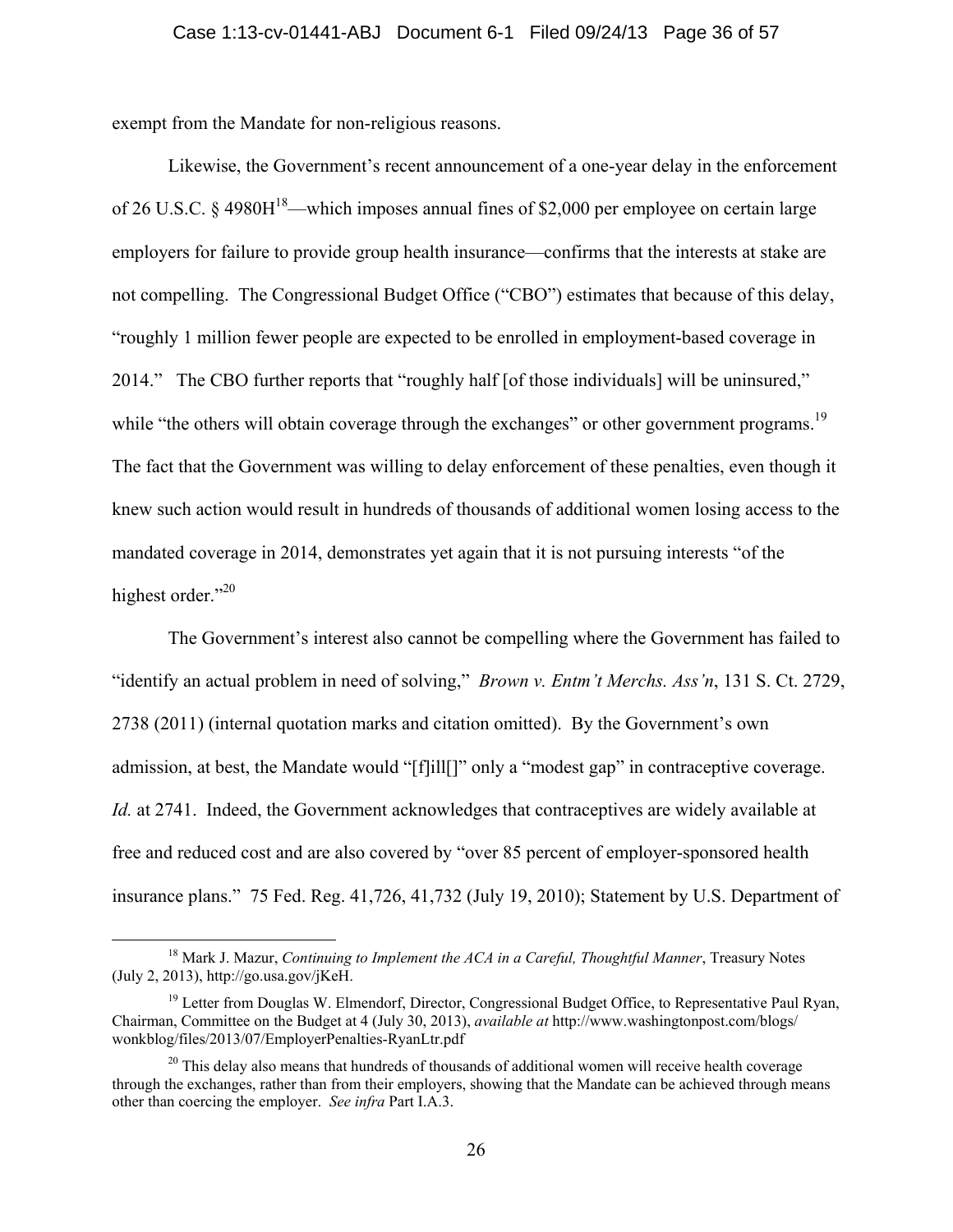## Case 1:13-cv-01441-ABJ Document 6-1 Filed 09/24/13 Page 37 of 57

Health and Human Services Secretary Kathleen Sebelius (Jan. 20, 2012), *available at* http://www.hhs. gov/news/ press/2012pres/01/20120120a.html*.* Any interest in closing that "modest gap" cannot be compelling, as the Government "does not have a compelling interest in each marginal percentage point by which its goals are advanced." *Brown*, 131 S. Ct. at 2741 n.9.

Finally, even assuming there were "an actual problem," the Government cannot show that applying the Mandate to Plaintiffs is "actually necessary to the solution." *Id.* at 2738. The Government claims that increased access to contraception will increase contraceptive use, but the Government cannot rely on its "predictive judgment" and "ambiguous proof will not suffice." *Id.* at 2738–39. In fact, recent scholarship indicates that a modest increase in *coverage* for contraception is unlikely to have any significant impact on effective contraceptive *use*, "because the group of women with the highest unintended pregnancy rates (the poor) are not addressed or affected by the Mandate [because they are unemployed], and are already amply supplied with free or low-cost contraception," and "because women have a true variety of reasons for not using contraception that the law cannot mitigate or satisfy simply by attempting to increase access to contraception by making it 'free.'" Helen M. Alvare, *No Compelling Interest: The "Birth Control" Mandate and Religious Freedom*, 58 VILL. L. REV. 379, 380 (2013). In such circumstances, the Government cannot claim to have identified a compelling interest, much less that its proposed solution will further that compelling interest in any meaningful way.

## **3. The Government Cannot Demonstrate that the Mandate Is the Least Restrictive Means to Achieve Its Asserted Interests.**

Under RFRA, the Government must also show that the regulation "is the least restrictive means of furthering that compelling governmental interest." 42 U.S.C. § 2000bb-1(b). Under that test, "if there are other, reasonable ways to achieve those [interests] with a lesser burden on constitutionally protected activity, [the Government] may not choose the way of greater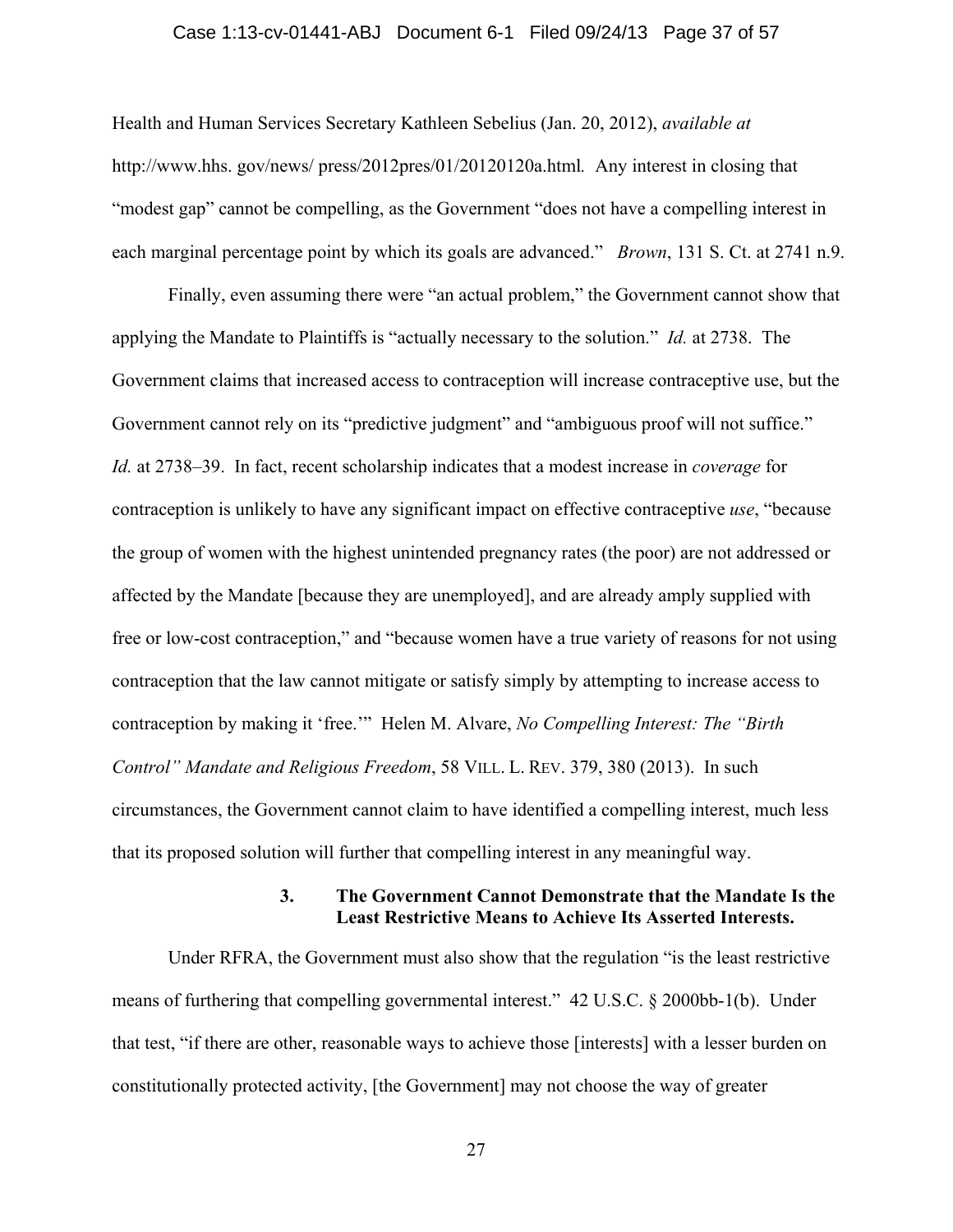### Case 1:13-cv-01441-ABJ Document 6-1 Filed 09/24/13 Page 38 of 57

interference. If it acts at all, it must choose less drastic means." *Dunn v. Blumstein*, 405 U.S. 330, 343 (1972). "A statute or regulation is the least restrictive means if 'no alternative forms of regulation would accomplish the compelling interest without infringing religious exercise rights.'" *Kaemmerling*, 553 F.3d at 684 (quoting *Sherbert*, 374 U.S. at 407). "Nor can the government slide through the test merely because another alternative would not be quite as good." *Hodgkins v. Peterson*, 355 F.3d 1048, 1060 (7th Cir. 2004).

The "least restrictive means" test "necessarily implies a comparison with other means." *Washington v. Klem*, 497 F.3d 272, 284 (3d Cir. 2007). "Because this burden is placed on the Government, it must be the party to make this comparison." *Id*. The government cannot meet its burden "unless it demonstrates that it has actually considered and rejected the efficacy of less restrictive measures before adopting the challenged practice." *Warsoldier v. Woodford*, 418 F.3d 989, 999 (9th Cir. 2005); *see also Fisher v. Univ. of Tex. at Austin*, 133 S. Ct. 2411, 2420 (2013) (explaining that strict scrutiny requires a "serious, good faith consideration of workable . . . alternatives" (quoting *Grutter v. Bollinger*, 539 U.S. 306, 339 (2003))).

Here, the Government has myriad ways to achieve its asserted interests without conscripting plaintiffs to violate their religious beliefs. Plaintiffs in no way recommend these alternatives, and, indeed, oppose many of them as a matter of policy. But the fact that they remain available to the Government demonstrates that the Mandate cannot survive RFRA's narrow-tailoring requirement. For example, the Government could: (i) directly provide contraceptive services itself; (ii) offer grants to entities that already provide contraceptive services at free or subsidized rates and/or work with these entities to expand delivery of the services; (iii) directly offer insurance coverage for contraceptive services; (iv) grant tax credits or deductions to women who purchase contraceptive services; or (v) allow Plaintiffs to comply with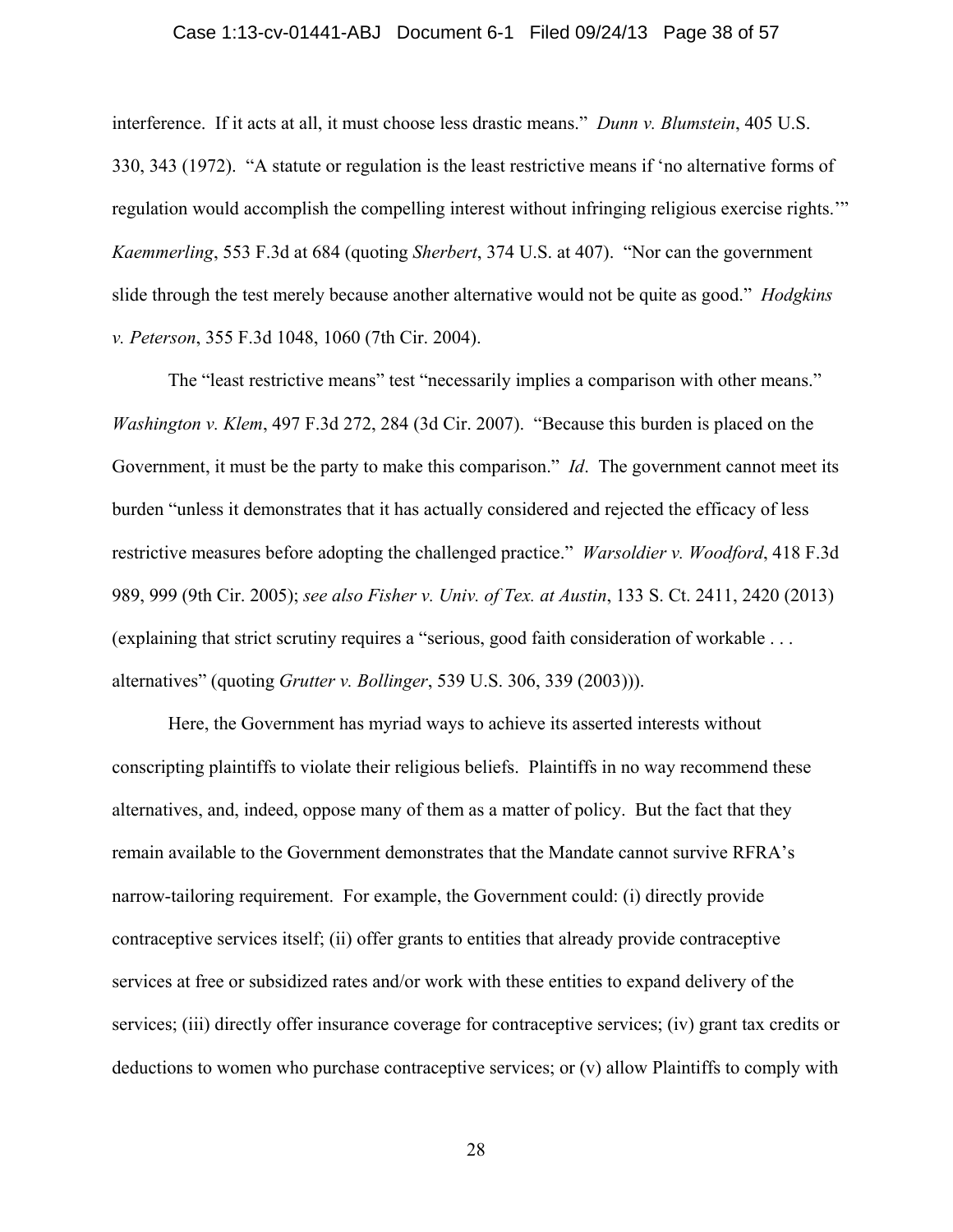## Case 1:13-cv-01441-ABJ Document 6-1 Filed 09/24/13 Page 39 of 57

the Mandate by providing coverage for methods of family planning consistent with Catholic beliefs (i.e., Natural Family Planning training and materials). Indeed, the Government is *already* providing "free contraception to women," including through the Title X Family Planning Program. *Newland*, 881 F. Supp. 2d at 1299.<sup>21</sup> The Government's failure to consider these alternatives is fatal, as strict scrutiny requires a "serious, good faith consideration" of workable alternatives. *Grutter*, 539 U.S. at 339.

## **B. The Mandate Violates the Free Exercise Clause**

The Free Exercise Clause of the First Amendment embodies a "fundamental nonpersecution principle" that prevents the Government from "enact[ing] laws that suppress religious belief or practice." *Lukumi*, 508 U.S. at 523. "At a minimum, the protections of the Free Exercise Clause pertain if the law at issue discriminates against some or all religious beliefs or regulates or prohibits conduct because it is undertaken for religious reasons." *Id*. at 532. While the Free Exercise Clause does not require heightened scrutiny of laws that are "neutral [and] generally applicable," *Smith*, 494 U.S. at 881, it does require strict scrutiny of laws that *disfavor* religion, *Lukumi*, 508 U.S. at 532. Thus, "[a] law burdening religious practice that is not neutral or not of general application must undergo the most rigorous of scrutiny." *Id.* at 546.

In *Lukumi*, for example, the Supreme Court invalidated a municipal ordinance that imposed penalties on "whoever unnecessarily kills any animal." *Id*. at 537. Although the ordinance was not facially discriminatory, the Court found that its practical effect was to disfavor adherents of Santeria, a religion involving animal sacrifice, because it allowed exemptions for

 <sup>21</sup> *See, e.g.*, *Beckwith*, 2013 WL 3297498, at \*18 n.16 ("Certainly forcing private employers to violate their religious beliefs in order to supply emergency contraceptives to their employees is more restrictive than finding a way to increase the efficacy of an already established [government-run] program that has a reported revenue stream of \$1.3 billion."); *Monaghan*, 2013 WL 1014026, at \*11 ("[T]he Government has not established its means as necessarily being the least restrictive."); *Newland*, 881 F. Supp. 2d at 1299 (concluding that the Mandate is not narrowly tailored in light of "the existence of government programs similar to Plaintiffs' proposed alternative").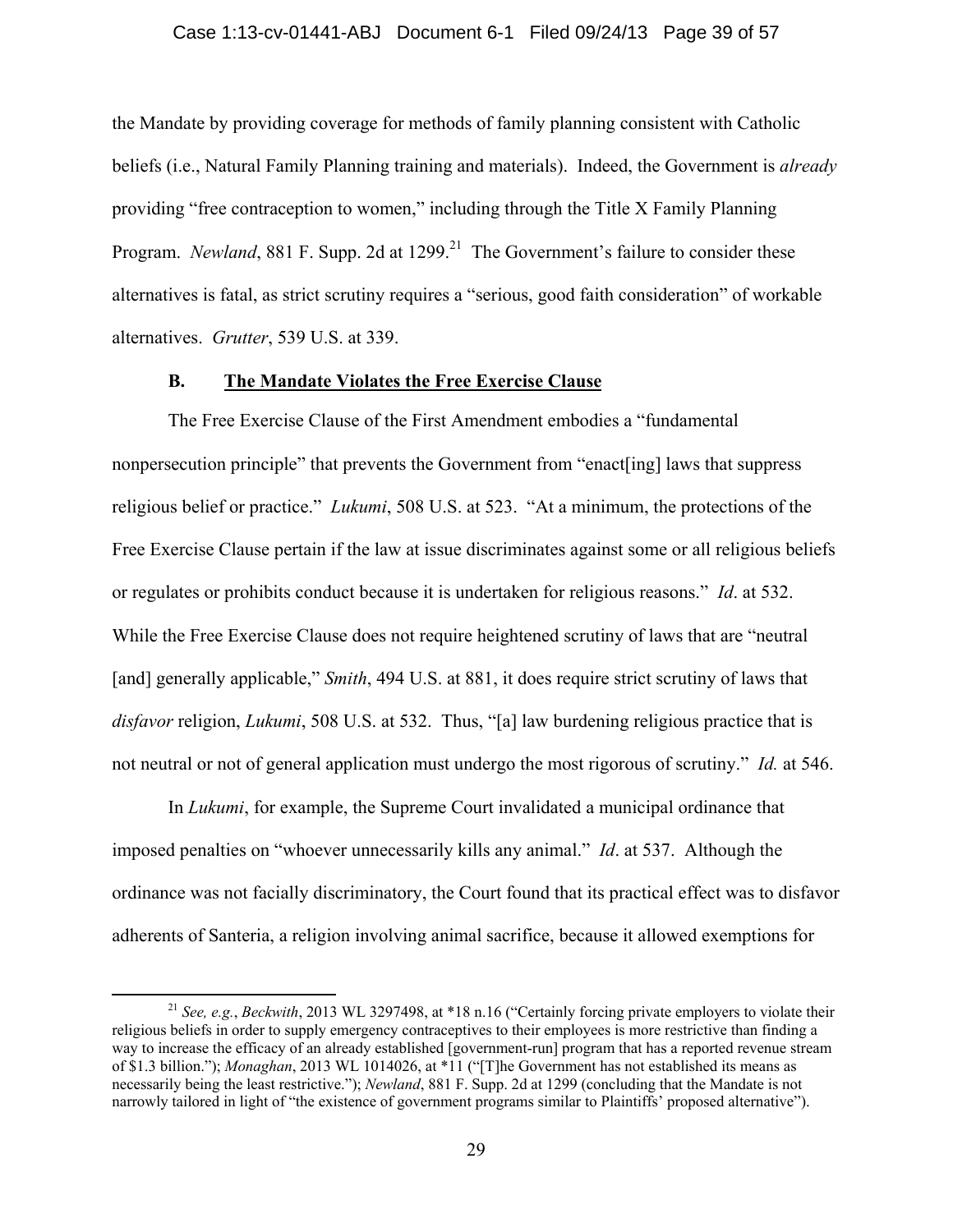### Case 1:13-cv-01441-ABJ Document 6-1 Filed 09/24/13 Page 40 of 57

secular but not for religious reasons. Once the city began allowing exemptions, the Court held that the law was no longer "generally applicable," and the city could not "refuse to extend [such exemptions] to cases of 'religious hardship' without compelling reason." *Id.* at 537–38. Likewise, in *Fraternal Order of Police Newark Lodge No. 12 v. City of Newark*, 170 F.3d 359, 365–67 (3d Cir. 1999) (Alito, J.), the Third Circuit invalidated a police department policy that prohibited a Sikh police officer from wearing a beard, because it contained an exemption for officers who were unable to shave for medical reasons but not for those who refused to shave for religious reasons. Relying on *Lukumi*, the court found that "the Department's decision to provide medical exemptions while refusing religious exemptions is sufficiently suggestive of discriminatory intent so as to trigger heightened scrutiny." *Id.* at 365.

The same reasoning applies here. As described above, the Mandate is not "generally applicable" because it is riddled with exemptions. *See Geneva Coll.*, 2013 WL 838238, at \*26– 28; *Sharpe Holdings*, 2012 WL 6738489, at \*5–6. The Government has exempted millions of individuals for reasons of political and administrative expediency, and it has recently exempted hundreds of thousands more. *See supra* Part I.A.2. It makes no difference that one of the exemptions applies to a narrow subset of religious groups—namely, those that meet the Government's cramped definition of "religious employers." The Free Exercise Clause does not merely require equal treatment for *some* religious groups. Because it offers exemptions on secular grounds for millions of individuals, the Government must give equal consideration to *all* claimants who seek similar exemptions on religious grounds. In short, because the Mandate fails the test of general applicability, the Government may not "refuse to extend [exemptions] to cases of 'religious hardship' without compelling reason." *Lukumi*, 508 U.S. at 537–38.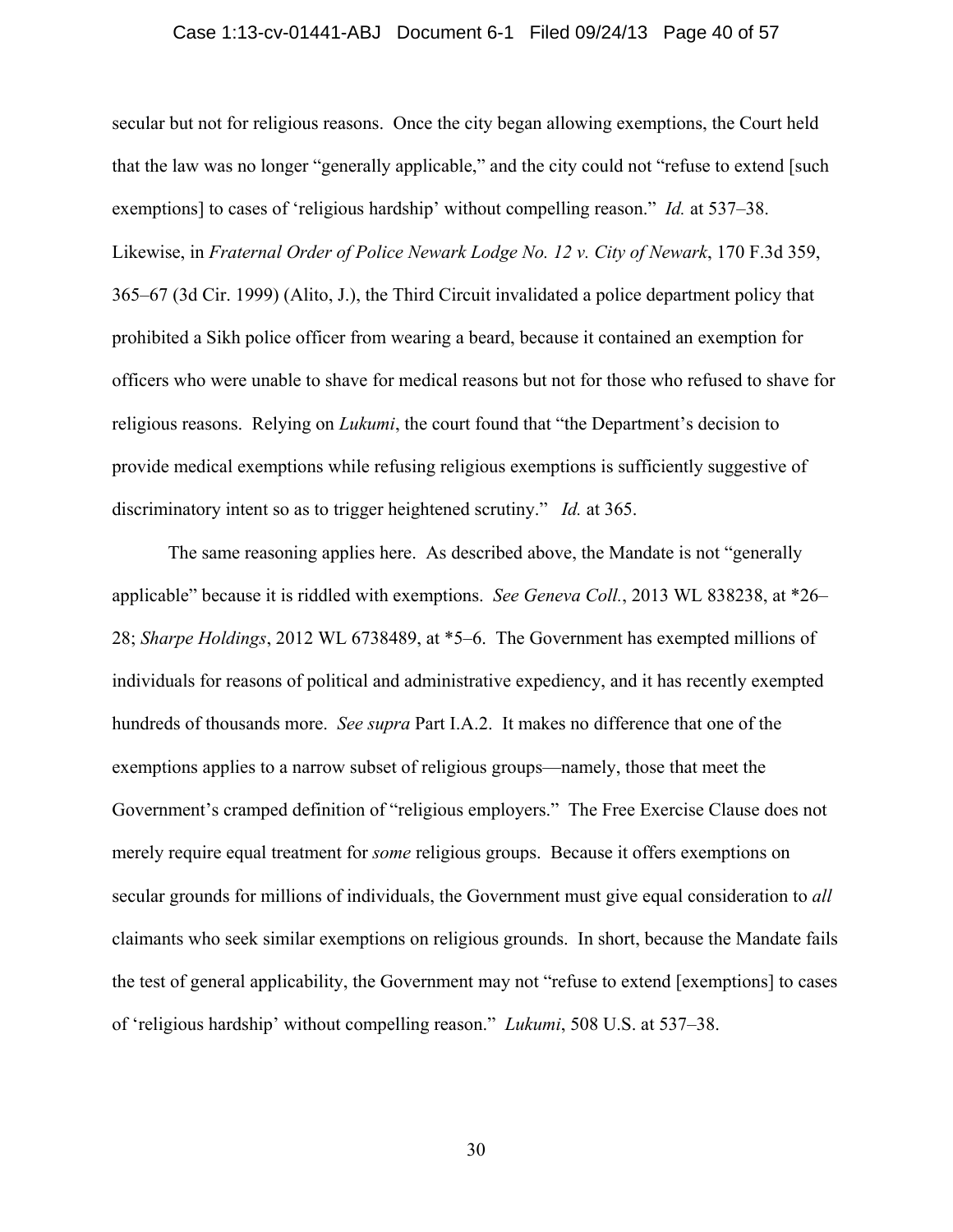## Case 1:13-cv-01441-ABJ Document 6-1 Filed 09/24/13 Page 41 of 57

In addition, the Mandate is not "neutral" because it is specifically targeted at Plaintiffs' religious practice of refusing to provide or facilitate access to contraception. When the Government promulgated the Mandate, it was acutely aware that the gap in coverage for contraception was due primarily to the religious beliefs and practices of employers such as the Catholic Church. Indeed, the Government itself concedes that 85% of health plans already cover contraception, and asserts that adding contraception to the remaining 15% is cost-neutral. If so, then the only conceivable reason why the latter plans would *not* include contraceptive coverage is a religious or moral objection. But instead of pursuing one of a wide variety of options for increasing access to contraception without forcing these religious groups to participate in the effort, the Government deliberately chose to pick a high-profile fight by forcing religious groups to provide or facilitate access to contraception in violation of their core beliefs.

The record, moreover, establishes that the Mandate was part of a conscious political strategy to marginalize and delegitimize Plaintiffs' religious views on contraception by holding them up for ridicule on the national stage. For example, at a NARAL Pro-Choice America fundraiser, Defendant Sebelius stated: "Wouldn't you think that people who want to reduce the number of abortions would champion the cause of widely affordable contraceptive services? Not so much." (Compl. ¶ 215). Likewise, the original definition of "preventive service" was promulgated by an Institute of Medicine Committee that was stacked with individuals who, like Defendant Sebelius, strongly disagreed with many Catholic teachings, causing the Committee's lone dissenter to lament that the Committee's recommendation reflected the other members' "subjective determinations filtered through a lens of advocacy." (*Id.* ¶¶ 152–56; *see also* IOM, *supra*, at 232.)This anti-religious bias is further confirmed by the fact that it was directly modeled on a California statute, *see* 77 Fed. Reg. at 8726 (explaining that the federal Mandate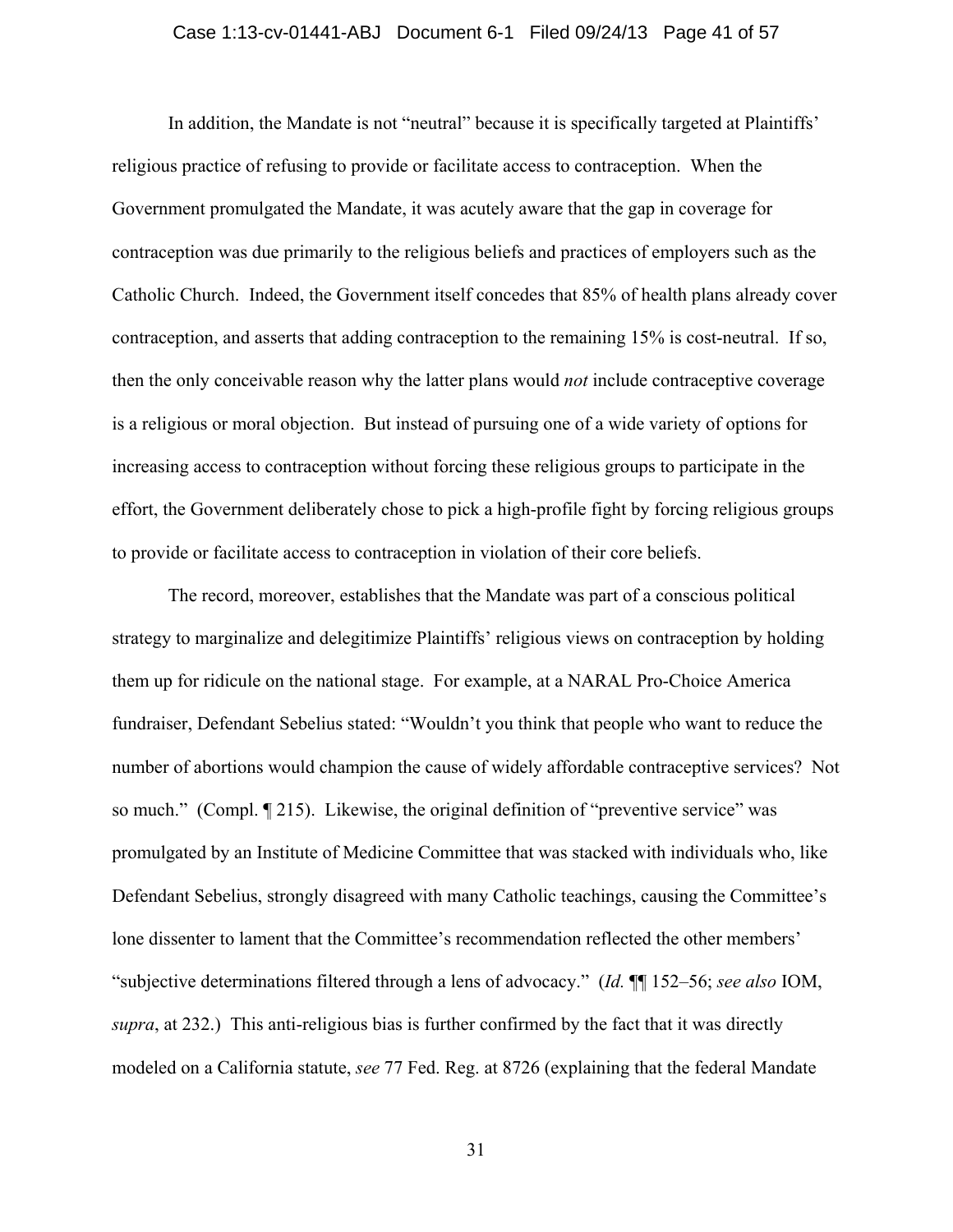## Case 1:13-cv-01441-ABJ Document 6-1 Filed 09/24/13 Page 42 of 57

was modeled on state law); *compare* 76 Fed. Reg. at 46,626, *with* Cal. Health and Safety Code § 1376.25(b)(1), whose chief legislative sponsor made clear that its purpose was to strike a blow against Catholic religious authorities: "'59 percent of all Catholic women of childbearing age practice contraception."" "'[88] percent of Catholics believe . . . that someone who practices artificial birth control can still be a good Catholic. I agree with that. I think it's time to do the right thing."<sup>22</sup> Thus, not only the "real operation" but also the intended effect of the Mandate is to target and suppress Plaintiffs' religious practices. *Lukumi*, 508 U.S. at 533–35.

Finally, the Mandate is subject to strict scrutiny because it implicates the "hybrid" rights of religious believers. In *Smith*, the Supreme Court noted that the Free Exercise Clause can serve to "reinforce[]" other constitutional protections, such as freedom of speech and association, which are particularly important when religious beliefs and practices are at stake. 494 U.S. at 881. The present case illustrates why. In order to carry out their religious mission, Plaintiffs must enjoy the freedom to speak and to associate in religious schools and charities without being forced to violate their core beliefs. The Mandate denies them this freedom by effectively prohibiting them from forming schools and charities unless they (a) provide or facilitate access to contraception, and (b) sponsor Government speech in the form of contraceptive "counseling."

## **C. The Mandate Violates the First Amendment Protection Against Compelled Speech**

It is "a basic First Amendment principle that 'freedom of speech prohibits the government from telling people what they must say.'" *Agency for Int'l Dev. v. Alliance for Open Soc'y Int'l*, 133 S. Ct. 2321, 2327 (2013) (quoting *Rumsfeld v. Forum for Academic & Inst. Rights, Inc.*, 547 U.S. 47, 61 (2006)); *Nat'l Ass'n of Mfrs. v. NLRB*, 717 F.3d 947, 957–58 (D.C.

<sup>&</sup>lt;sup>22</sup> Editorial, *Act of Tyranny*, Wash. Times, Mar. 5, 2004 (quoting floor statement of Sen. Jackie Speier), *available at* http://www.washingtontimes.com/news/2004/mar/5/20040305-081331-6705r/?page=all.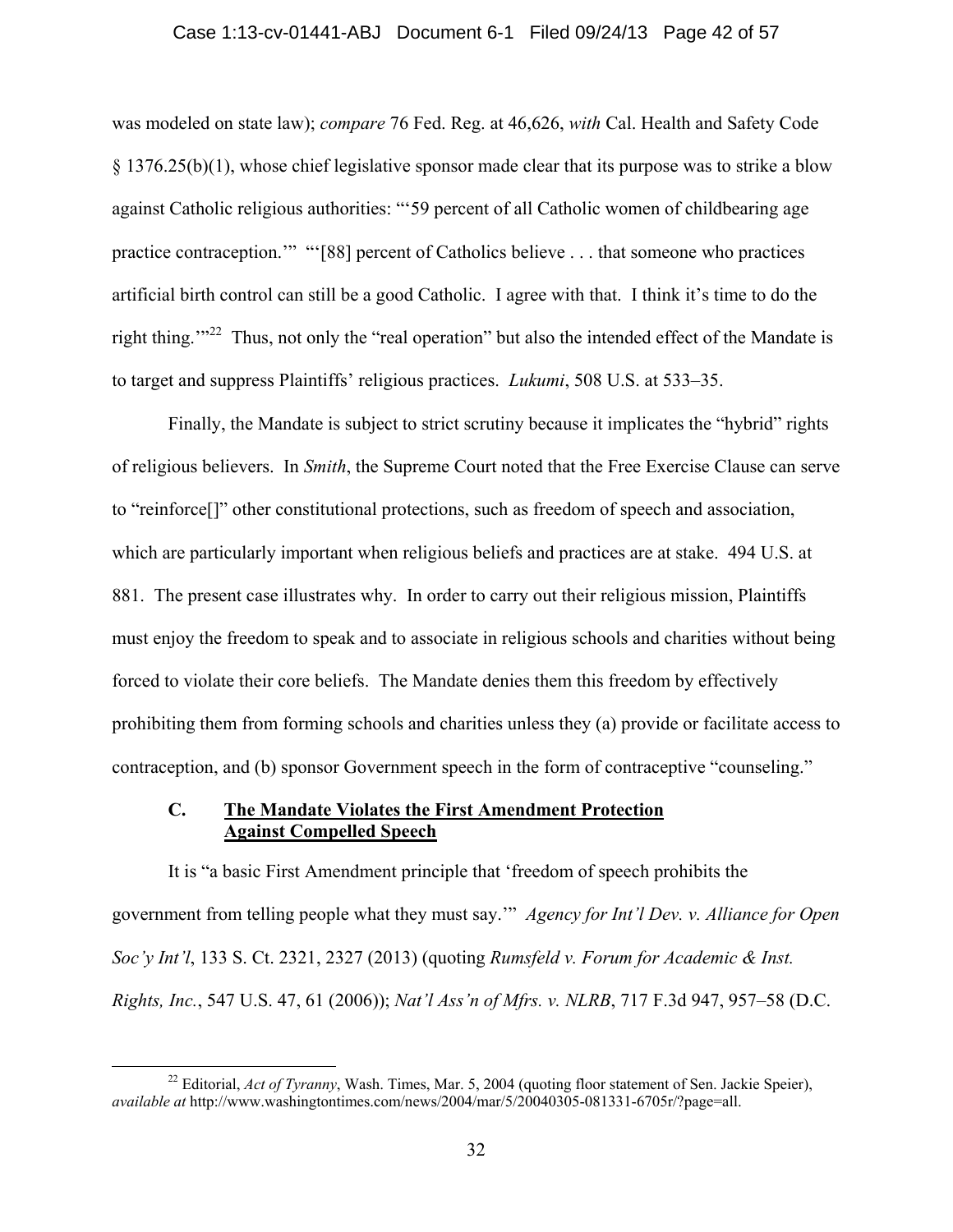### Case 1:13-cv-01441-ABJ Document 6-1 Filed 09/24/13 Page 43 of 57

Cir. 2013). Thus, "[a]ny attempt by the government either to compel individuals to express certain views, or to subsidize speech to which they object, is subject to strict scrutiny." *R.J. Reynolds Tobacco Co. v. FDA*, 696 F.3d 1205, 1211 (D.C. Cir. 2012) (citations omitted). The protection against compelled speech "applies not only to expressions of value, opinion, or endorsement, but equally to statements of fact the speaker would rather avoid." *Hurley v. Irish-Am. Gay, Lesbian & Bisexual Grp. of Bos.*, 515 U.S. 557, 573–74 (1995).

The Mandate violates the First Amendment prohibition on compelled speech in two ways. *First*, it requires Plaintiffs to provide, pay for, and/or facilitate access to "counseling" related to abortion-inducing products, contraception, and sterilization for their employees. Because Plaintiffs oppose abortion and contraception, they strongly object to providing any support for "counseling" that encourages, promotes, or facilitates such practices. Indeed, opposition to abortion and contraception is an important part of the religious message that Plaintiffs preach, and they routinely counsel men and women against engaging in such practices. Consequently, forcing Plaintiffs to facilitate "counseling" in *favor* of such practices imposes a serious burden on their freedom of speech.

*Second*, in order to qualify for the so-called "accommodation," the Mandate requires Plaintiffs to provide a "certification" stating their objection to the provision of abortion-inducing products, contraception, sterilization, and related counseling. This "certification" in turn triggers an obligation on the part of Plaintiffs' third-party administrator or insurance provider to offer the objectionable products and services to Plaintiffs' employees. Plaintiffs object to this certification requirement both because it compels them to engage in speech that triggers provision of the objectionable products and services, and because it deprives them of the freedom to speak on the issue of abortion and contraception on their own terms, at a time and place of their own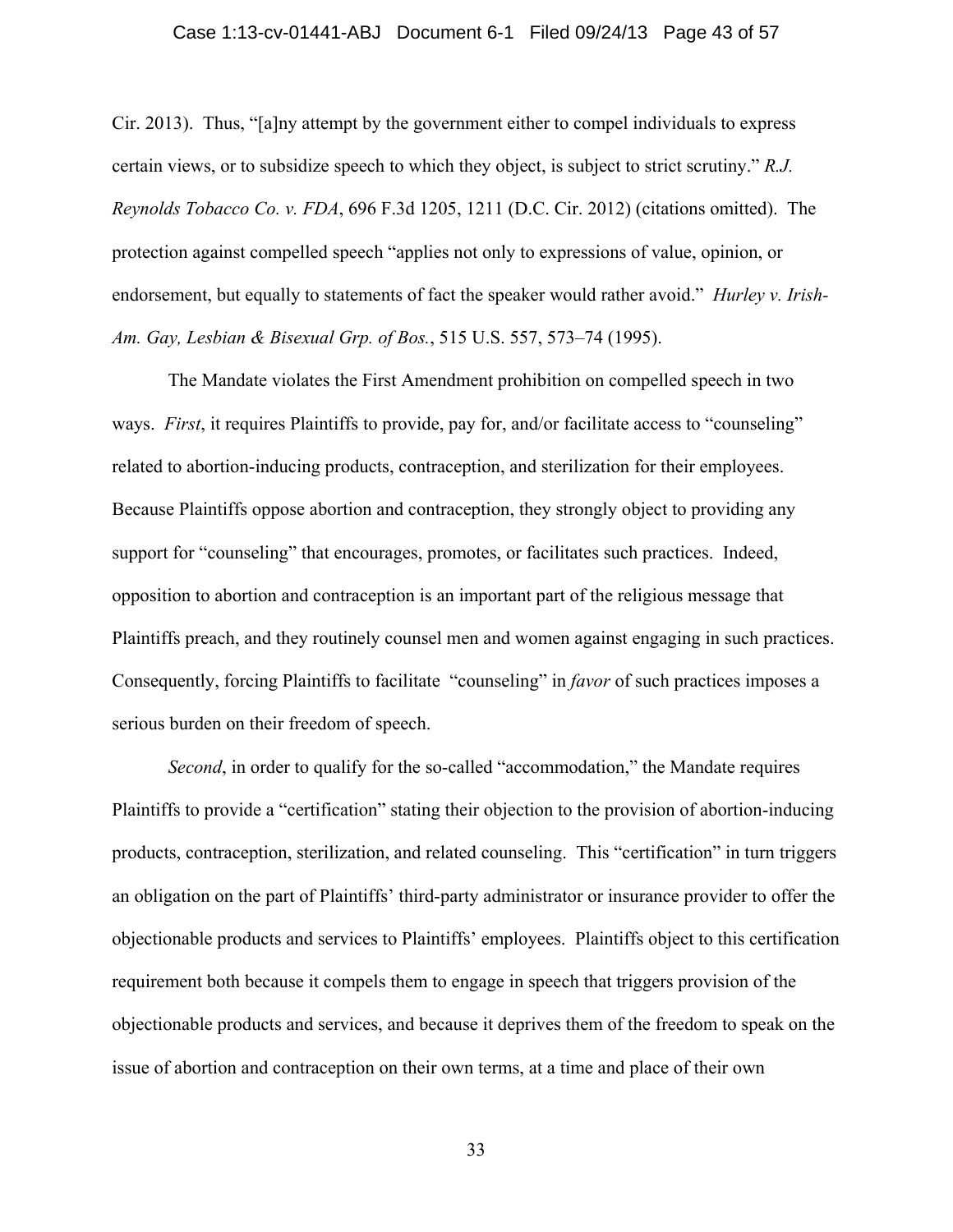#### Case 1:13-cv-01441-ABJ Document 6-1 Filed 09/24/13 Page 44 of 57

choosing, outside of the confines of the Government's regulatory scheme. *See, e.g.*, *Evergreen Ass'n v. City of New York*, 801 F. Supp. 2d 197 (S.D.N.Y. 2011) (striking down law requiring pregnancy centers to issue disclaimers that they did not provide abortion-related services); *Centro Tepeyac v. Montgomery Cnty*., 779 F. Supp. 2d 456, 468 (D. Md. 2011) (enjoining enforcement of law requiring pregnancy centers to post notice "encourag[ing] women who are or may be pregnant to consult with a licensed health care provider"), *aff'd* No. 11-1314, 11-1336, 2013 BL 178838 (4th Cir. July 03, 2013) (en banc).

## **D. The Mandate Imposes a Gag Order That Violates the First Amendment Protection of Free Speech**

At the very core of the First Amendment is the right of private groups to speak out on matters of moral, religious, and political concern. Time and again, the Supreme Court has reaffirmed that the constitutional freedom of speech reflects a "profound national commitment to the principle that debate on public issues should be uninhibited, robust, and wide-open." *N.Y. Times Co. v. Sullivan*, 376 U.S. 254, 270 (1964). Indeed, the imposition of "content-based burdens on speech raises the specter that the government may effectively drive certain ideas or viewpoints from the marketplace." *Simon & Schuster, Inc. v. Members of the N.Y. State Crime Victims Bd.*, 502 U.S. 105, 116 (1991). To prevent such censorship, the First Amendment "remove[s] governmental restraints from the arena of public discussion, putting the decision as to what views shall be voiced largely into the hands of each of us, in the hope that use of such freedom will ultimately produce a more capable citizenry and more perfect polity and in the belief that no other approach would comport with the premise of individual dignity and choice upon which our political system rests." *Cohen v. California*, 403 U.S. 15, 24 (1971).

The Mandate violates this basic principle by prohibiting religious organizations from "directly or indirectly, seek[ing] to influence the[ir] third party administrator's decision" to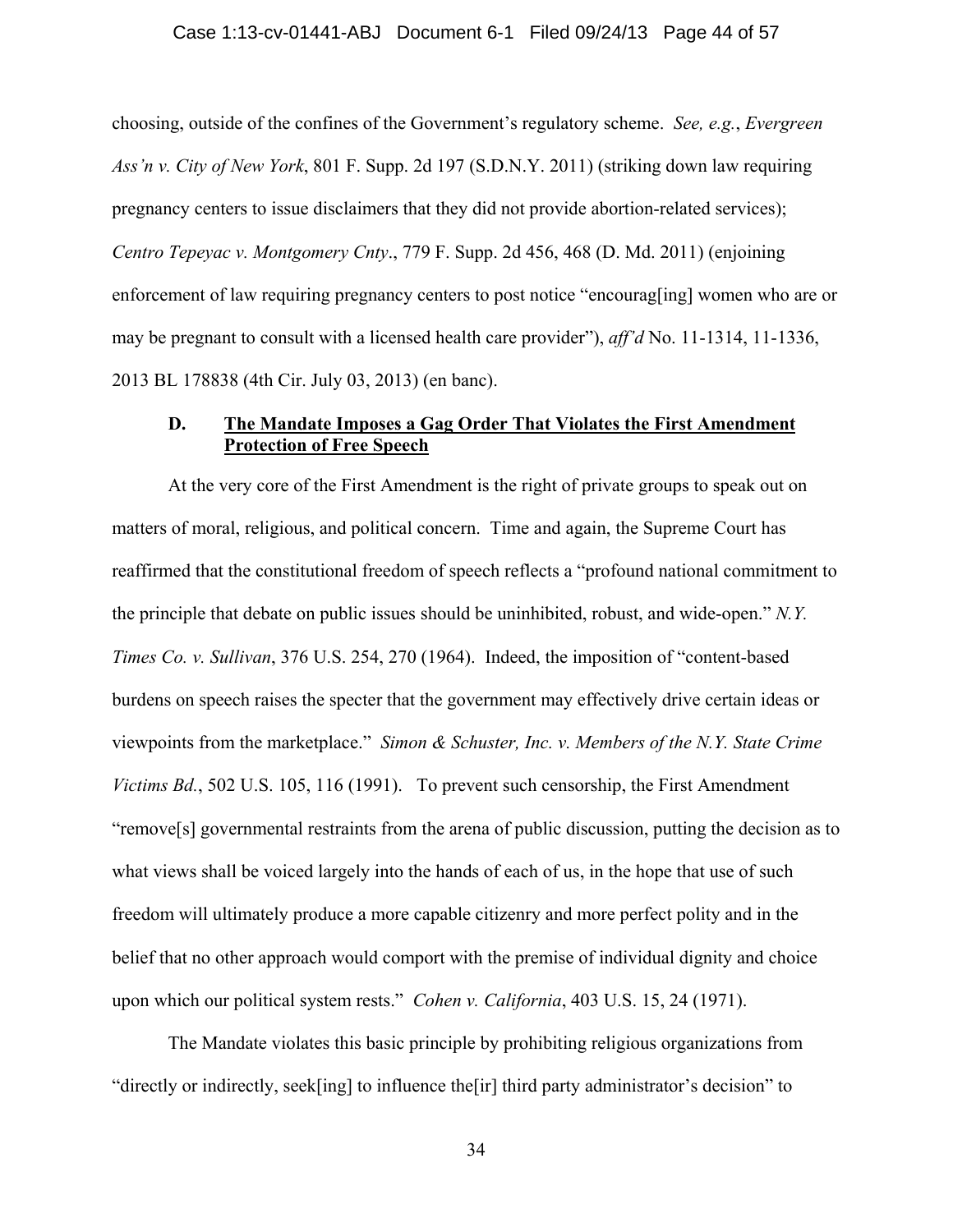provide or procure contraceptive services. 26 C.F.R. § 54.9815–2713A. This sweeping gag order cannot withstand First Amendment scrutiny. Plaintiffs believe that contraception is immoral, and by expressing that conviction they routinely seek to "influence" or persuade their fellow citizens of that view. The Government has no authority to outlaw such expression.

## **E. The "Religious Employer" Exemption Violates the Establishment Clause**

The "religious employer" exemption violates the Establishment Clause of the First Amendment in two ways.

## **1. Discrimination Among Religious Groups**

The principle of equal treatment among religious groups lies at the core of the Establishment Clause. Just as the Government cannot discriminate among sects or denominations, so too it cannot "discriminate between 'types of institution' on the basis of the nature of the religious practice these institutions are moved to engage in." *Colorado Christian University v. Weaver*, 534 F.3d 1245, 1259 (10th Cir. 2008) (McConnell, J.). Because religious liberty encompasses not only the freedom of religious belief, but also the freedom to adopt different practices and institutional structures, official favoritism for certain "types" of religious institutions is just as insidious as favoritism based on creed. This is particularly true where the regulation will disproportionately impact adherents of a particular faith tradition.

For example, in *Larson v. Valente*, 456 U.S. 228 (1982), the Supreme Court struck down a Minnesota law imposing special registration requirements on any religious organization that did not "receive[] more than half of [its] total contributions from members or affiliated organizations." *Id.* at 231–32. The state defended the law on the ground that it was facially neutral and merely had a disparate impact on some religious groups. The Court, however, rejected that argument, finding that the law discriminated among denominations by privileging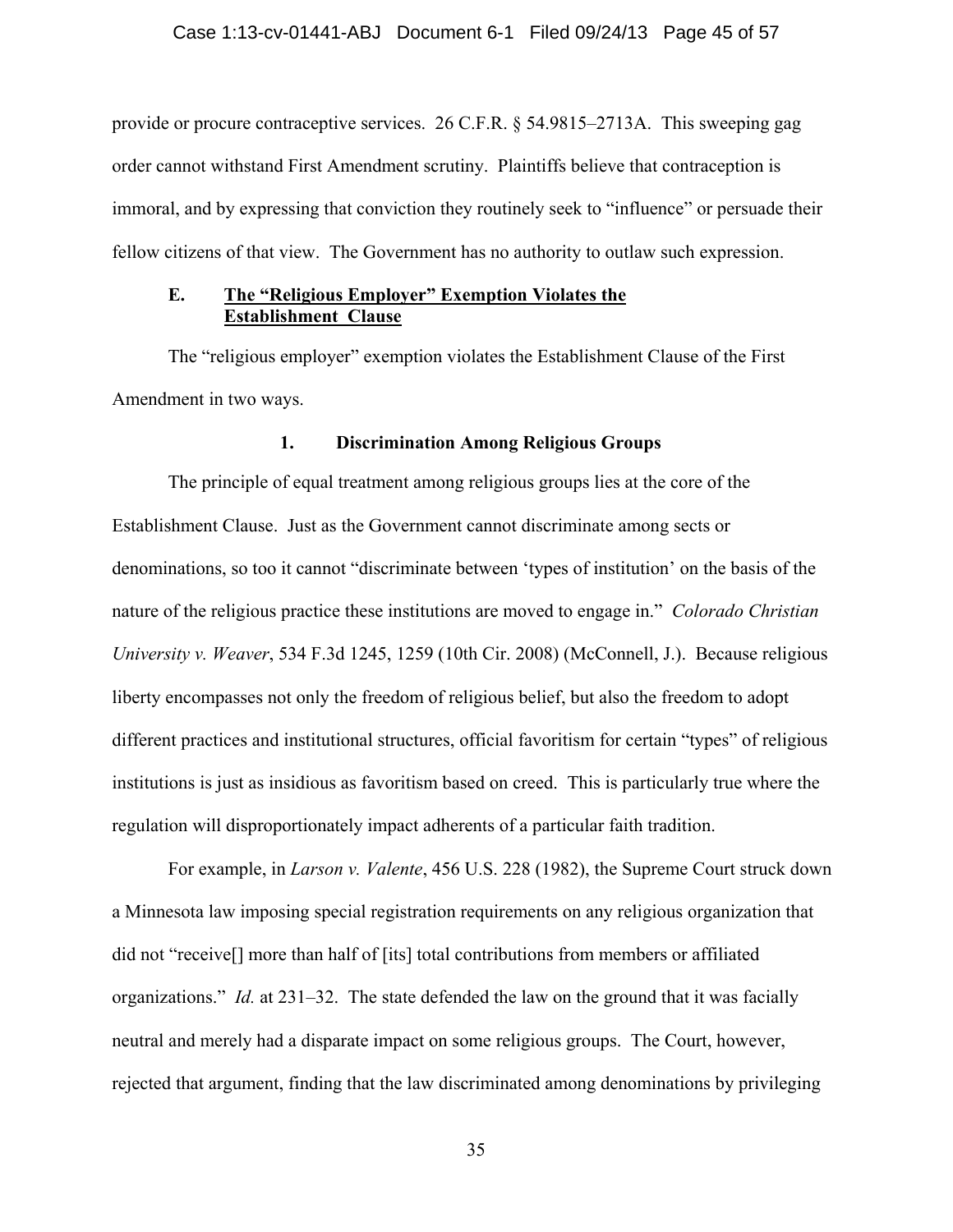## Case 1:13-cv-01441-ABJ Document 6-1 Filed 09/24/13 Page 46 of 57

"well-established churches that have achieved strong but not total financial support from their members," while disadvantaging "churches which are new and lacking in a constituency, or which, as a matter of policy, may favor public solicitation over general reliance on financial support from members." *Id.* at 246 n.23. The D.C. Circuit has followed similar reasoning, stating that "an exemption solely for 'pervasively sectarian' schools would itself raise First Amendment concerns—discriminating between *kinds* of religious schools." *Univ. of Great Falls v. NLRB*, 278 F.3d 1335, 1342 (D.C. Cir. 2002) (emphasis added).

Here, the Mandate violates this principle of neutrality by establishing an official category of "religious employer" that favors some denominations and religious organizations over others. The exemption is defined to include only "nonprofit organization[s] as described in section  $6033(a)(1)$  and section  $6033(a)(3)(A)(i)$  or (iii) of the Internal Revenue Code of 1986, as amended." As the Government has explained, those provisions of the tax code include only "churches, synagogues, mosques, and other houses of worship, and religious orders." 78 Fed. Reg. 8461. This definition plainly favors religious denominations that primarily rely on traditional categories of "houses of worship" or "religious orders" to carry out their ministry, while disadvantaging groups that exercise their religious faith through alternative means including through organizations, like Plaintiffs Catholic Charities, ACHS, CCA, Don Bosco, Mary of Nazareth, Victory Housing, CIC, CUA, and TAC, which express their faith through charitable and educational services.

## **2. Excessive Entanglement**

"It is well established . . . that courts should refrain from trolling through a person's or institution's religious beliefs." *Mitchell v. Helms*, 530 U.S. 793, 828 (2000). "It is not only the conclusions that may be reached . . . which may impinge on rights guaranteed by the Religion Clauses, but also the very process of inquiry leading to findings and conclusions." *NLRB v.*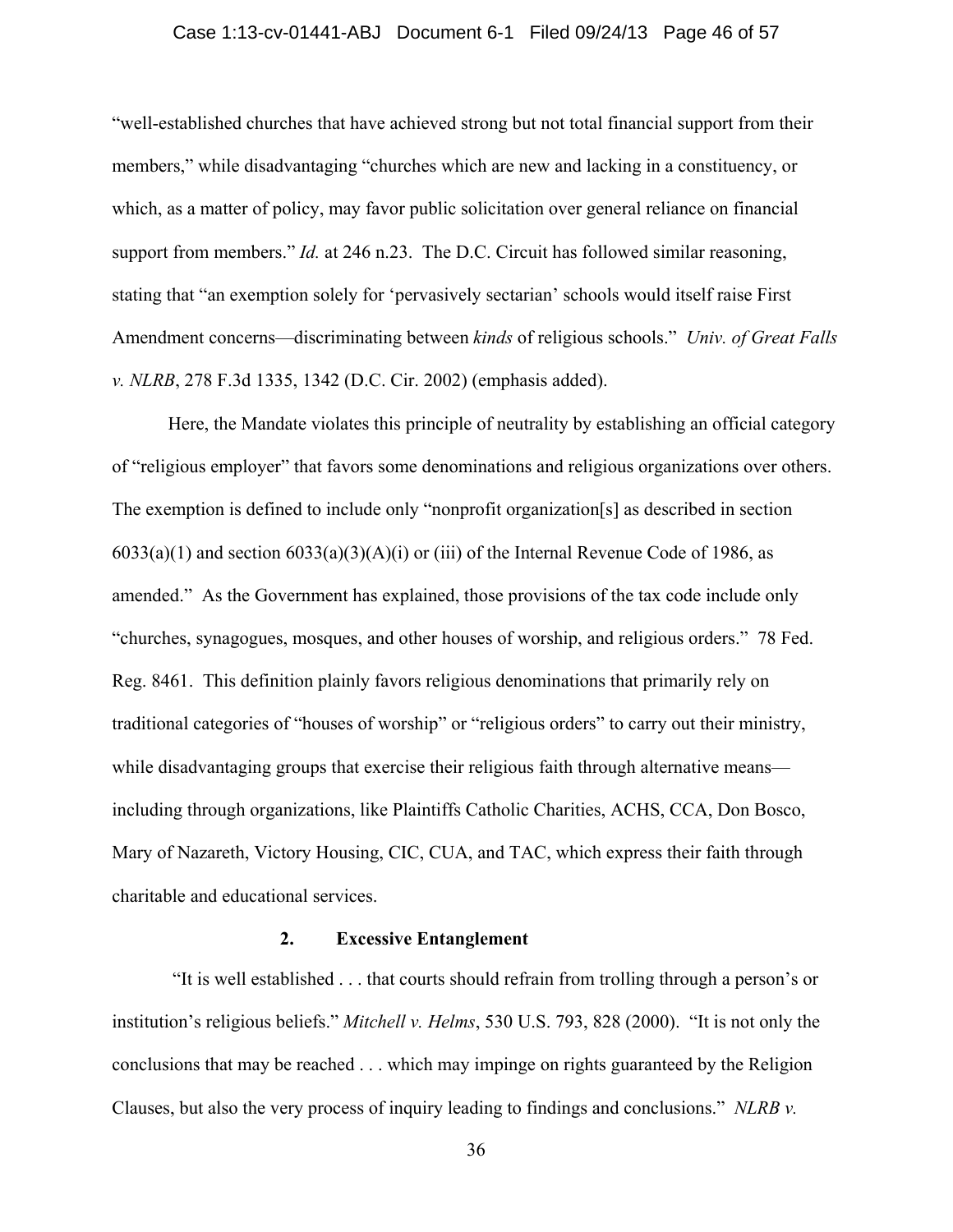## Case 1:13-cv-01441-ABJ Document 6-1 Filed 09/24/13 Page 47 of 57

*Catholic Bishop of Chicago*, 440 U.S. 490, 502 (1979). "Most often, this principle has been expressed in terms of a prohibition of 'excessive entanglement' between religion and government." *Colorado Christian*, 534 F.3d at 1261 (citing *Agostini v. Felton*, 521 U.S. 203 (1997)). "Properly understood, the doctrine protects religious institutions from governmental monitoring or second-guessing of their religious beliefs and practices, whether as a condition to receiving benefits . . . or as a basis for regulation or exclusion from benefits." *Id.*

In determining eligibility for a religious exemption, the Government may not ask intrusive questions designed to determine whether a group is "*sufficiently* religious," *Univ. of Great Falls*, 278 F.3d at 1343, or even whether the group has a "substantial religious character," *id.* at 1344. Rather, any inquiry into a group's eligibility for a religious exemption must be limited to determining whether the group is a "bona fide religious institution[]." *Id.* at 1343–44.

Here, the Government's criteria for the "religious employer" exemption go far beyond the line of determining bona fide religious status. By its terms, the exemption applies to groups that are "described in section  $6033(a)(1)$  and section  $6033(a)(3)(A)(i)$  or (iii) of the Internal Revenue Code." This category includes (i) "churches, their integrated auxiliaries, and conventions or associations of churches," and (iii) "the exclusively religious activities of any religious order." The IRS, moreover, has adopted an intrusive fourteen-factor test to determine whether a group meets these criteria. *See Found. of Human Understanding v. United States*, 88 Fed. Cl. 203, 220 (2009). The fourteen criteria ask whether a religious group has "(1) a distinct legal existence; (2) a recognized creed and form of worship; (3) a definite and distinct ecclesiastical government; (4) a formal code of doctrine and discipline; (5) a distinct religious history; (6) a membership not associated with any church or denomination; (7) an organization of ordained ministers; (8) ordained ministers selected after completing prescribed studies; (9) a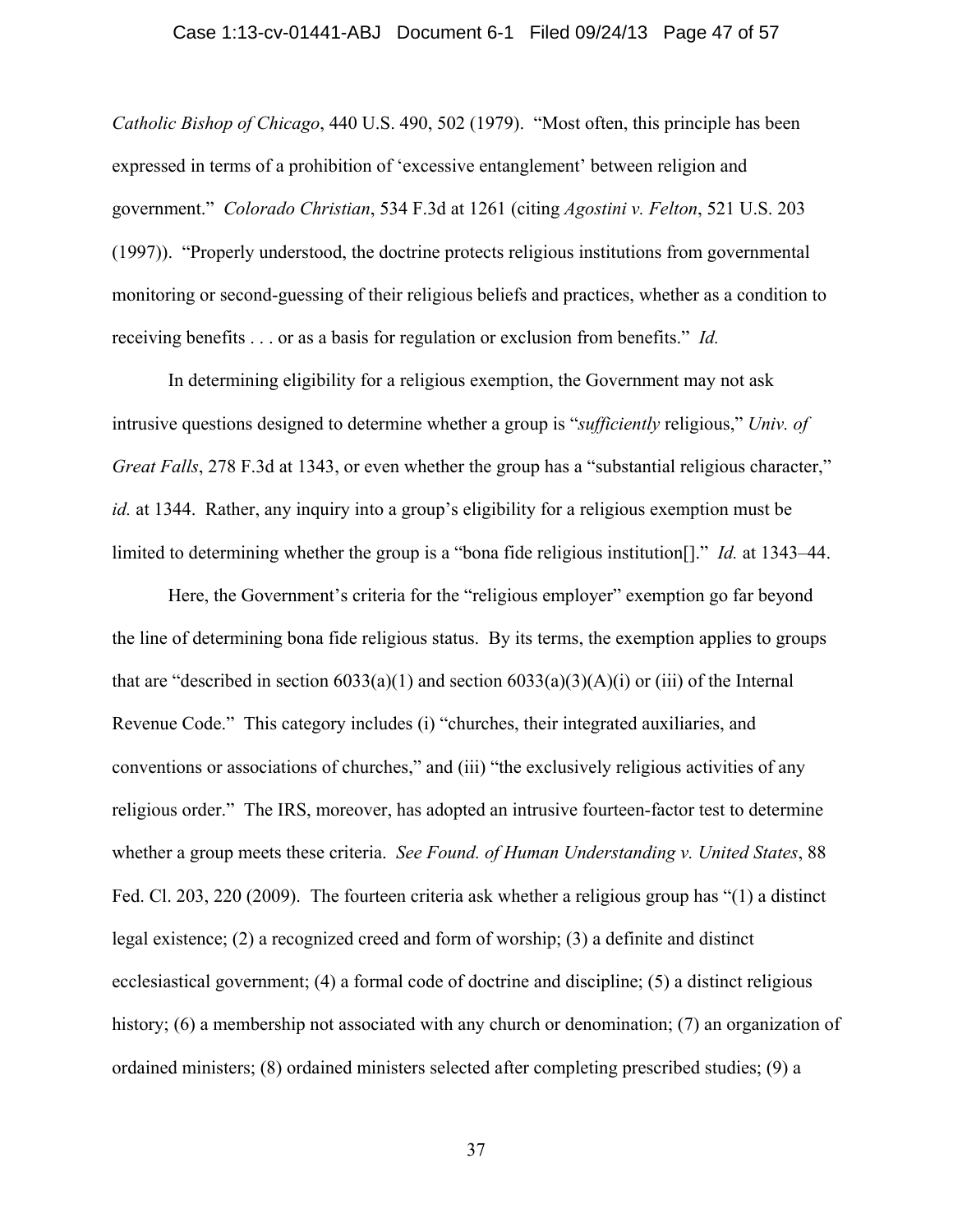## Case 1:13-cv-01441-ABJ Document 6-1 Filed 09/24/13 Page 48 of 57

literature of its own; (10) established places of worship; (11) regular congregations; (12) regular religious services; (13) Sunday schools for the religious instruction of the young; and (14) schools for the preparation of its ministers." *Id.*

Not only do these factors favor some religious groups over others, but they do so on the basis of intrusive judgments regarding beliefs, practices, and organizational structures. For example, evaluating whether a group has "a distinct religious history" or "ecclesiastical government" favors long-established and formally organized religious groups. Likewise, probing into whether a group has "a recognized creed and form of worship" requires the Government to determine what qualifies as a "creed" or "worship." In such circumstances, the Government cannot escape being "cast in the role of arbiter of [an] essentially religious dispute." *New York v. Cathedral Acad.*, 434 U.S. 125, 132–33 (1977). If there is any dispute as to what constitutes "worship," the Government should not be the one to resolve it. Indeed, "[t]he prospect of church and state litigating in court about what does or does not have religious meaning touches the very core of the constitutional guarantee against religious establishment." *Id*. at 133.

## **F. The Mandate Unconstitutionally Interferes with Plaintiffs' Internal Church Governance**

 The Supreme Court has recognized that the Religion Clauses of the First Amendment prohibit the Government from interfering with matters of internal church governance. In *Hosanna-Tabor Evangelical Lutheran Church & Sch. v. EEOC*, 132 S. Ct. 694 (2012), for example, the Court held that the Government may not apply anti-discrimination laws to interfere with the freedom of religious groups in the hiring and firing of ministers. In reaching that conclusion, the Court explained that the First Amendment prohibits "government interference with an internal church decision that affects the faith and mission of the church itself." *Id.* at 707. Indeed, because "the autonomy of religious groups . . . has often served as a shield against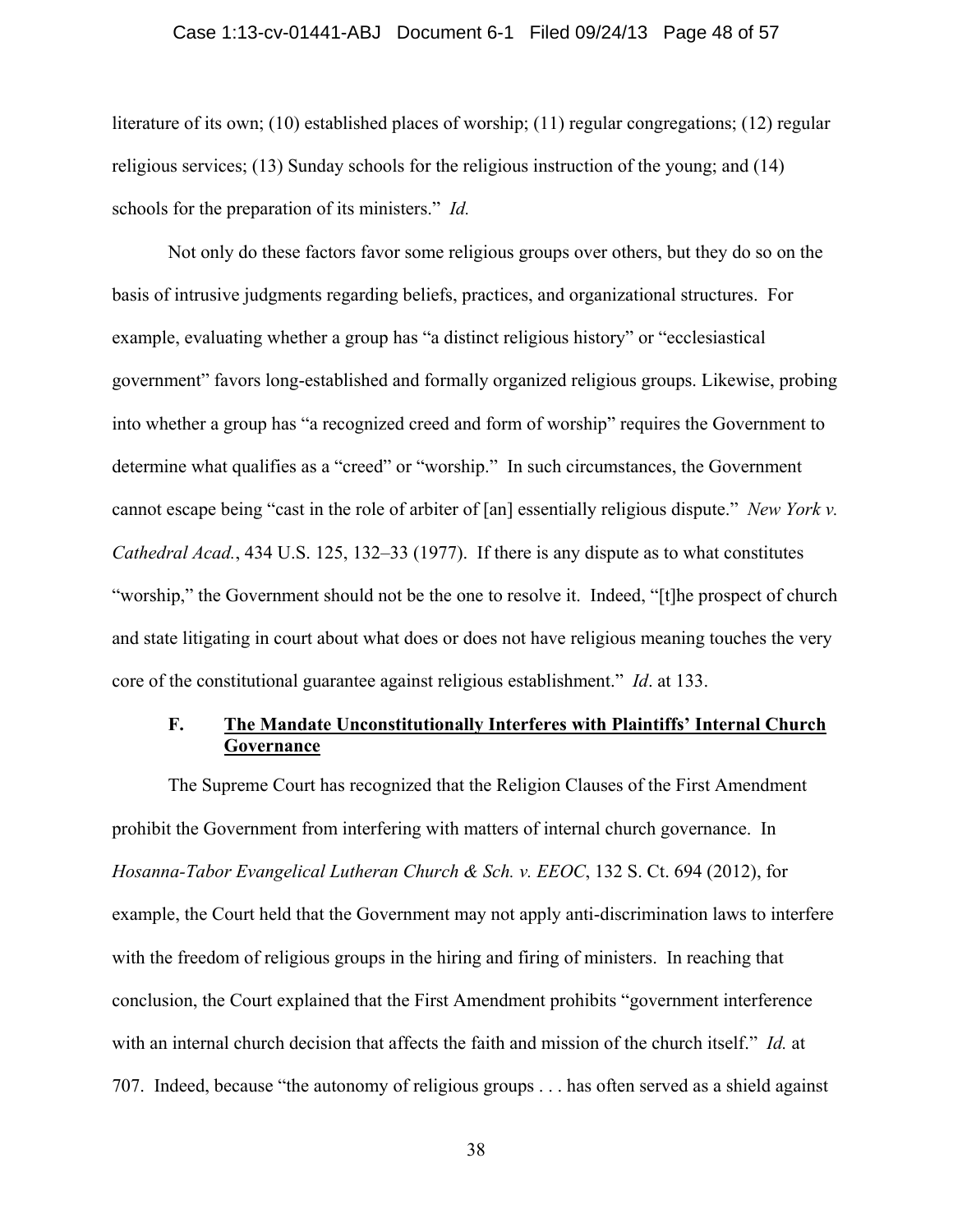#### Case 1:13-cv-01441-ABJ Document 6-1 Filed 09/24/13 Page 49 of 57

oppressive civil laws," the Court has "long recognized that the Religion Clauses protect a private sphere within which religious bodies are free to govern themselves in accordance with their own beliefs." *Id.* at 712 (Alito, J., concurring).

Here, the Mandate violates this principle by artificially splitting the Catholic Church in two and preventing the Church from exercising supervisory authority over its constituent institutions in a way that ensures compliance with Church teachings. In particular, the "religious employer" definition treats the Catholic Church as having two wings—a religious one and a charitable one—and treats only the former as a "religious employer." In fact, however, the Church's religious and charitable arms are one and the same: by refusing to recognize the Church's charitable functions as part of a single, integrated whole, the Mandate directly interferes with the unified structure of the Catholic Church.

 The Mandate, moreover, compounds this error by interfering with the Church hierarchy's ability to ensure that subordinate institutions, including various charitable and educational ministries, adhere to Church teaching through participation in a single insurance plan. Such an arrangement is currently in place in Washington, D.C., where the Archdiocese makes its selfinsured health plan available to the employees of its religious affiliates, including CCA, ACHS, Don Bosco, Mary of Nazareth, Victory Housing, CIC, and Catholic Charities. By serving as the insurance provider for these affiliates, the Archdiocese can directly ensure that these organizations offer their employees health plans that are in all ways consistent with Catholic beliefs. The Mandate disrupts this internal arrangement by forcing the Archdiocese to either sponsor a plan that will provide the employees of these organizations with access to "free" abortion-inducing products, contraception, sterilization, and related counseling, or expel its affiliates from the Archdiocese's self-insurance plan, thereby subjecting these organizations to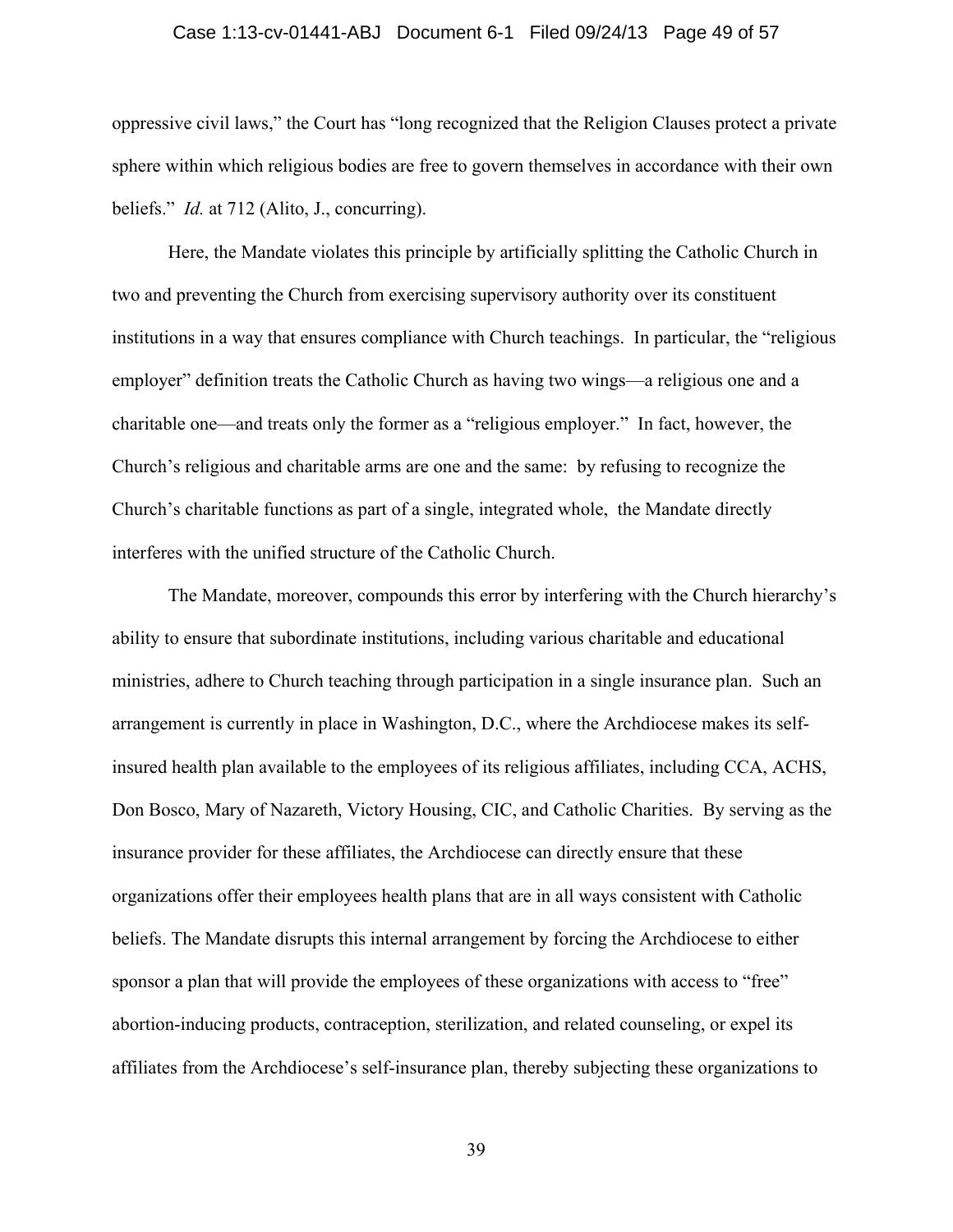#### Case 1:13-cv-01441-ABJ Document 6-1 Filed 09/24/13 Page 50 of 57

massive fines unless they enter into a different contract for the objectionable coverage. Either way, the Mandate directly undermines the Archdiocese's ability to ensure that its religious affiliates remain faithful to Church teaching. (Belford Aff. ¶¶ 14–19).

## **G. The Mandate Is Contrary to Law and Thus Invalid Under the APA**

The Administrative Procedure Act requires a reviewing court to "hold unlawful and set aside agency action, findings, and conclusions found to be . . . arbitrary, capricious, an abuse of discretion, or otherwise not in accordance with law." 5 U.S.C. § 706(2)(A). The Mandate is "not in accordance with law" in at least two respects.

*First*, the Weldon Amendment states that "[n]one of the funds made available in this Act [to the Department of Labor and the Department of Health and Human Services] may be made available to a Federal agency or program . . . if such agency, program, or government subjects any institutional or individual health care entity to discrimination on the basis that the health care entity does not provide, pay for, provide coverage of, or refer for abortions." Consolidated Appropriations Act of 2012, Pub. L. No. 112-74, div. F, tit. V, § 507(d)(1), 125 Stat. 786, 1111 (2011). The same statute defines "health care entity" to include "an individual physician or other health care professional, a hospital, a provider-sponsored organization, a health maintenance organization, a health insurance plan, or any other kind of health care facility, organization, or plan." *Id.* § 507(d)(2). Here, the Mandate violates the Weldon Amendment because it subjects Plaintiffs to discrimination based on their refusal to include coverage for abortion-inducing products (such as the morning-after pill or ella) in their "health insurance plan[s]."

*Second*, the Affordable Care Act states that "[n]othing in this title (or an amendment made by this title) shall be construed to prohibit an institution of higher education . . . from offering a student health insurance plan . . . ." 42 U.S.C. § 18118(c). This provision prohibits any law that has the effect of barring an institution of higher education from offering a student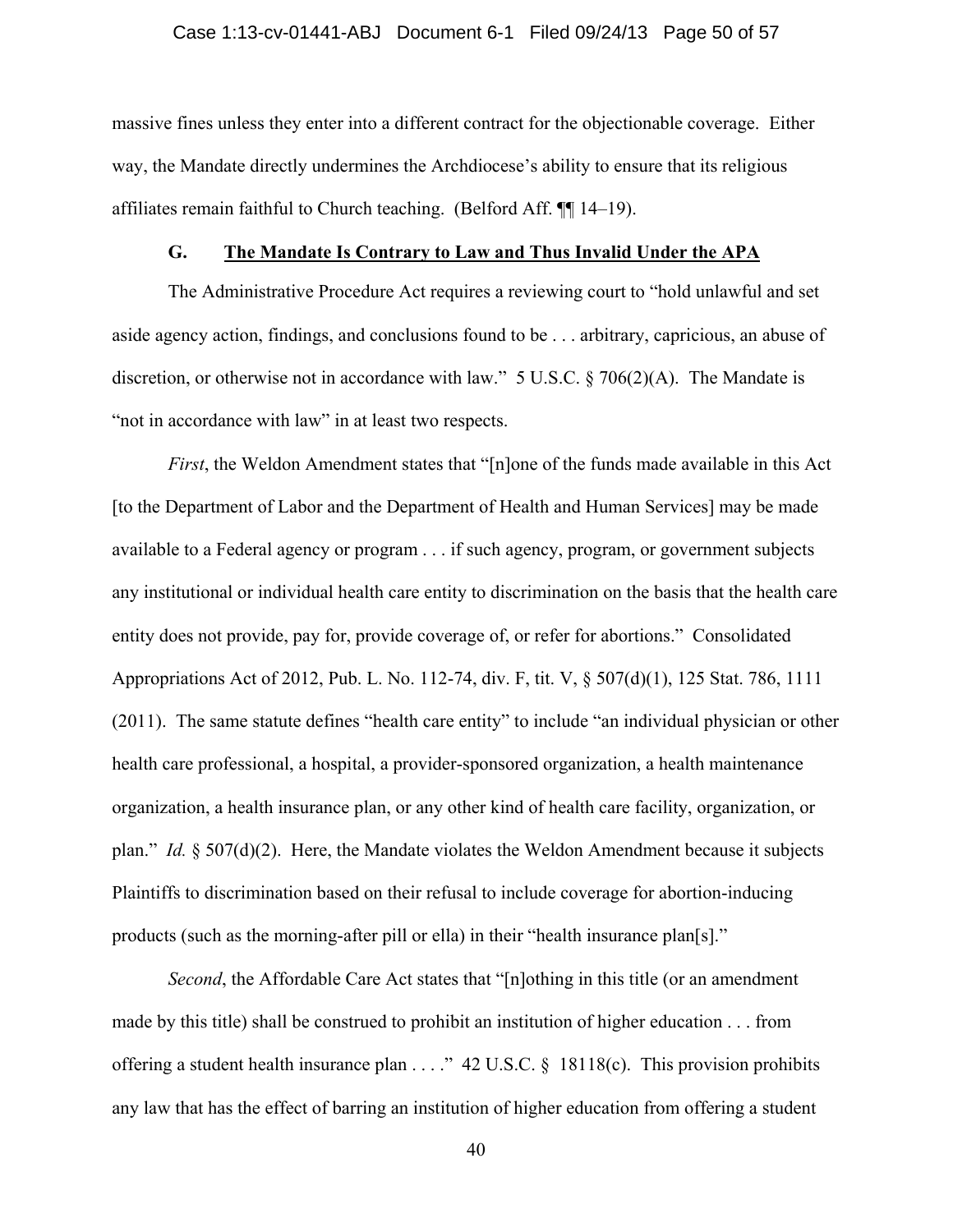health plan. *See* 76 Fed. Reg. 7767, 7769 (Feb. 11, 2011). The requirement that student health plans include or facilitate coverage for abortion-inducing products, sterilization, contraception, and related counseling, however, has the effect of prohibiting CUA from offering a student health-insurance plan, since such plan would have to provide access to coverage to which CUA objects based on its sincerely-held religious beliefs.

## **H. The Government Has Erroneously Interpreted the Mandate**

Finally, even if the Mandate were to survive scrutiny, the Government has erroneously interpreted it in a manner that improperly increases the number of organizations subject to the Mandate. The Government's original interpretation of the Mandate indicated that if a nonexempt religious organization "provided health coverage for its employees through" a plan offered by a separate, "affiliated" organization that was "exempt from the requirement to cover contraceptive services, then neither the [affiliated organization] nor the [nonexempt entity would be] required to offer contraceptive coverage to its employees." 77 Fed. Reg. at 16,502. When issuing the Final Rule, however, Defendants rejected this "plan-based approach" and adopted an "employer-by-employer approach" whereby "each employer [must] independently meet the definition of religious employer . . . in order to avail itself of the exemption." 78 Fed. Reg. at 39,886. This flawed interpretation, which prevents the Archdiocese's affiliates from obtaining the benefit of the exemption through participation in the plan established and maintained by the Archdiocese, is inconsistent with the text of the Mandate, contradicts the Government's prior construction, and creates serious constitutional difficulties. Accordingly, it is entitled to no deference and should be rejected.

To be sure, an agency's interpretation of its own regulation is normally entitled to deference unless "plainly erroneous or inconsistent with the regulation." *Auer v. Robbins*, 519 U.S. 452, 461 (1997). "But *Auer* deference is warranted only when the language of the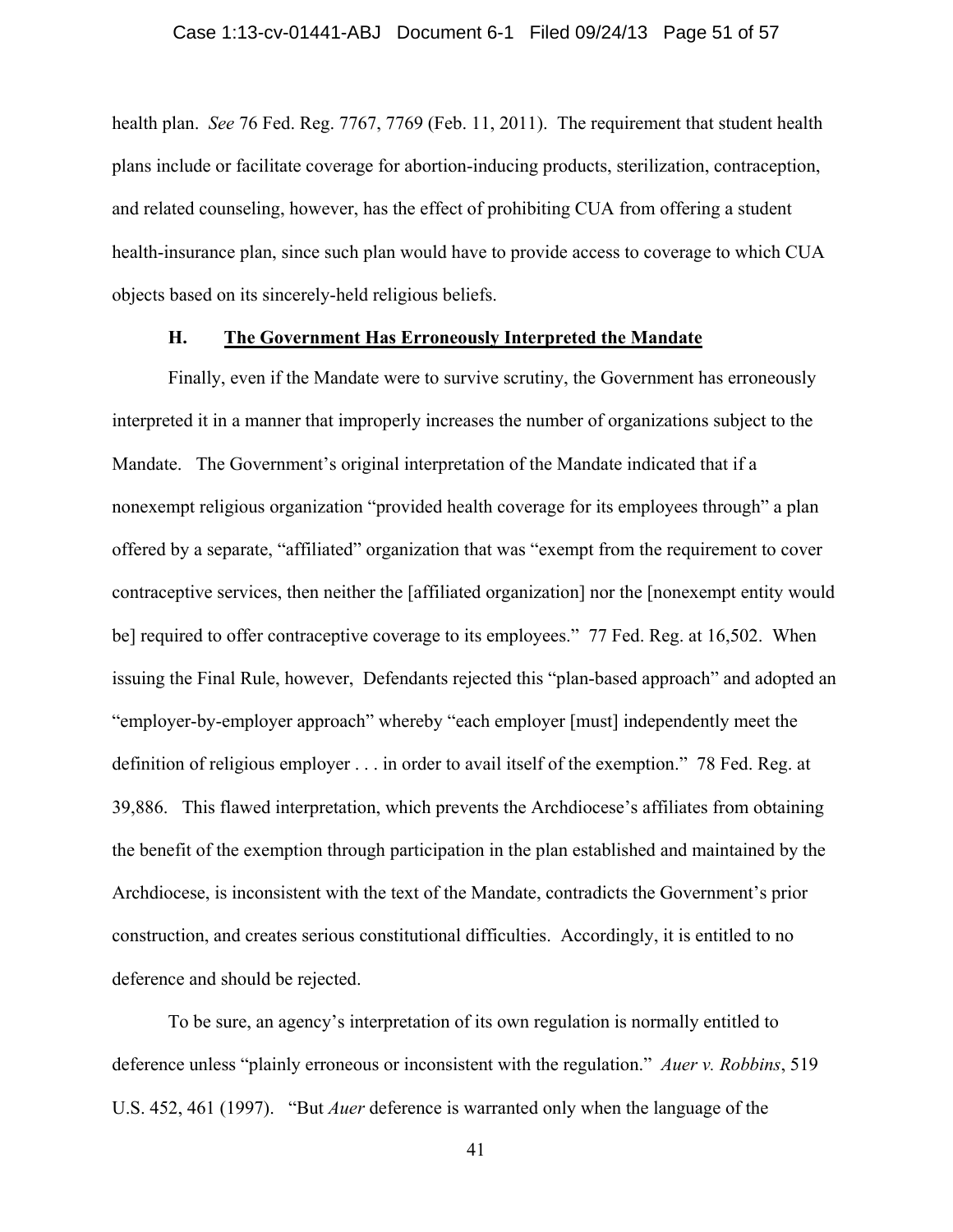## Case 1:13-cv-01441-ABJ Document 6-1 Filed 09/24/13 Page 52 of 57

regulation is ambiguous," *Christensen v. Harris Cnty.*, 529 U.S. 576, 588 (2000), and it cannot shield an agency's attempt "to overcome the regulation's obvious meaning." *Id.*; *United States v. Deaton*, 332 F.3d 698, 709 (4th Cir. 2003) ("If the regulation is unambiguous, then what is known as *Seminole Rock* deference does not apply, and the regulation's plain language, not the agency's interpretation, controls."). In the case at hand, the Government's interpretation is flatly inconsistent with the unambiguous text of the Mandate. That language explicitly exempts "*group health plan*[*s*] established or maintained by . . . religious employer[s] (and health insurance coverage provided in connection with a group health plan established or maintained by a religious employer)" from "any requirement to cover contraceptive services." 45 C.F.R. § 147.131(a) (emphasis added). An employer-based approach thus contradicts the plain text of the regulation, which discusses "group health plan[s]," not individual employers. So long as the plan is "established or maintained by a religious employer," it is not bound by "any requirement to cover contraceptive services." *Id.*

Even assuming the Government's newly minted interpretation was not in conflict with the plain text of the regulation, *Auer* "deference is . . . unwarranted . . . when the agency's interpretation conflicts with a prior interpretation." *Christopher v. SmithKline Beecham Corp.*, 132 S. Ct. 2156, 2166 (2012); *Thomas Jefferson Univ. v. Shalala*, 512 U.S. 504, 515 (1994); *cf. Watt v. Alaska*, 451 U.S. 259, 273 (1981) ("The Department's current interpretation [of a statute], being in conflict with its initial position, is entitled to considerably less deference."); *Gen. Elec. Co. v. Gilbert*, 429 U.S. 125, 143 (1976) (indicating that the Court has "declined to follow administrative guidelines in the past where they conflicted with earlier pronouncements of the agency"). As noted above, the Government's initial interpretation of the Mandate was that plans sponsored by exempt religious employers would not be required to provide contraceptive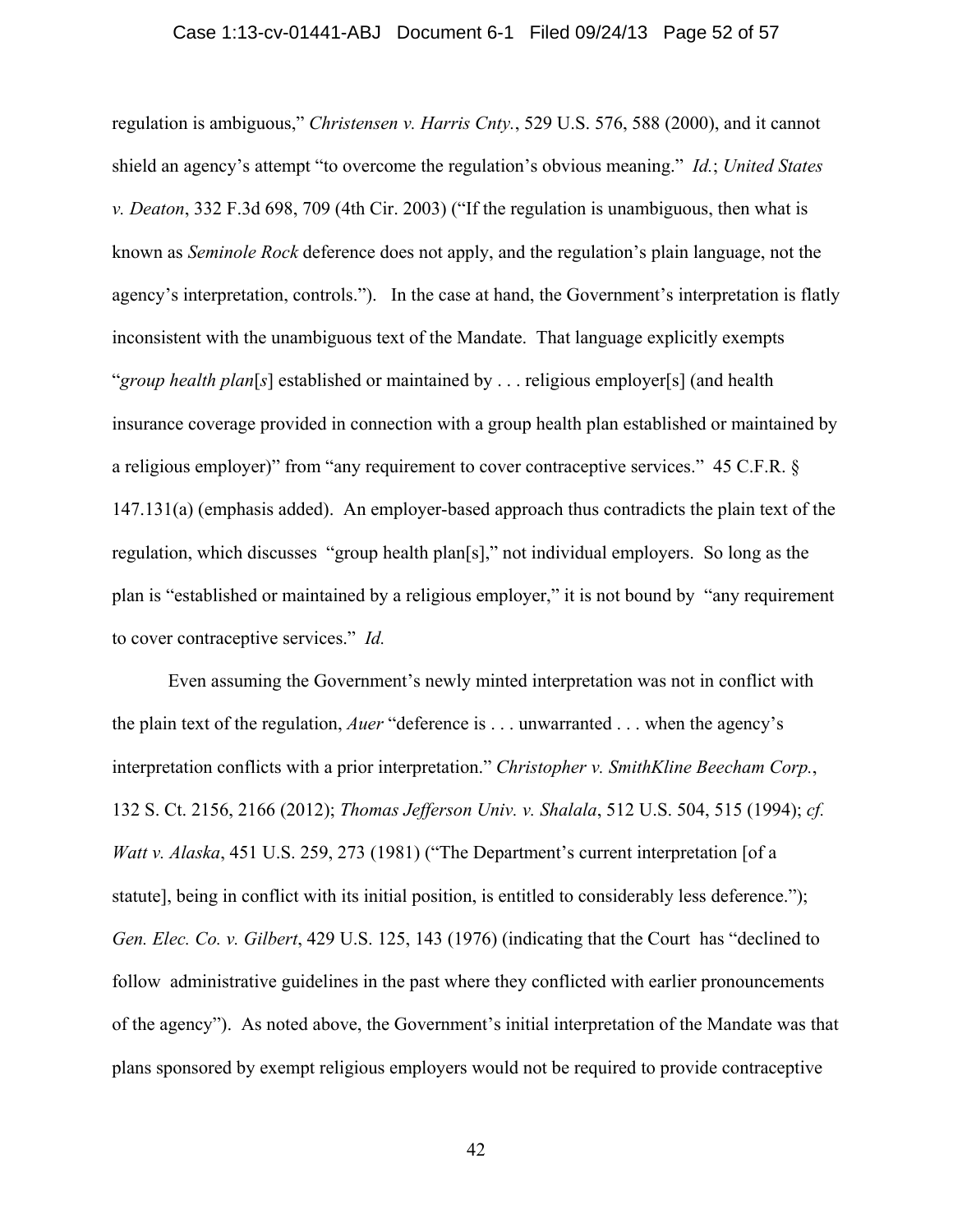services, even for employees of non-exempt employers included in the plan. 77 Fed. Reg. at 16,502. The Government's change of course is entitled to no deference from this Court.

The venerable canon of constitutional avoidance also counsels against the Government's interpretation. "When the validity of [a regulation] is drawn in question, and even if a serious doubt of constitutionality is raised, it is a cardinal principle that [courts] will first ascertain whether a construction of the [regulation] is fairly possible by which the question may be avoided." *Pub. Citizen v. U.S. Dep't of Justice*, 491 U.S. 440, 465–66 (1989); *Edward J. DeBartolo Corp. v. Fla. Gulf Coast Bldg. & Constr. Trades Council*, 485 U.S. 568, 575 (1988) ("[W]here an otherwise acceptable construction of a statute would raise serious constitutional problems, the Court will construe the statute to avoid such problems unless such construction is plainly contrary to the intent of Congress."). For the reasons outlined above, construing the Mandate as proposed by the Government raises serious constitutional questions, not the least of which include whether the construction substantially burdens the exercise of religion or impermissibly intrudes in matters of internal church governance. These questions, however, can be mitigated by adopting an interpretation of the regulation that allows religiously affiliated entities—such as Plaintiffs Catholic Charities, ACHS, Don Bosco, CCA, Mary of Nazareth, Victory Housing, and CIC—to obtain the benefit of the exemption by participating in an exempt group health plan, such as the one established and maintained by the Archdiocese.

## **II. PLAINTIFFS ARE SUFFERING ONGOING IRREPARABLE HARM**

"It is well settled that 'the loss of First Amendment freedoms, for even minimal periods of time, unquestionably constitutes irreparable injury.'" *Tyndale*, 904 F. Supp. 2d at 129 (quoting *Elrod v. Burns*, 427 U.S. 347, 373 (1976)). "By extension, the same is true of rights afforded under the RFRA, which covers the same types of rights as those protected under the Free Exercise Clause of the First Amendment." *Id.* (citing *O Centro Espirita Beneficente Uniao Do*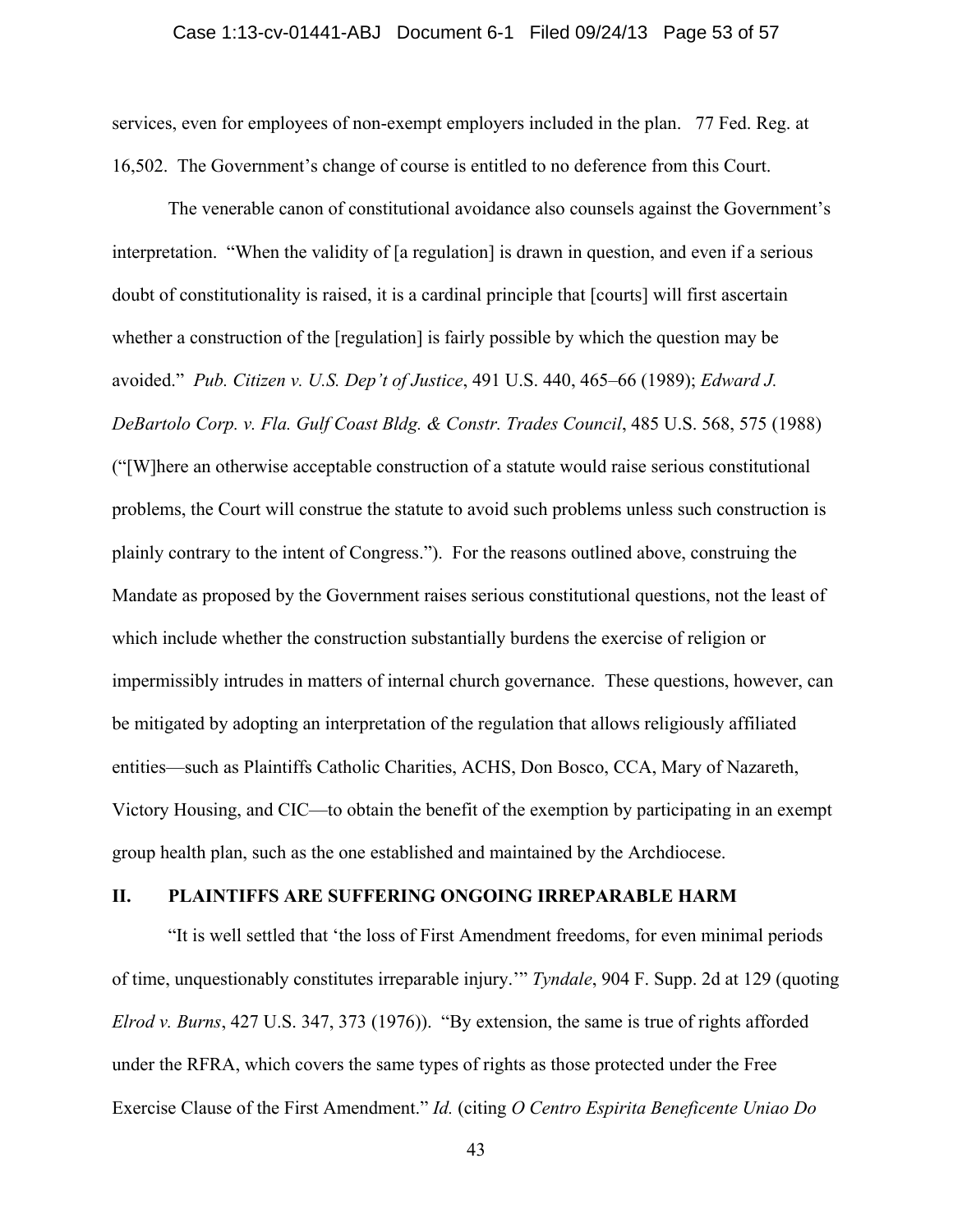*Vegetal v. Ashcroft*, 389 F.3d 973, 995 (10th Cir. 2004) (per curiam).

Here, the forced violation of Plaintiffs' faith is the epitome of irreparable injury. Absent an injunction, the Government will begin enforcing the Mandate against Plaintiffs well before the final resolution of this case. Thus, every moment that passes without relief inflicts an ongoing, cumulative harm to Plaintiffs' religious freedoms, confronting them with the impossible choice of violating their religious beliefs or violating the law. Because this is not the type of harm that can later be remedied by monetary damages, the injury is irreparable. *See, e.g.*, *Int'l Ass'n of Machinists v. Nat'l Mediation Bd.*, 374 F. Supp. 2d 135, 142 (D.D.C. 2005).

## **III. THE GOVERNMENT WILL SUFFER NO SUBSTANTIAL HARM FROM A PRELIMINARY INJUNCTION**

Defendants cannot possibly establish that they would suffer any substantial harm from a preliminary injunction pending final resolution of this case. The Government has not mandated contraceptive coverage for over two centuries, and there is no urgent need to enforce the Mandate immediately against Catholic groups before its legality can be adjudicated. In addition, given that the Mandate already contains exemptions that by some estimates are available to "over 190 million health plan participants and beneficiaries," *Newland*, 881 F. Supp. 2d at 1298, the Government can hardly claim it will be harmed a temporary exemption for Plaintiffs.

 Indeed, any claim of harm to the Government is fatally undermined by the fact that it has acquiesced in preliminary injunctive relief in several other cases challenging the Mandate.<sup>23</sup> The Government "cannot claim irreparable harm in this case while acquiescing to preliminary injunctive relief in several similar cases." *Geneva Coll. v. Sebelius*, No. 2:12–cv–00207, 2013 WL 1703871, at \*12 (W.D. Pa. Apr. 19, 2013). In short, especially when balanced against the

 <sup>23</sup> *See, e.g.*, *Sharpe Holdings, Inc. v. U.S. Dep't of Health & Human Servs.*, No. 2:12-cv-00092 (E.D. Mo. Mar. 11, 2013) (Dkt. # 41); *Sioux Chief Mfg. Co. v. Sebelius*, No. 4:13-cv-0036 (W.D. Mo. Feb. 28, 2013)) (Dkt. # 9); *Hall v. Sebelius*, No. 13-00295 (D. Minn. Apr. 2, 2013) (Dkt. # 12); *Bick Holding, Inc. v. Sebelius*, No. 4:13-cv-00462 (E.D. Mo. Apr. 1, 2013) (Dkt. # 18).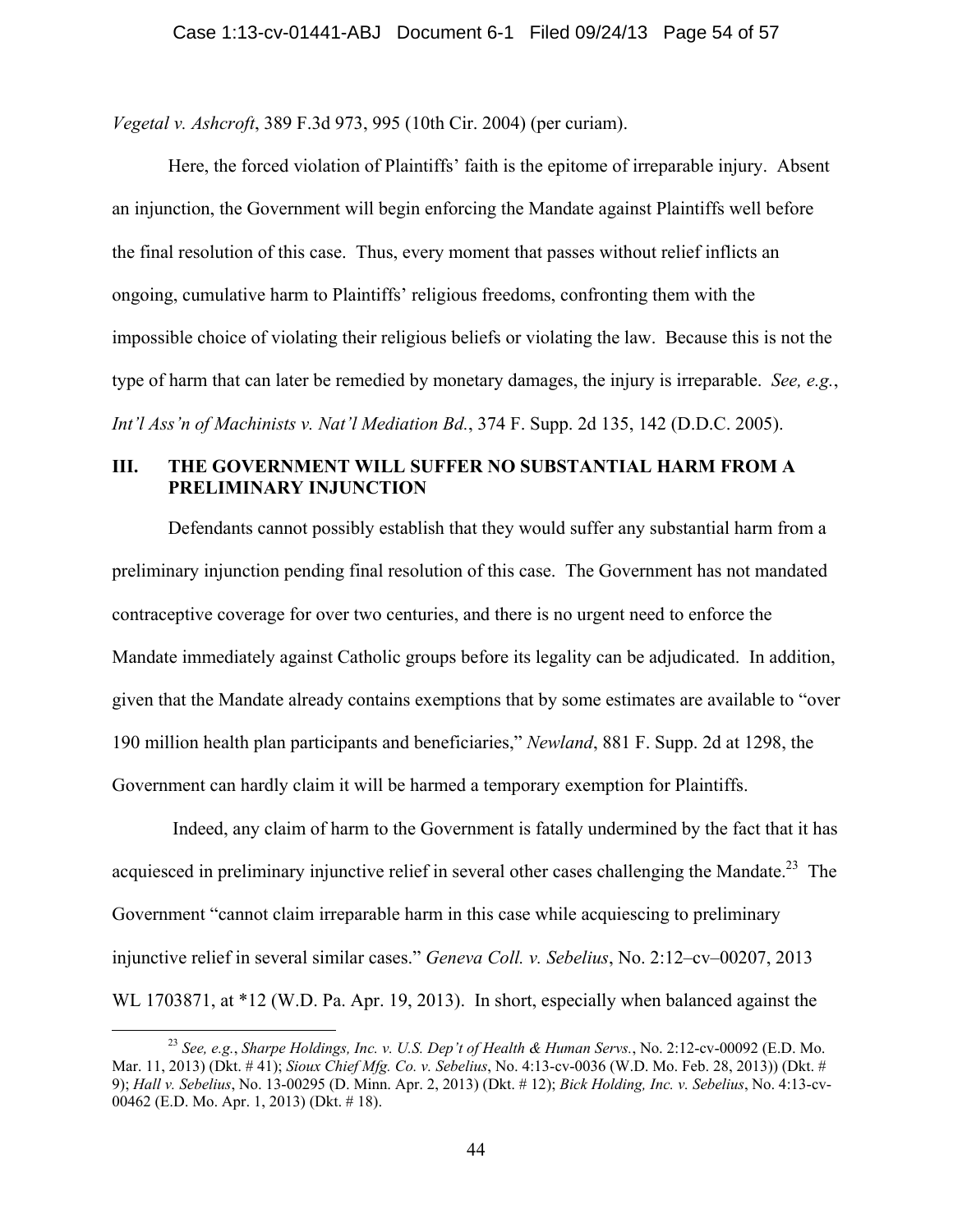#### Case 1:13-cv-01441-ABJ Document 6-1 Filed 09/24/13 Page 55 of 57

irreparable injury to Plaintiffs should the Mandate be enforced, any harm the Government might claim from a injunction is *de minimis*.

## **IV. A PRELIMINARY INJUNCTION SERVES THE PUBLIC INTEREST**

"It is in the public interest for courts to carry out the will of Congress and for an agency to implement properly the statute it administers." *Mylan Pharms. Inc. v. Shalala*, 81 F. Supp. 2d 30, 45 (D.D.C. 2000). In addition, "pursuant to RFRA, there is a strong public interest in the free exercise of religion." *O Centro*, 389 F.3d at 1010.

Here the public interest in a preliminary injunction is especially high because the enforcement of the Mandate undermines the well-being of Plaintiffs' charitable and educational activities, which serve thousands of needy individuals. If the Government goes ahead with the enforcement of the Mandate, Plaintiffs may be forced to pay ruinous fines or restructure their operations, leaving a gap in the network of critical social services relied on by so many in their communities. By contrast, no public harm would come from simply preserving the status quo pending further litigation. Even if the public interest were served by widespread free access to abortion-inducing products, contraception, and sterilization—a highly dubious assumption these products and services are widely available, and the Government has adduced no evidence that the Mandate will make them more widely available in the relatively short period of time that will be required to adjudicate this case on the merits.

## **CONCLUSION**

For the foregoing reasons, this Court should grant Plaintiffs' request for a preliminary injunction. Plaintiffs respectfully request that the Court adjudicate this motion on an expedited basis and enter an injunction exempting Plaintiffs from application of, enforcement of, and compliance with the Mandate.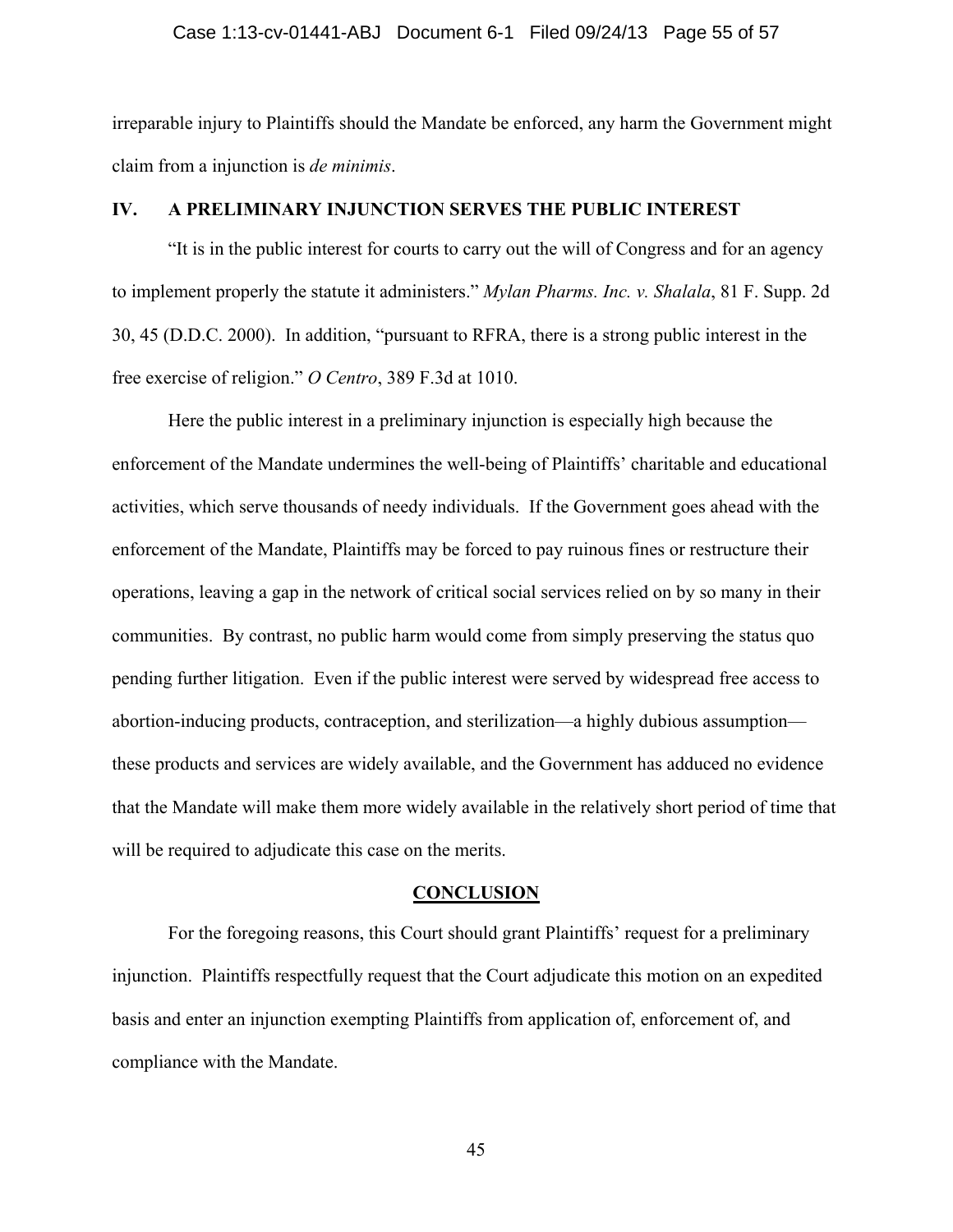Respectfully submitted, this the 24 day of September, 2013.

By: */s/* Noel J. Francisco

Noel J. Francisco D.C. Bar No. 464752 njfrancisco@jonesday.com Eric S. Dreiband esdreiband@jonesday.com D.C. Bar No. 497285 David T. Raimer D.C. Bar No. 994558 dtraimer@jonesday.com Anthony J. Dick\* D.C. Bar No. 1015585 ajdick@jonesday.com JONES DAY 51 Louisiana Avenue, N.W. Washington, DC 20001 (202) 879-3939

*Counsel for Plaintiffs* 

\*Application for Admission Pending